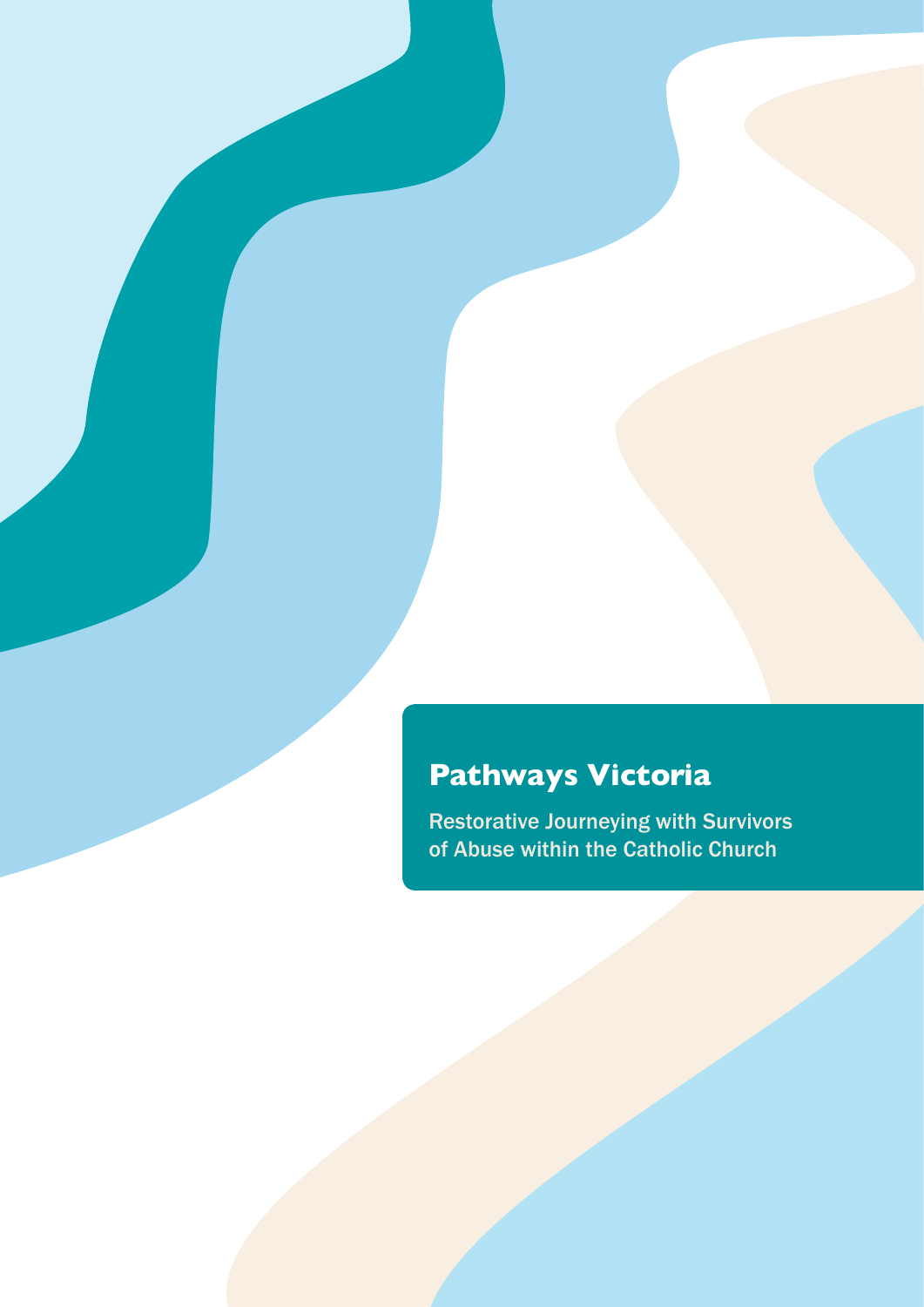### Foreword

**Looking back to the past, no effort to beg pardon and to seek to repair the harm done will ever be sufficient. Looking ahead to the future, no effort must be spared to create a culture able to prevent such situations from happening, but also to prevent the possibility of their being covered up and perpetuated. The pain of the victims and their families is also our pain, and so it is urgent that we once more reaffirm our commitment to ensure the protection of minors and of adults at risk.**

- Pope Francis, Letter of His Holiness Pope Francis to the People of God, 20 August 2018

In this pastoral journey, we acknowledge with great remorse the immense harm and loss of trust and faith when the Church community fails in the call received from the Gospel and the mission given by the Risen Christ. The abuse of others by members of the Catholic Church is contrary to all that has been given by the Spirit. It ruptures the lives of those who are hurt and wounded, and it tears the fabric of community. The damage that is occasioned for those who have been abused, their families and the broader community can be incalculable.

Everyone, but particularly those with responsibility for the care of others, must be accountable for any situation in which a safe environment is diminished or threatened. The National Protocol for Church Authorities Responding to Concerns and Allegations of Abuse by Personnel of the Catholic Church in Australia is a most important commitment to the development of a culture of safety, defined by transparency and accountability. It is the basis for Pathways Victoria, which is the new model for the Church's response to allegations of abuse. This we owe to those whose lives have been forever affected by abuse, their families, their loved ones and the entire People of God.

This document is an overview of the Pathways model. Terms of reference, policies and procedures will be developed subsequent to this.

Published: 2021

*We acknowledge that this work has been undertaken on the lands of our traditional peoples. We pay our respects to elders past present and emerging.* 

This model for Pathways Victoria has been developed by a project group chaired by Ms Janet Cribbes and Stephanie McShane Executive Officer. With input from a range of professions and experiences, including legal, psychological, social work, safeguarding, survivor voices and Church Authorities. The development was overseen and guided by a Provincial Working Group co-chaired by Bishop Shane Mackinlay (Diocese of Sandhurst) and Sister Monica Walsh RGS (Provincial, Good Shepherd Sisters), with Archbishop Peter Comensoli (Archdiocese of Melbourne) and Sister Veronica Hoey SGS (President, Victorian Towards Healing Association).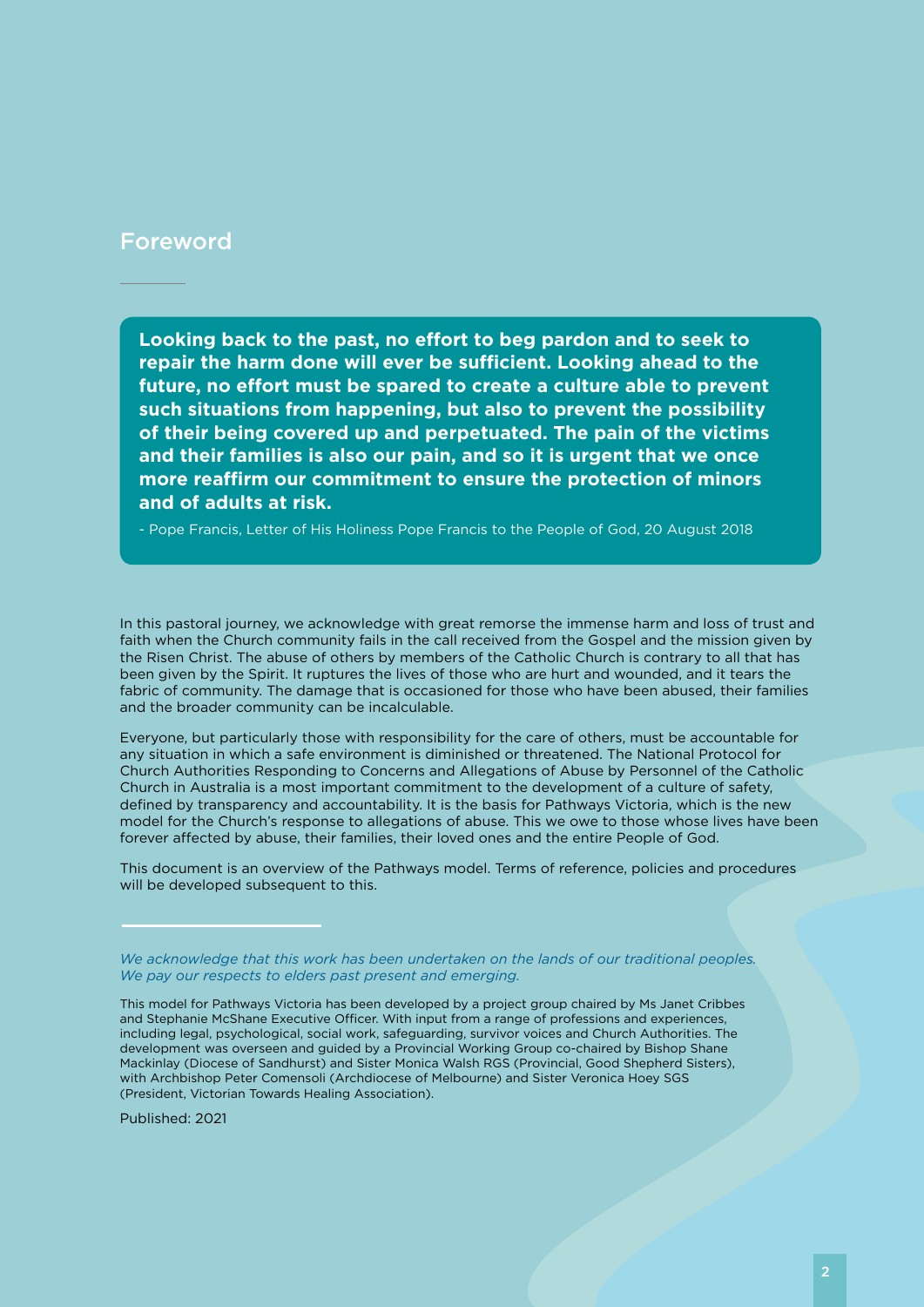## **Contents**

### **Foreword**

| <b>Inroduction</b>                                         | 4  |
|------------------------------------------------------------|----|
| <b>Underpinning Frameworks</b>                             | 6  |
| <b>National Response Protocol</b>                          | 7  |
| Safeguarding                                               | 8  |
| <b>Trauma-informed Practice</b>                            | 9  |
| Provision of a Safe Environment                            | 11 |
| <b>Key Values</b>                                          | 12 |
| Scope of Misconduct                                        | 13 |
| Organisational Structure                                   | 14 |
| <b>Staff Conduct</b>                                       | 17 |
| Governance                                                 | 18 |
| The Board                                                  | 19 |
| Pathways 3 Steps                                           | 20 |
| STEP 1: Engagement                                         | 21 |
| Introduction                                               | 21 |
| Step 1A: Initial Engagement                                | 21 |
| Step 1B: Case Work                                         | 22 |
| Step 1C: Care Coordination                                 | 24 |
| <b>STEP 2: Response</b>                                    | 26 |
| Introduction                                               | 26 |
| Step 2A: Receiving a Report - Disclosure                   | 26 |
| Step 2B: Assessment of Risk                                | 28 |
| Step 2C: Assessment of Reporting Obligations               | 29 |
| Step 2D: Refer to Complaints Committee                     | 32 |
| Step 2E: Investigate                                       | 34 |
| Step 2F: Refer to Assessment Panel                         | 38 |
| Step 2G: Communicate Outcome                               | 38 |
| Step 2H: Review                                            | 39 |
| <b>STEP 3: Resolution</b>                                  | 40 |
| Introduction                                               | 40 |
| Step 3A: Engaging Resolution                               | 41 |
| Step 3B: Victim Impact Statement                           | 42 |
| Step 3C: Medical/Psychological Assessment                  | 42 |
| Step 3D: Mediation                                         | 42 |
| Step 3E: Adjudication Process through the Resolution Panel | 43 |
| Step 3F: Acknowledgement and Apology                       | 44 |
| Review                                                     | 44 |
| Legal costs                                                | 44 |
| Confidentiality                                            | 44 |
| <b>Summary</b>                                             | 45 |
| <b>Glossary</b>                                            | 46 |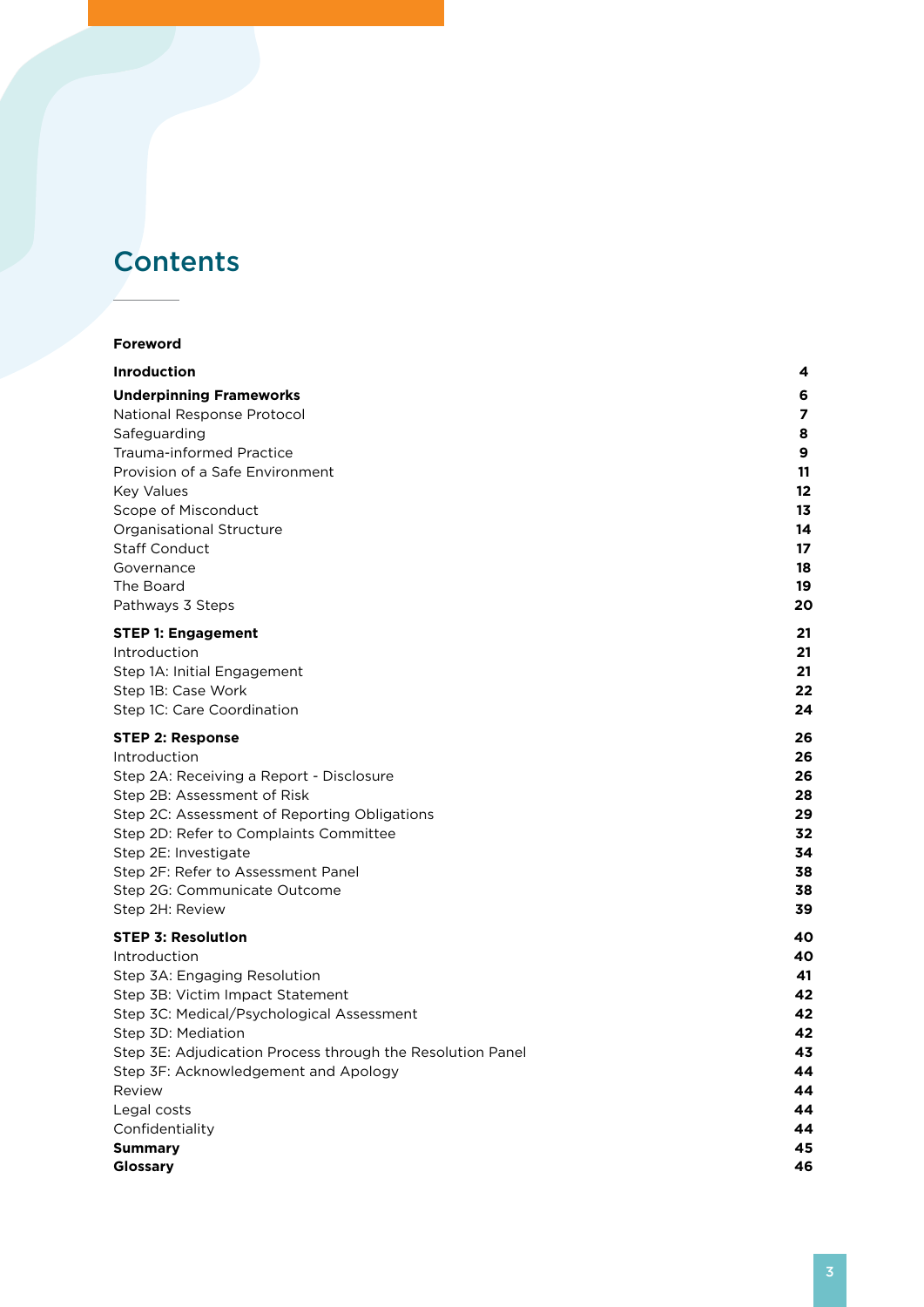### 1. Introduction

Everyone, but particularly those with responsibility for the care of others, must be accountable for any situation in which a safe environment is diminished or threatened.

The National Protocol for Church Authorities Responding to Concerns and Allegations of Abuse by Personnel of the Catholic Church in Australia is a most important commitment to the development of a culture of safety, defined by transparency and accountability. This we owe to those whose lives have been forever affected by abuse, their families, their loved ones and the entire People of God.

*- National Response Protocol, January 2021* 

- 1. We humbly acknowledge the significant harm that has been caused by sexual abuse of children and commit to preventing such abuse in the future, acknowledging there are people in the community who are yet to come forward to disclose abuse in the past.
- 2. Through Pathways Victoria, participating institutions of the Catholic Church in Victoria takes responsibility for addressing the trauma experienced by those who have been abused by ministers, employees or volunteers in the church. The model responds to those who wish to have a pastoral connection with a care coordinator as they navigate their survivor journey. It facilitates a compassionate approach with the opportunity to restore faith and trust.
- 3. The Melbourne Response and Towards Healing processes are coming to a conclusion (except for Carelink, which will continue to provide services to its current clients). A new entity, called Pathways Victoria, will implement a set of compassionate, just and appropriately resourced processes that implement the National Response Protocol. The Pathways Model will offer an alternative to existing mechanisms such as the National Redress Scheme and civil **litigation**
- 4. The development of Pathways Victoria considered a number of reviews of the Melbourne Response and Towards Healing models, along with public consultation and direct engagement with advocacy groups. There has been specific focus on the impact of abuse on individuals and the effect and nature of the trauma. The need for restoration and connection between survivors, victims, and the Church, to offer a much-needed road to healing has been acknowledged.
- 5. The framework for Pathways is underpinned by the National Catholic Safeguarding Standards (NCSS) which have been adopted by all Catholic Entities and which explicitly incorporate the recommendations of the Royal Commission into Institutional Responses to Child Sexual Abuse Recommendations particularly paragraphs 6.3.2, 6.3.8 and 6.3.9: www.cpsltd.org.au/safe-church/ national-catholic-safeguarding-standards/ standard-six. Further, Pathways is designed to implement the Catholic Church's National Response Protocol,<sup>1</sup> https://www.catholic.org. au/nationalresponseprotocol.
- 6. Pathways will manage allegations of abuse of minors and adults at risk and sexual misconduct within the Catholic Church in Victoria as well as their claims for resolution. It will be distinct from Australian Catholic Safeguarding Ltd, which sets standards to avoid or minimise the risk of sexual abuse of minors and adults at risk and audits and reports on Catholic institutions in their observance of those standards. The functions of these two bodies will complement one another.
- 7. Pathways has three distinct functions: engagement and support for people, responding to allegations of abuse and resolution of matters including a monetary payment. It will respond to a person making an allegation related to current or historical child sexual abuse and adult sexual misconduct, conducting investigations that respect the primacy of police processes and comply with any requirements set by the Commissioner for Children and Young People (CCYP) or by Canon Law.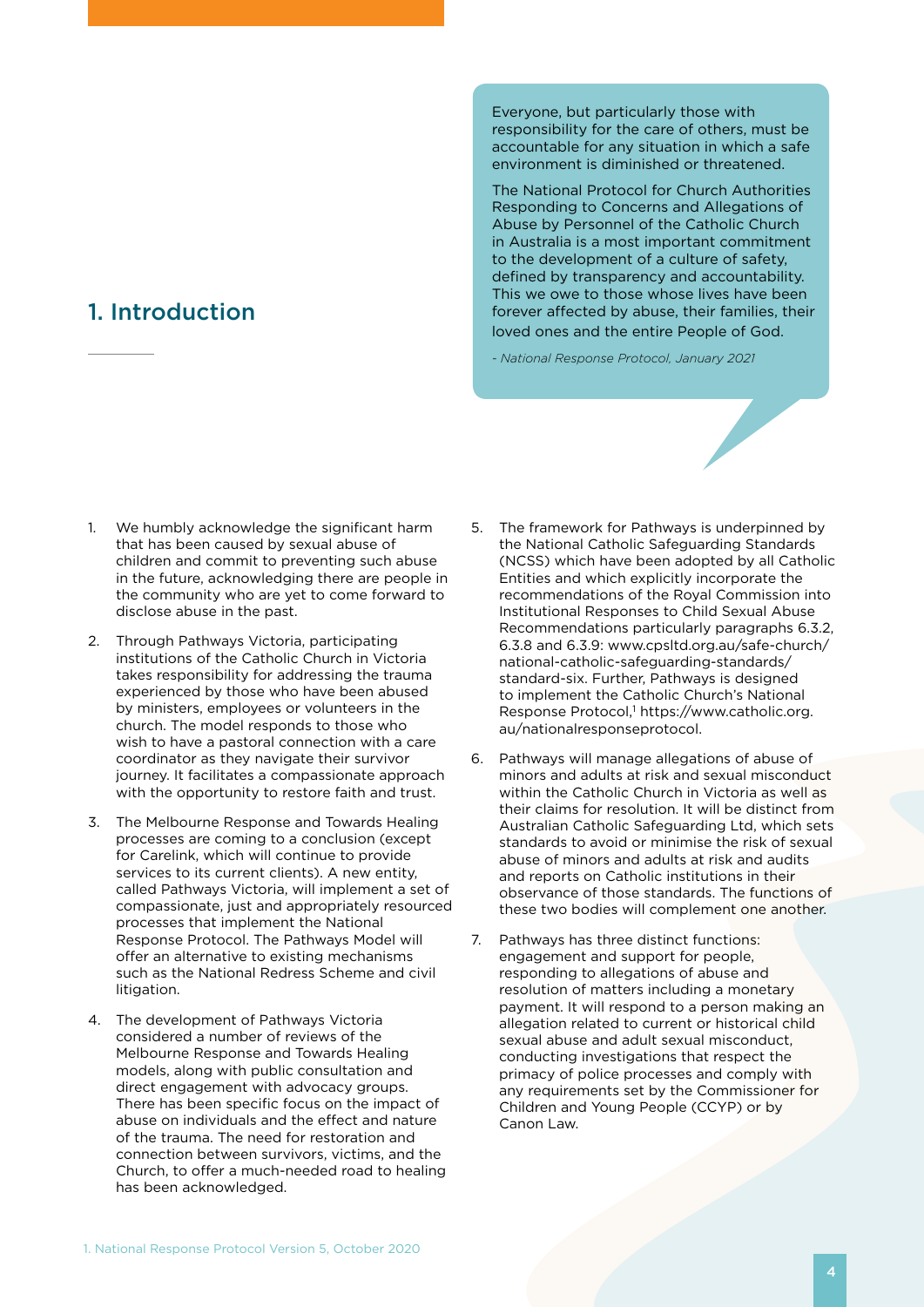*To redeem the suffering of so many who have been affected by sexual abuse, the Catholic community must continue facing this problem directly and honestly. The Church cannot undo all of the harm done in the past, but it has the responsibility to do all that is within its power to create an environment in which people will treat other people with respect, dignity and justice. The healing that is necessary involves a long process and will take courage, compassion, openness, patience and forgiveness.* 

*Above all it will take faith – faith in one another and faith that God is with us in this journey.*

*– Sr Maree Marsh csb 2017, Reflections from the Royal Commission into Institutional Child Sexual Abuse*

- **1. Introduction**  Continued
- 8. While it is anticipated that most allegations will be made by adults, Pathways Victoria recognises the necessity to be aligned to child safety requirements and the reportable conduct scheme now set out in legislation.
- 9. The impact on the spiritual wellbeing of some survivors has created internal conflict for individuals between their faith and their relationship to Catholic institutions.
- 10. This internal conflict can extend to a loss of connection to a person's sense of self, family, and community. As part of the healing process, Pathways can facilitate an individual survivor's connection to pastoral care with a spiritual advisor to support the spiritual journey toward restoration and wellbeing. The Care Coordinator can coordinate trauma informed pastoral, religious or spiritual support or counselling for a person who may wish to renew their spiritual connectedness.
- 11. The priority of the rights and dignity of the individual making an allegation is embedded in the organisation's values and underpinning frameworks. This is reflected in a commitment to support survivors from initial engagement with Pathways through to the resolution stage. A person who engages with the Pathways process will be given assistance and care throughout funded by the Catholic Church in Victoria.
- 12. The Provincial Working Group of Pathways Victoria sincerely thanks all who participated in the consultations: survivors, families, advocates, organisations, and institutions who provided feedback to the draft proposal. In reviewing these responses a variety of points of view held by contributors have been carefully considered and have contributed to further work on this model.
- 13. The autonomy of the entity that will govern Pathways Victoria has been further clarified with a detailed explanation of the independence of the investigation process.



### **The model comprises a 3-step process which will be outlined further in this document.**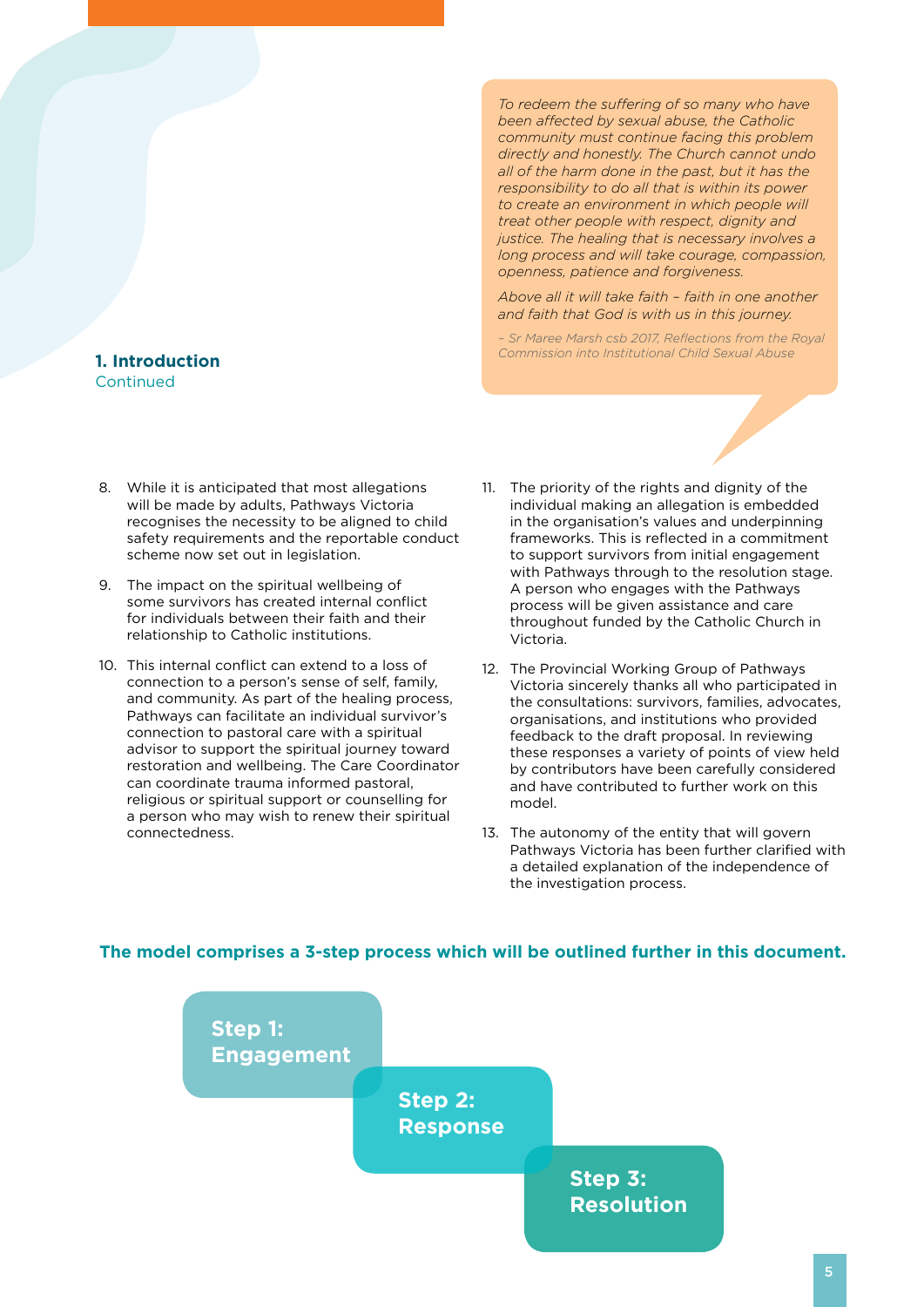## Underpinning Frameworks

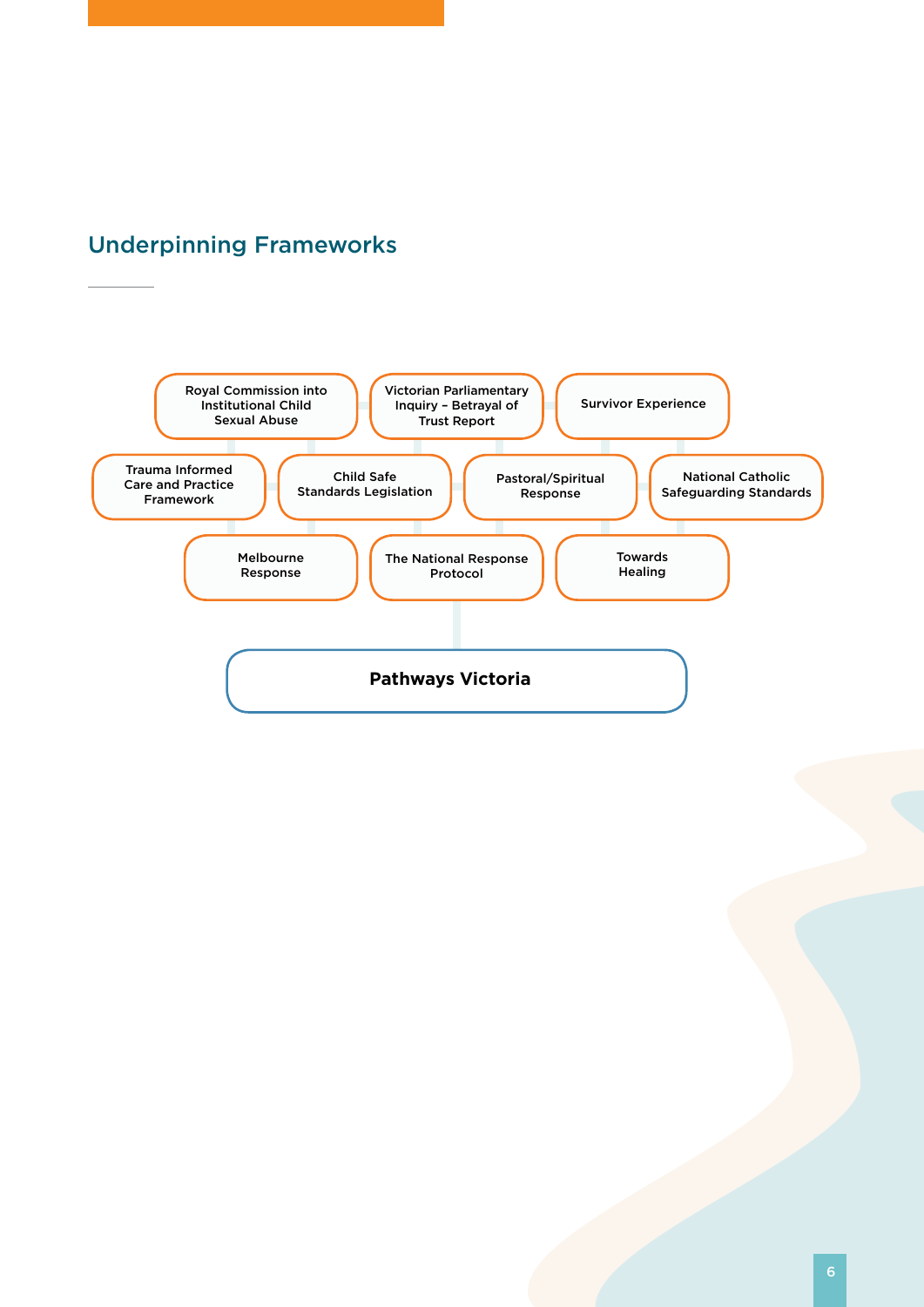### National Response Protocol

- 14. In late 2019 the Catholic Church in Australia commenced a process to develop a new, nationally consistent approach for:
	- a). responding to concerns and allegations of sexual abuse and other misconduct,
	- b). improving the outcomes for people bringing forward concerns and,
	- c). providing clear guidance to those responsible for responding to concerns and allegations of sexual abuse and other misconduct.
- 15. The Protocol was drafted with input from many stakeholders, including survivors and their supporters.
- 16. The Australian Catholic Bishops Conference adopted the National Response Protocol in November 2020, which was then implemented from February 1, 2021.
- 17. The Protocol sets out the expectations for how a process will be managed for all those involved in responding to concerns and allegations of child abuse – historical and contemporary. This includes:
	- those who raise concerns and allegations of abuse, whether they are the person alleging abuse or who is at risk of abuse, or a third person;
	- those subjected to childhood abuse, and others directly impacted by abuse such as their family members;
	- respondents who are the subject of a concern or allegation of child abuse;
	- legal representatives;
	- other members of the community.
- 18. Pathways Victoria implements the National Response Protocol within Victoria, for participating institutions, and extends the scope of abuse to include adult survivors of sexual misconduct.

Every member of the Church, and especially its leadership, is entrusted, then, with the imperative to foster and develop a culture of safety for everyone. At every level we must work together, especially to protect children and adults from abuse or harm.

*– National Response Protocol, September 2020*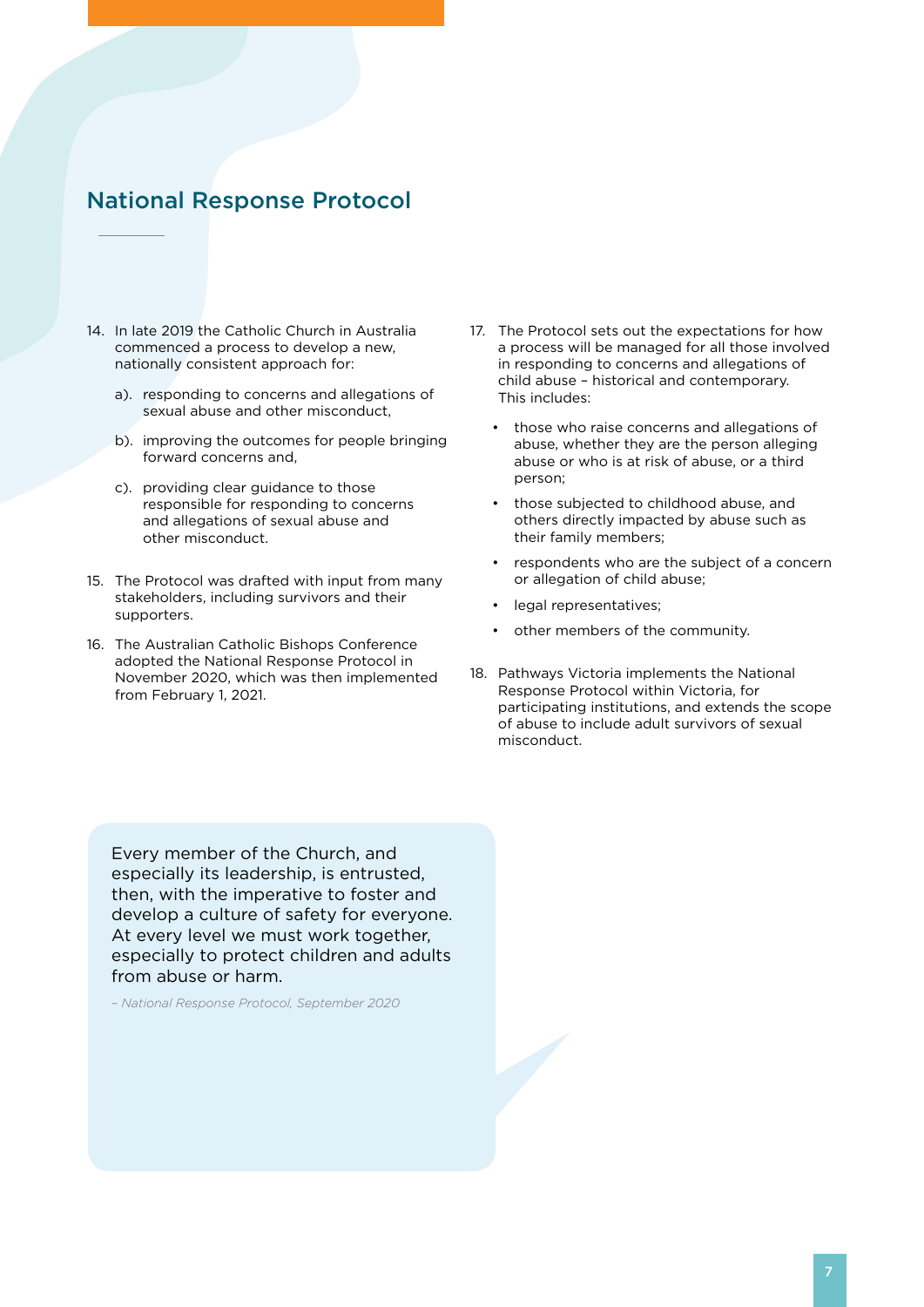### **Safeguarding**

19. This Framework is informed by the work of the Royal Commission into Institutional Responses to Child Sexual Abuse (the Royal Commission), and The Victorian Parliamentary Inquiry into the Handling of Child Abuse by Religious and Other Non-Government Organisations. This includes the Betrayal of Trust report, and ongoing regulatory and best-practice reforms for child safety, both within the Catholic community and the broader society. It is informed by the statutory Child Safe Standards in Victoria and by the principles of the United Nations Convention on the Rights of the Child.

### **Pathways Victoria's Framework, Policies and Procedures address:**

- Responding to disclosures from children (including reportable conduct matters and mandatory reporting)  $20.$ 
	- Sourcing external health service providers with appropriate expertise and experience to care for and support children and young people
	- Obtaining informed consent from children and young people and their parents/ guardians
	- Obtaining feedback from children and young people and supporting their right to be heard
	- Using a child-centred, rights-based approach and establishing a child-friendly environment.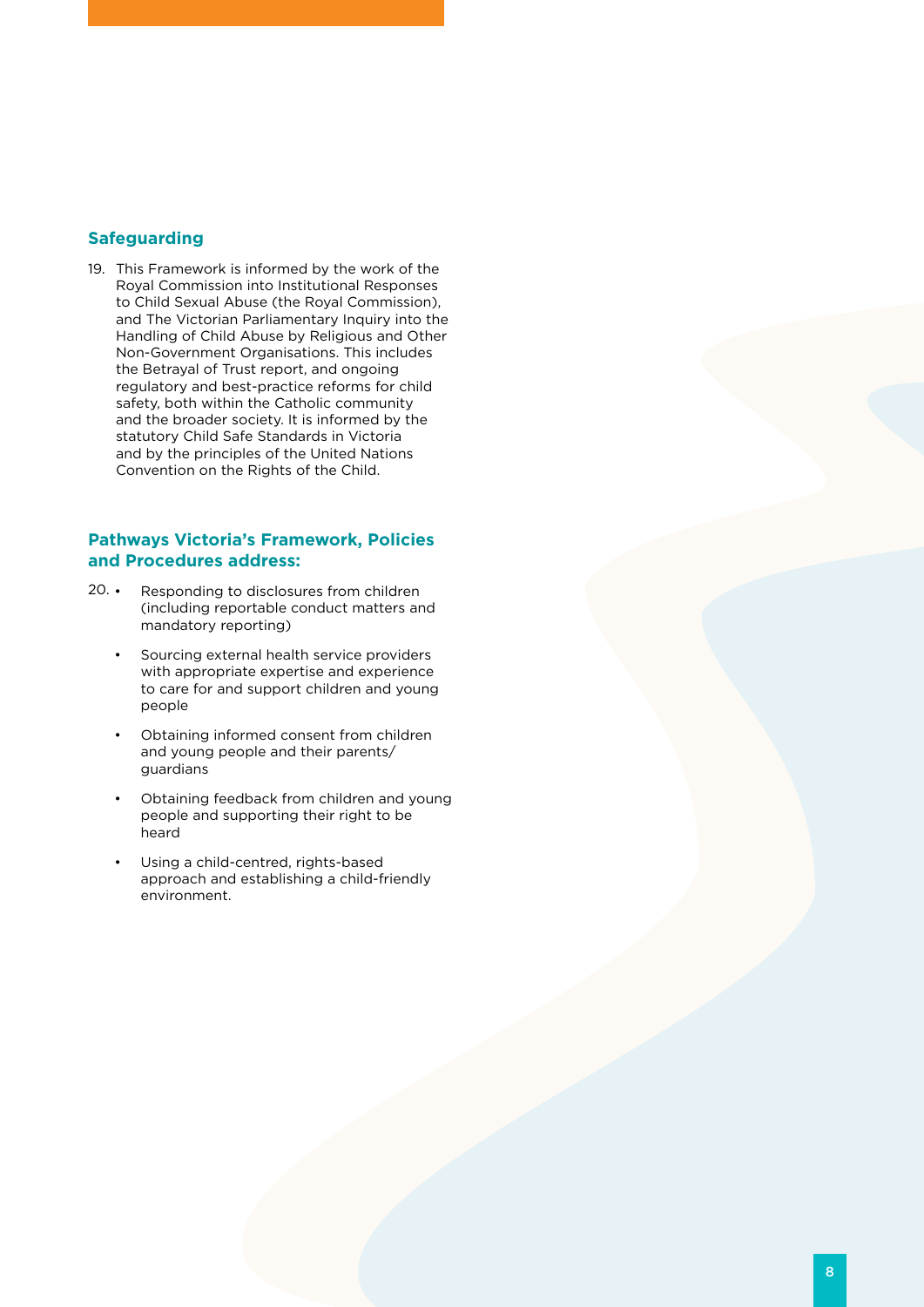### Trauma-informed Practice

- 21. The Pathways Model is underpinned by trauma-informed care and practice principles. Trauma-informed care has emerged from the growing awareness of the impacts of trauma on survivors of child sexual abuse and recognition that human service systems need to avoid inadvertently re-traumatising survivors of child sexual abuse.
- 22. As a trauma-informed service, Pathways aims to implement an understanding of trauma in all aspects of service delivery and prioritise the individual's safety, choice and control, while establishing connectedness through a relationship built on trust.
- 23. Trauma-informed care is a cultural and systemic change in approach that is reflected at all levels of the service system:

"to provide trauma-informed services, all staff of an organisation, from the receptionist to the direct care worker to the board of directors, must understand how violence impacts on the lives of the people being served, so that every interaction is consistent with the recovery process and reduces the possibility of re-traumatisation."

*(Elliot et al., 2005, p.462).*

24. Trauma-informed care has been expressed in the Australian context in similar terms. For example, the Mental Health Complaints Commissioner (MHCC) states that trauma- informed care:

> "exemplifies a 'new generation' of transformed mental health and human service organisations and programs that serve people with histories of trauma. Responding appropriately to trauma and its effects requires knowledge and understanding of trauma, workforce education and training, and collaboration between consumers and carers, policymakers and service providers, and crosses service systems. It involves not only changing assumptions about how we organise and provide services, build workforce capacity and supervise workers, but creates organisational cultures that are personal, holistic, creative, open, safe and therapeutic.

*(MHCC, 2013, p.5).*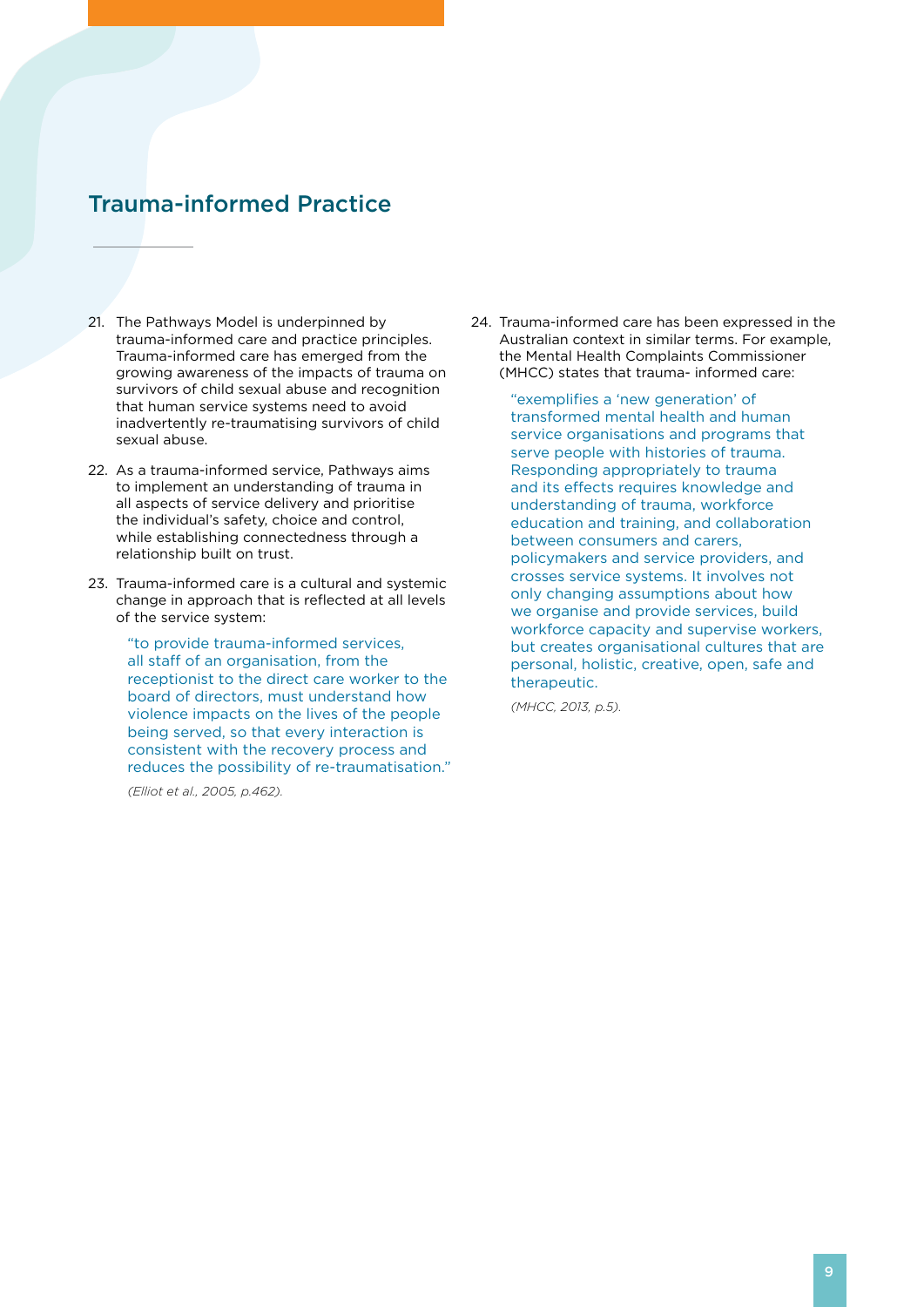- Pathways will take great care to individualise its practice to the survivor by understanding their needs.
- Pathways will seek to understand what makes a safe environment for each survivor's experience, given the context of their abuse. Safety also relates to relationships, the experience of authority figures and psychological wellbeing.

- Pathways will seek to level power differences between staff and survivors and among organisational staff to support shared decision making.
- Pathways will seek to find ways to work in collaboration with survivors and their supports.

### **Collaboration and Mutuality**

- Pathways will take great care to customise its practice to each survivor by responding to their particular needs.
- Staff are expected to abide by the Pathways Code of Conduct and additionally attend external training to assist them in recognising these factors, how it impacts on those who have suffered abuse and to be aware of their own biases.

### **Cultural, Historical and Gender Issues**

- Trust that is broken takes time to rebuild.
- • Pathways will provide clear and transparent information to survivors about the process and collaboratively work together to understand their needs and how we can assist.
- Decisions are made with the goal of building and maintaining trust.

### **Safety Safety Trustworthiness and Transparency**

- Pathways will seek to find opportunities for survivor voices to be heard in a variety of ways by:
- Integrating those with a lived experience of abuse in to each level of Pathways from the Board, Advisory Panel, Staffing and other areas identified.
- Providing space for survivors to share their experience or voice through its website, newsletters, meetings and other avenues.

### **Empowerment Voice and Choice**

- Pathways acknowledges that abuse can be an extremely isolating experience and will provide opportunities for peer support which can help break down this isolation and create pathways for understanding and healing. It will do this through:
- Regular peer meetings
- Engagement with external victim and advocacy groups
- Support through Care Coordination services to access professional practitioners

### **Peer Support**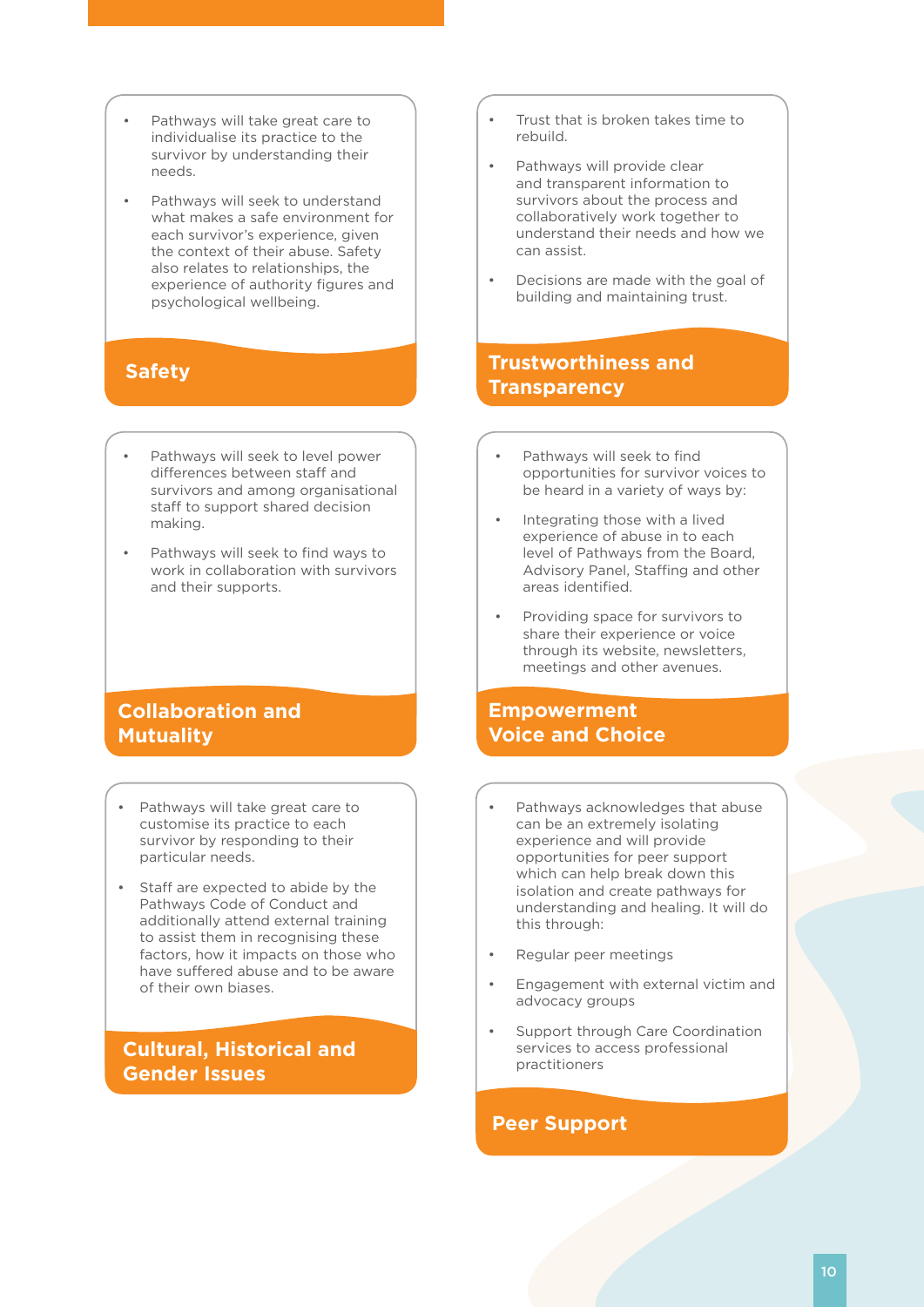### Provision of a Safe Environment

- 25. When engaging with people it is important to avoid making assumptions about their priorities, experiences and beliefs, and how they have dealt with their situation. It is always important to be attuned to each persons culture, ethnicity, gender, disability, sexual preference and lived experience.
- 26. Pathways will seek to provide an open and inclusive environment that is accessible for a range of diverse backgrounds. Pathways is located in a context where confidentiality is maintained and offers a warm, inviting space that promotes safety and well-being.
- 27. Pathways understands that persons engaging in this process may not be seeking any spiritual component and will not introduce these elements without clear invitation.



"Love allows understanding to dawn, and understanding is precious. Where you are understood, you are at home. Understanding nourishes belonging. When you really feel understood, you feel free to release yourself into the trust and shelter of the other person's soul."

*— John O'Donohue, Anam Cara: A Book of Celtic Wisdom*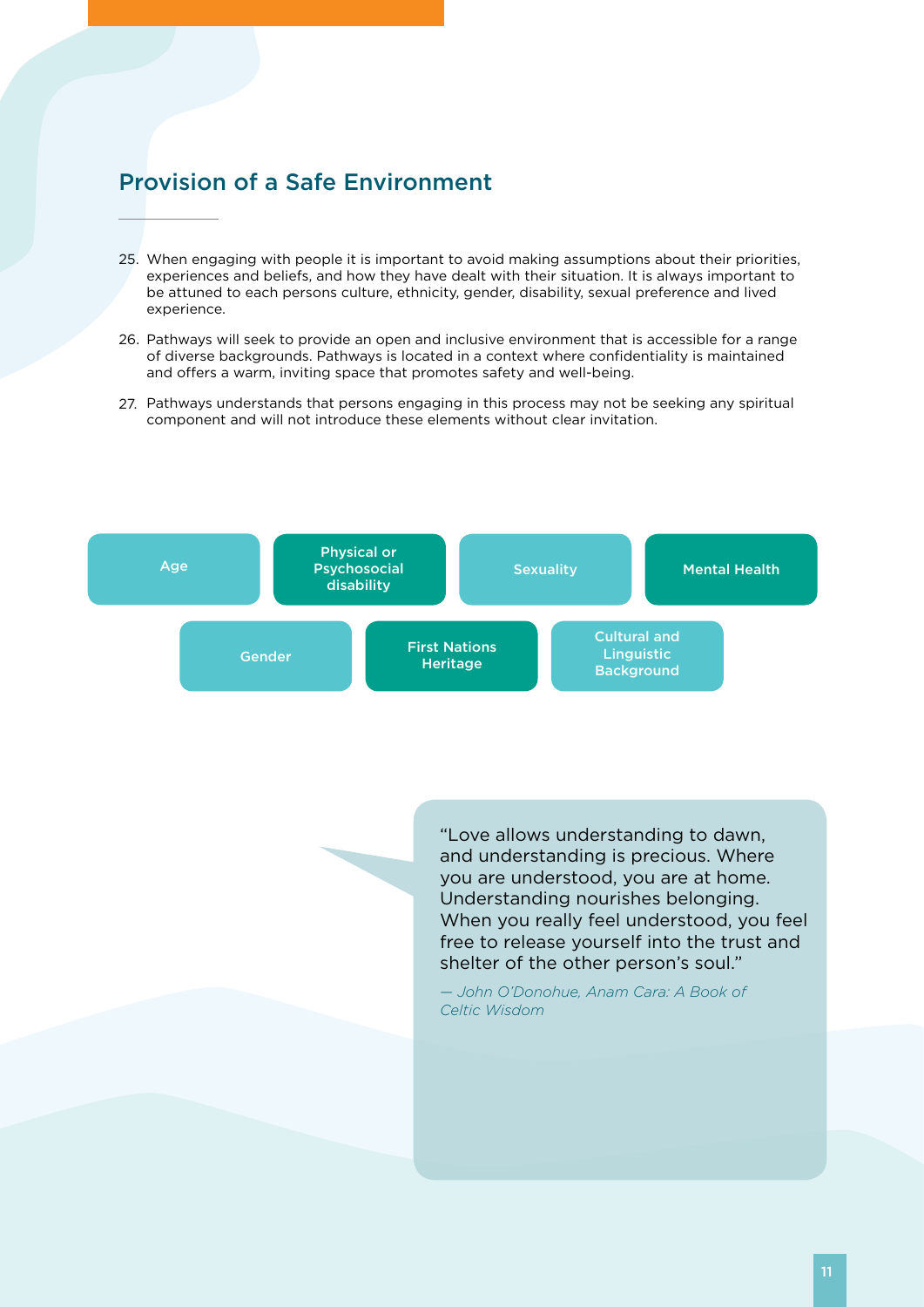### Key Values



- 28. Pathways seeks to provide a compassionate, fair, transparent and accountable process for responding to allegations of abuse that is:
- person centred
- trauma-informed
- timely
- accessible
- an alternative to an adversarial civil court approach
- respectful of the primacy of police investigations
- • compliant with legislative and regulatory requirements such as administered by the Commission for Children and Young People
- Upholding of safeguarding measures relating to children and adults at risk
- In matters involving a child, the protection of children is the paramount consideration, as stated in the Child Wellbeing and Safety Act 2005 (Vic), s 16B(1).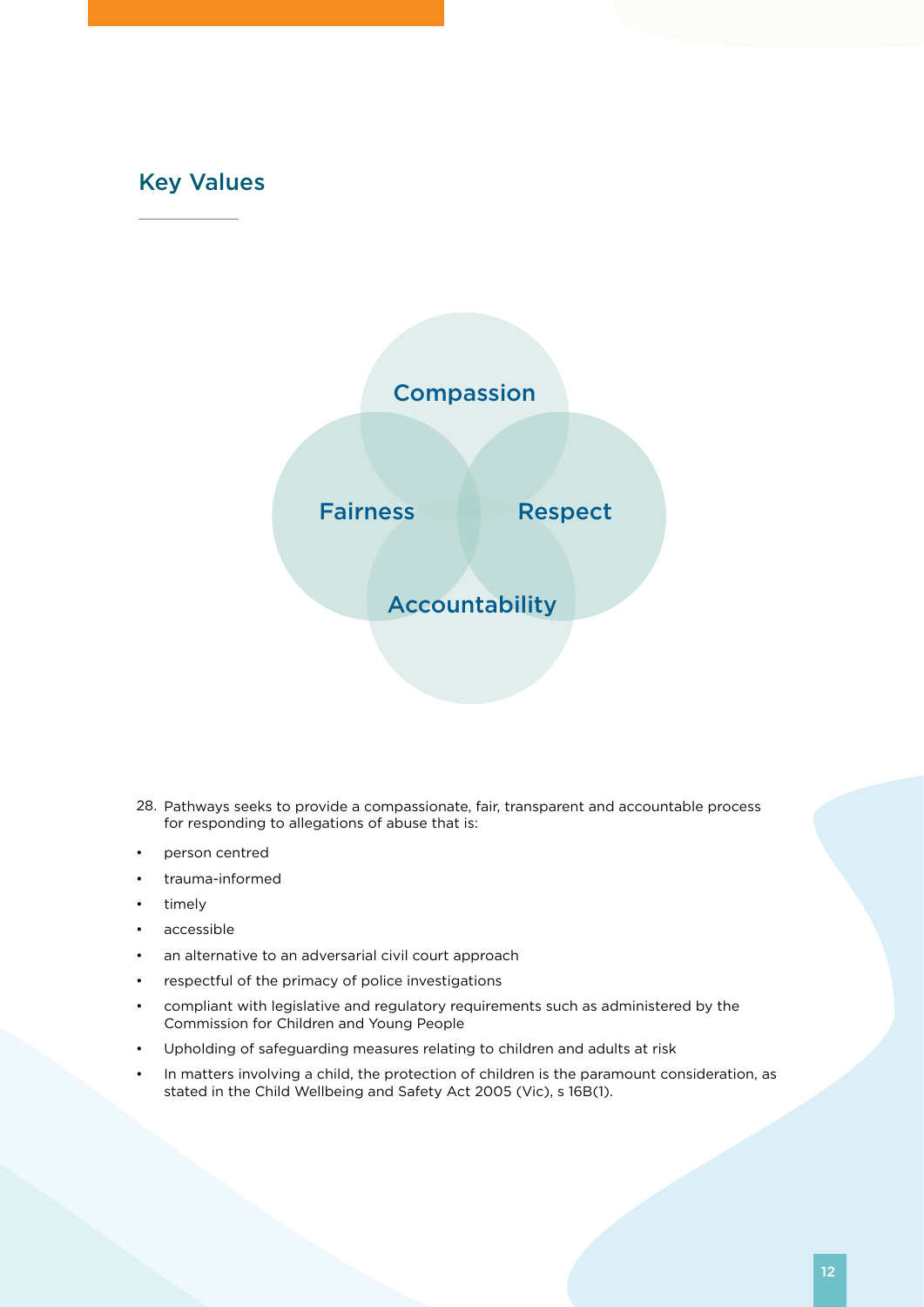### Scope of Misconduct

### **Which groups of Church personnel are subject to the process?**

- 29. An allegation may be made about the conduct of any person who is or was at any relevant time, in relation to a participating Church Authority:
- a member of the clergy
- a member of a religious institute
- a lay pastoral minister
- a seminarian or ordinand
- a Church employee, office holder or volunteer
- any of the above who are deceased.

### **What misconduct does the Pathways Model cover?**

- 30. The process covers a wide range of misconduct by Church personnel including:
- sexual abuse of children or adults at risk
- neglect or maltreatment, and physical or psychological abuse of children or adults at risk causing significant physical or psychological harm
- other acts of a sexual nature which may be an offence under Victorian legislation, except for acts of a lay employee in their workplace
- adult sexual misconduct
- sexual misconduct, such as grooming or possessing child pornography, as defined in the Crimes Act 1958 (Vic)
- 'Inappropriate or unreasonable acts or omissions of Church personnel who had knowledge of conduct of another Church person involving child abuse.'2
- 31. Where an allegation is made against a current employee, the Pathways process will only apply if the allegation is not subject to another statutory authority or to a contractual employment relationship, unless the allegation is referred to Pathways by an employer.
- 32. If an allegation is made that is outside the scope of Pathways, it will be referred promptly to the relevant Head of Entity for appropriate action.

### **Whistle-blowers**

33. Pathways provides support to whistleblowers in the Catholic Church by facilitating an allegation being made to the Response and Resolution Director rather than to the relevant Church Authority.

### **Who can report allegations to Pathways Victoria?**

- 34. Subject to paragraphs 180 and 181, Pathways Victoria will hear allegations from any person reporting an incident that falls within the scope of misconduct as identified above other than in instances where:
- The allegation has been heard through The Melbourne Response or Towards Healing processes (whether upheld or not)
- The allegation has been resolved through The National Redress Scheme
- The allegation has been resolved through civil litigation.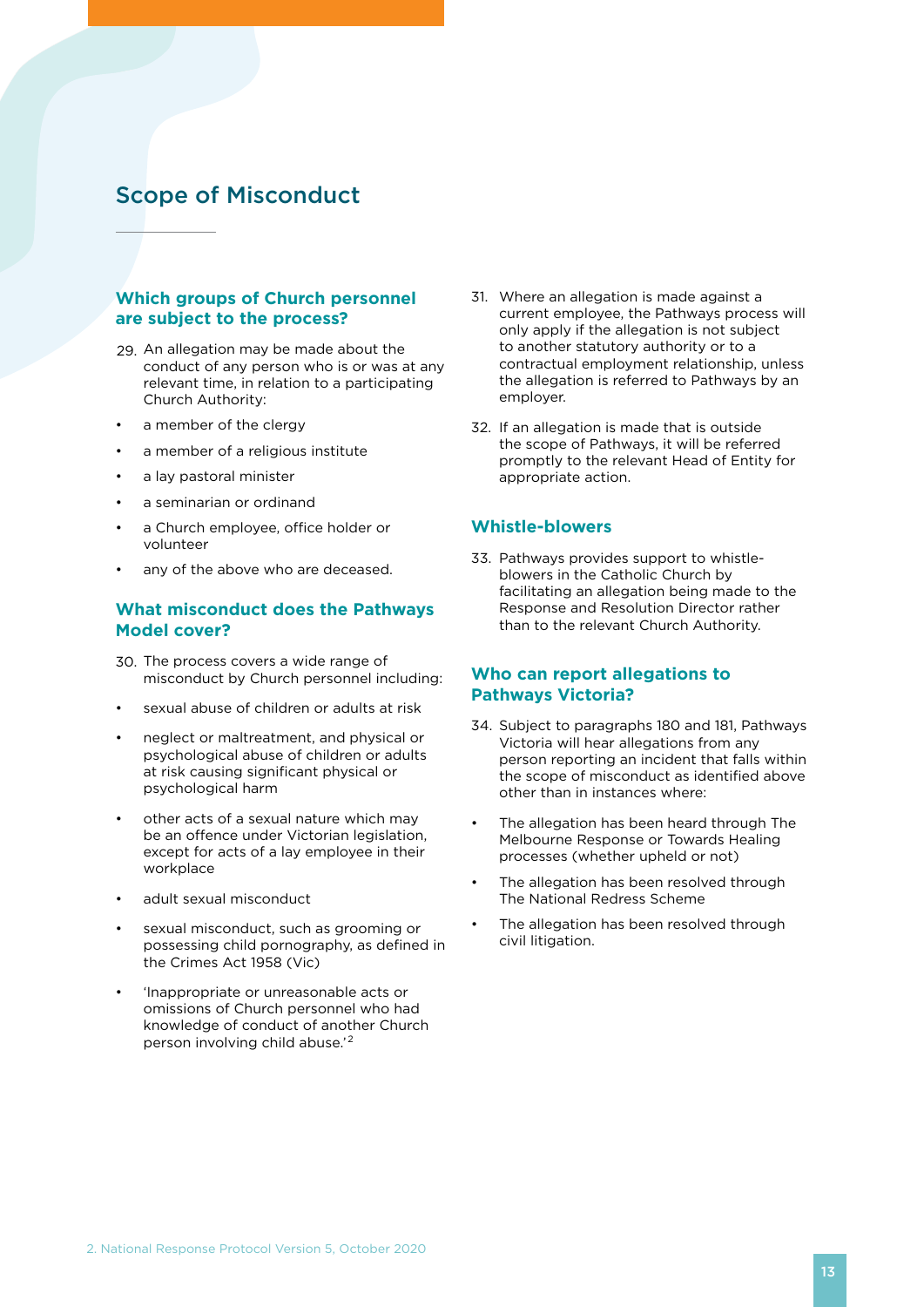## Organisational Structure

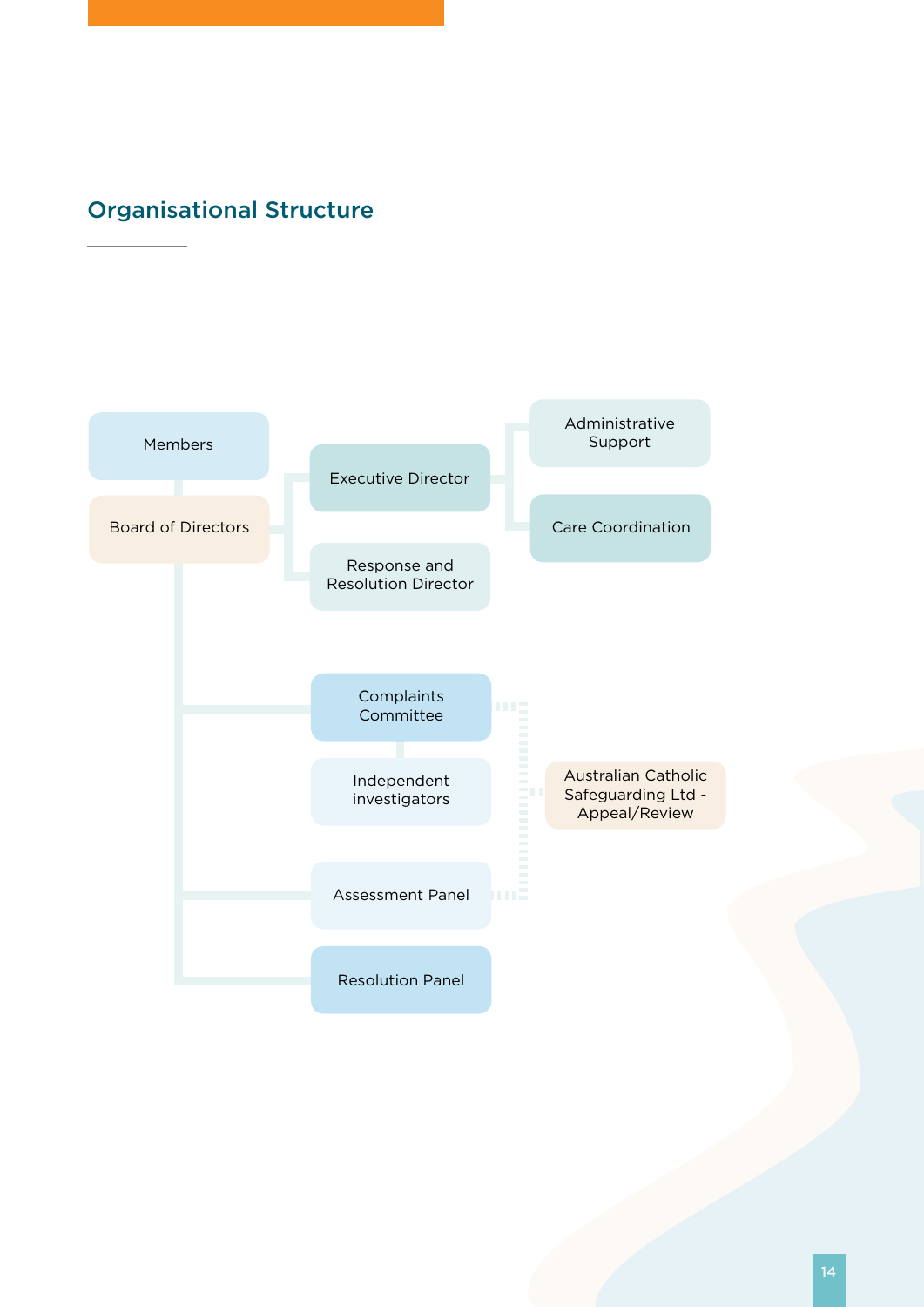### **The Units within Pathways Retain**

- 35. Whilst closely connected, the Care Coordination Unit and the Response and Resolution Unit function autonomously from one another. The Units are led respectively by the Executive Director and the Response and Resolution Director who have separate reporting obligations. Each unit has distinct and unique responsibilities. The Care Coordination unit provides largely external therapeutic supports.
- 36. Ongoing collaborative relationships are central to the model with a holistic approach in providing care and support led by the Care Coordinators with external health service providers.
- 37. The Response and Resolution Unit engages with people from the point of coming forward through hearing, reporting and investigating allegations, until resolution of monetary payment and an acknowledgement and apology. Contact from this unit thereafter ceases.

### **Executive Director**

- 38. The Executive Director will oversee staffing, financial management, maintaining records, compliance and strategic direction. In Pathways there will be a peer relationship with the Response and Resolution Director, as both are appointed by the Board, and have autonomous functions. However, the Executive Director will have oversight of Pathways and all its functions, ensuring a central point of information to enable smooth and effective relationships between the two Units.
- 39. In addition, the Executive Director provides oversight of the Care Coordination unit. The Executive Director has delegated authority to provide approvals regarding client episodes of care and other financial delegations in addition to stakeholder management of external health service providers.

### **Response and Resolution Director**

- 40. The Response and Resolution Director liaises directly with people making an allegation, survivors and respondent Church personnel. The Director brings allegations to and facilitates the deliberations of the Complaints Committee.
- 41. The Response and Resolution Director is appointed by and reports to the governing body.3 The Director liaises with the Executive Director for operational matters. The Director has delegated authority from the governing board to oversee and manage Step 2 and Step 3 with the Complaints Committee, the Assessment Panel and the Resolution Panel. Skilled in engaging with adults who have experienced abuse, the person in this role will hear first-hand allegations of abuse and be responsible for all communication with people about the Response and Resolution Process.
- 42. The Director liaises with and reports to Church Authorities and prepares relevant reports for the Complaints Committee, Assessment Panel and Resolution Panel. The Director also has authority to source and provide direction to the independent investigator, refer the person for therapeutic supports to the Executive Director and assist Church Authorities with reporting obligations to external bodies such as CCYP and the Police.

3. The Response and Resolution Director is intended to have independent functions including determining interim care and assistance, arranging the participation of the parties and referral of any application to the Resolution Panel.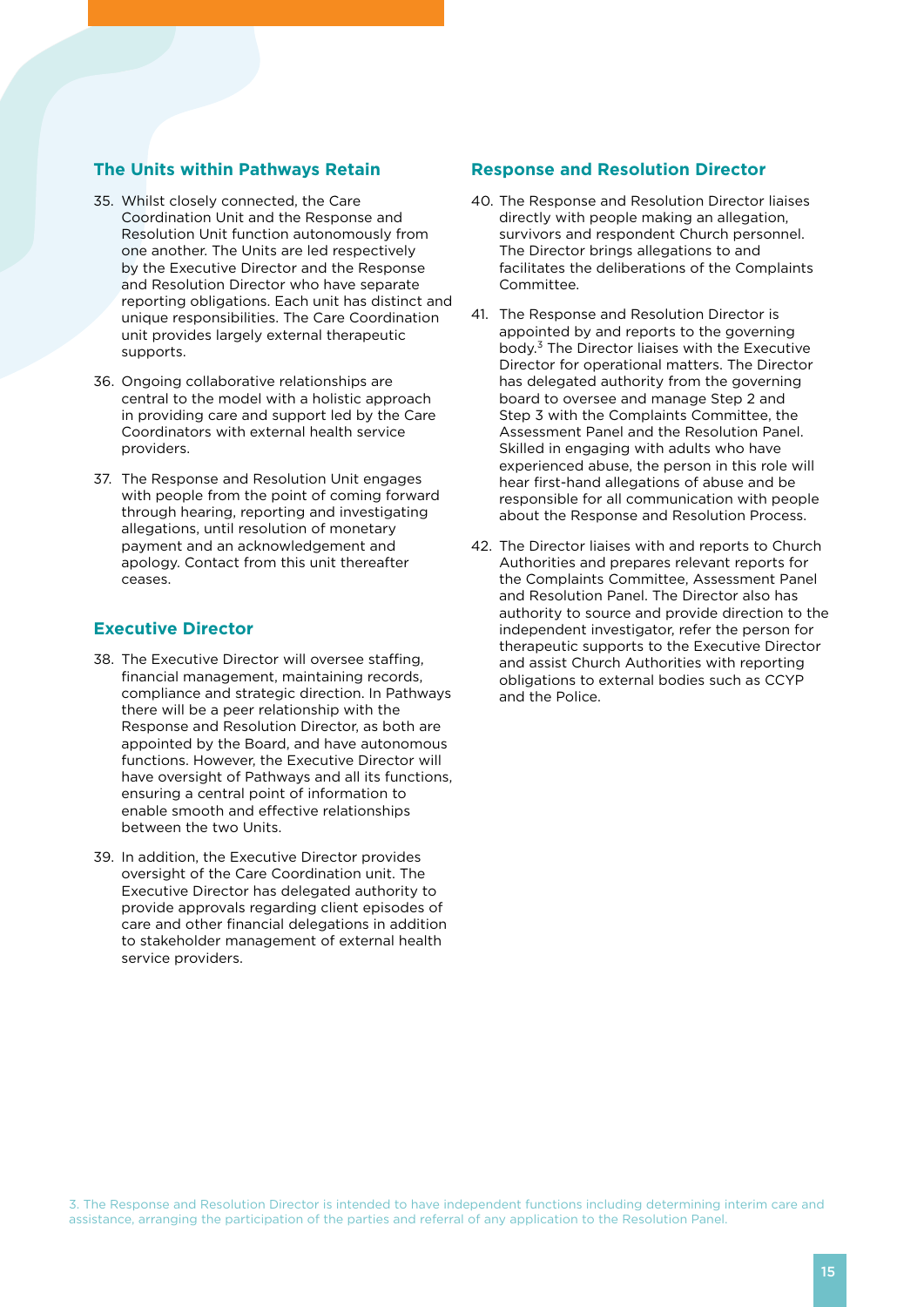### **Complaints Committee**

- 43. The Complaints Committee is appointed by and responsible to the Board. It designs and oversees a rigorous process for investigation, mindful of the complexity of the case presented, the likely availability of evidence and witnesses, and relevant CCYP and Canon Law requirements. It offers an objective evaluation of an allegation, unaffected by direct engagement with participants in the process.4 The decision does not rest solely on the judgement of one person.
- 44. The Committee is comprised of at least four members with experience in areas such as civil/canon law, child protection, investigations, criminology, social work, ethics, safeguarding and mental health. So far as is reasonably practicable, the committee has equal numbers of men and women. The Committee draws on other experts when required for particular investigations.

### **Assessment Panel**

- 45. If the respondent is alive and contests an allegation, the Complaints Committee may refer the outcome of its investigation to an Assessment Panel for decision. In these cases, the Assessment Panel's function is to determine whether the allegations have been made out on the balance of probabilities, applying the Briginshaw test, and if so to recommend action that should be taken by the Church Authority with respect to the respondent.
- 46. The Assessment Panel is appointed by and responsible to the Board. It is comprised of four members at any one time with experience in the relevant fields of law, canon law, safeguarding, mental health, ethics, human services and others with relevant expertise. So far as is reasonably practicable, the panel has equal numbers of men and women.

### **The Resolution Panel**

- 47. The Resolution Panel's function is to adjudicate on matters where the survivor has opted to apply for a monetary payment through a panel as opposed to a resolution through mediation.
- 48. The Resolution Panel is comprised of four members with experience in areas such as civil disputes, mediation, mental health and other relevant expertise. So far as is reasonably practicable, the panel has equal numbers of men and women

### **Protection for Office Holders**

49. The Committee, the Director and Members of other panels established will all be appointed by the Board of Directors of Pathways. They will each operate independently of the Church and will have the benefit of an indemnity from each participating institution for their respective matters provided they acted in good faith and in the discharge or purported discharge of their duties under the model.

### **Legal Advice and Professional Services**

50. Pathways will reimburse up to \$5,000 of costs incurred by a survivor during the process for external legal, financial and other professional services, especially when participating in mediation and prior to signing any deed of release.

4. The proper functioning of a professional standards committee was examined by Young CJ in Hedges v Australasian Conference Assn Ltd [2003] NSWSC 1107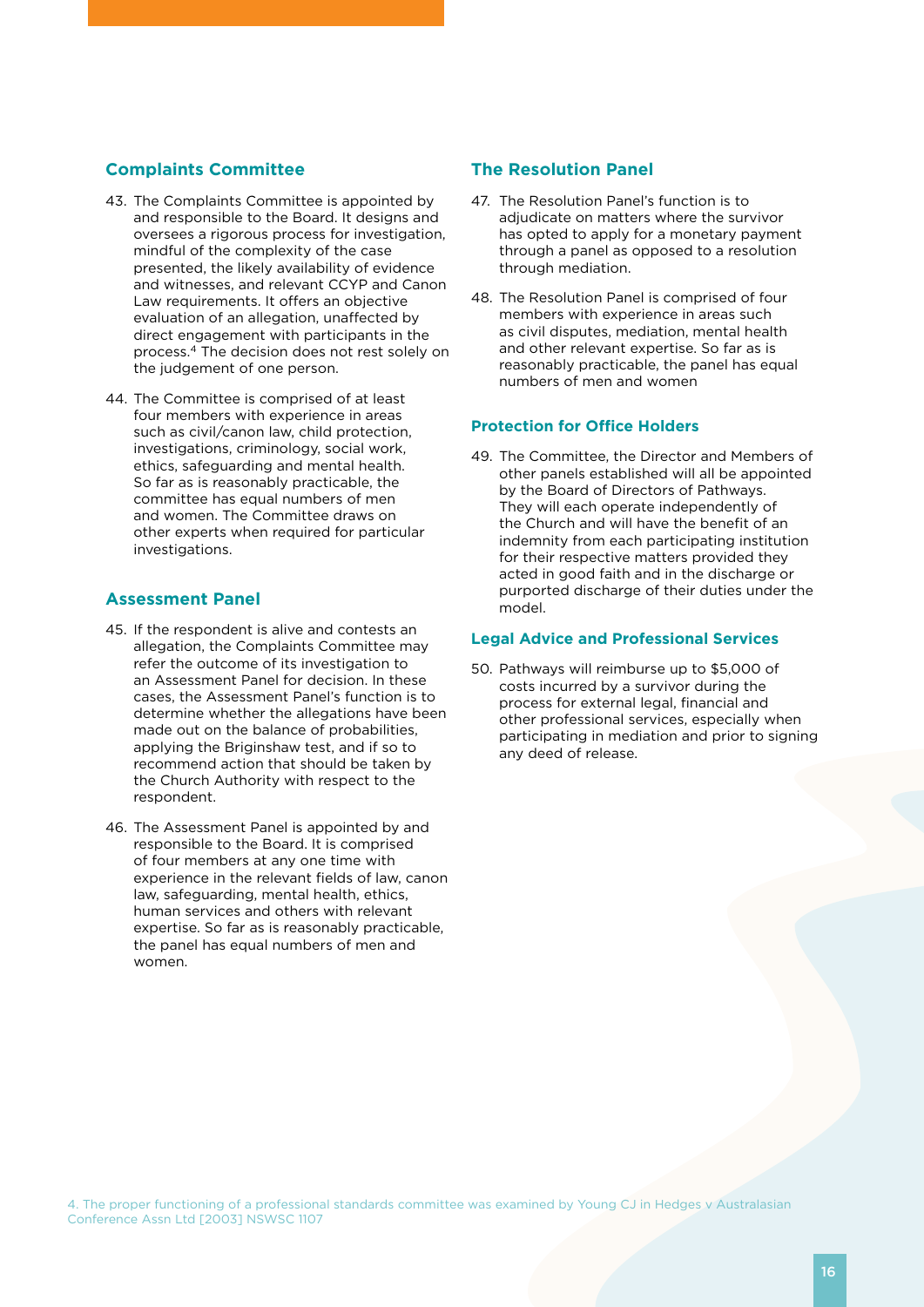### **Staff Conduct**

- 51. Pathways staff will be recruited to fill specific role responsibilities and accountabilities as outlined in the organisational structure. They are required to adhere to the expectations associated with their roles and to adhere to the Employee Code of Conduct.
- 52. Staff will be professionally supervised and are expected to maintain skills relevant to their specific roles, in addition to ongoing training and development in:

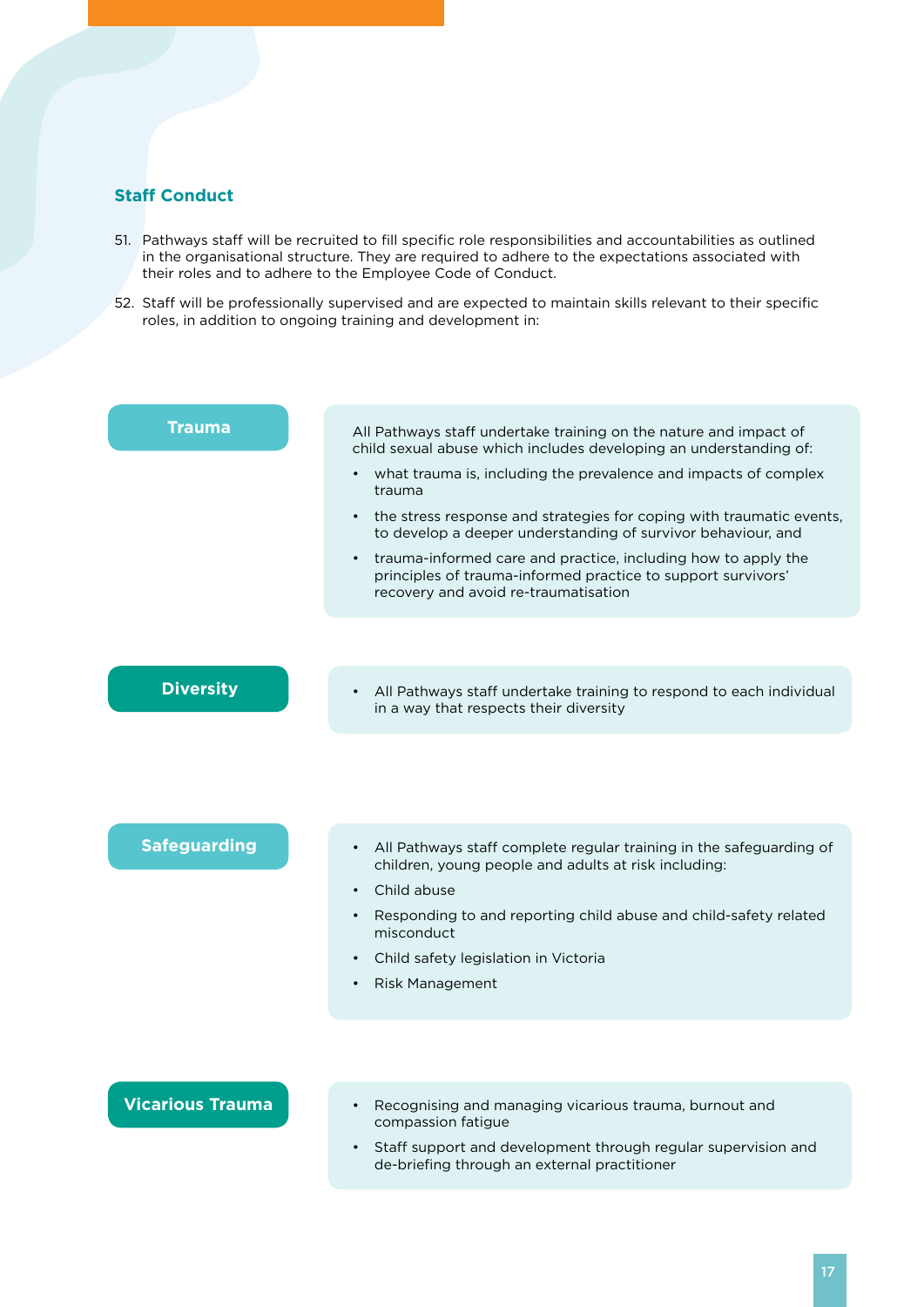

- 53. Pathways Victoria has been established by the Church as an operating entity with its own Board which provides functional independence through its governance structure. The operating entity is governed in accordance with its Constitution.
- 54. Pathways operates as a company limited by guarantee with fiduciary responsibilities including registration with The Australian Charities and Not-for-profits Commission. Pathways Response Victoria Ltd will be expected to report annually and comply with its requirements.

### **Pathways membership of the operating entity**

- 55. Participation in Pathways Victoria is open to Victorian dioceses and members of Catholic Religious Australia. The initial Members of the entity are the Victorian diocesan bishops.
- 56. Pathways services are available to all Catholic entities and, by mutual agreement, to other entities operating in Victoria.
- 57. The Members of Pathways are guided by the Constitution of Pathways Victoria which outlines the scope of their involvement. This document is publicly available.

Recommendation 26: That independent bodies comprised of civil, canonical and relevant professional expertise be established to deal with allegations against Catholic Church personnel (including bishops, religious, priests, deacons, employees and volunteers).

*– The Light from the Southern Cross, Promoting Co-Responsible Governance in the Catholic Church in Australia, 2020*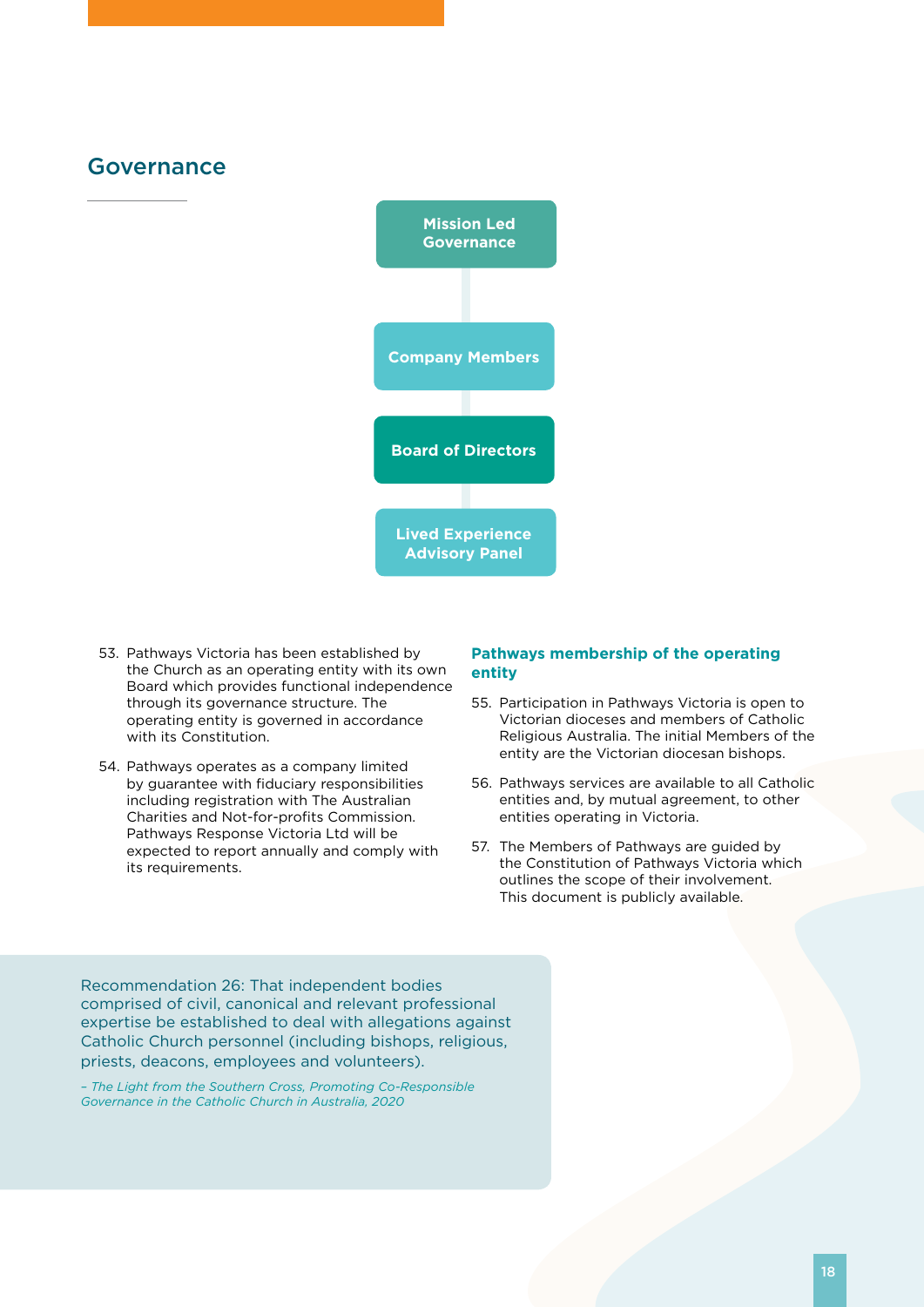### The Board

### **The Board**

- 58. As outlined in the Pathways Response Victoria Ltd Constitution, Pathways Response Victoria Ltd is managed under the direction of a Board of Directors. The Board has a mission led focus as a values based organisation underpinned by the values stated above.
- 59. Board activities are published annually on the Pathways Victoria website.

### **Board membership**

- 60. The inaugural Chair and Deputy Chair will be appointed by the Members.
- 61. The Chair will establish a Nominations Committee with terms of reference published on the website. With a range of expertise as identified in a skills matrix, the Board Directors are also expected to demonstrate an understanding of the impacts of trauma in survivors of institutional abuse and be led by Pathways Victoria values. Pathways is committed to ensuring diversity in Board membership from a broad range of backgrounds. The recruitment is through a publicly advertised expression of interest.
- 62. The Board is comprised of a minimum of three Directors and a maximum of seven who are appointed for a term of three years.
- 63. The Board Directors will receive a stipend to cover costs and time associated with their duties.
- 64. No bishops, clergy or diocesan employees act as directors on the Pathways Board.

### **Lived Experience Advisory Panel**

- 65. To inform good governance and learn from those with lived experience Pathways Victoria will actively involve survivors, their personal supports and advocates in all areas of the organisation in order to shape areas of focus and continuous improvement.
- 66. Involving people with a lived experience assists Pathways Victoria in being accountable to the needs of people it serves. They have a unique understanding of the impact of processes, systems and policies that is central to the delivery of a personcentred model of responding to allegations of abuse.
- 67. The Lived Experience Advisory Panel (LEAP) provides advice to the Board regarding issues affecting survivors of Catholic institutional abuse including their families, friends and supporters from their lived experience.
- 68. Appointments to LEAP will be proposed by the Nominations Committee and approved by the Board for a term of one year, which can be extended up to three years.
- 69. LEAP Members will be required to engage in relevant training as identified by Pathways Victoria on managing vicarious trauma.
- 70. Advisory Panel members will be paid a fee determined by the Board for attending the biannual meetings.

### **Review**

- 71. Pathways will gather ongoing feedback from people on their experience of the process
- 72.The Pathways Model will operate for a term of three years with a review before the end of the third year of operation or earlier if required.

### **Public Reporting**

- 73. Statistical (non identifying) information will be released annually including:
- Name of participating Church Authorities
- Number of allegations received
- Number of allegations dismissed
- Number of allegations upheld
- Outcomes recommended
- Number of recommendations that are subject to variation by Church Authorities
- Number of outcomes reviewed by Australian Catholic Safeguarding Ltd
- • Review Outcomes
- Number of claims determined through mediation and total payment
- Number of claims determined by adjudication and total payment.<sup>5</sup>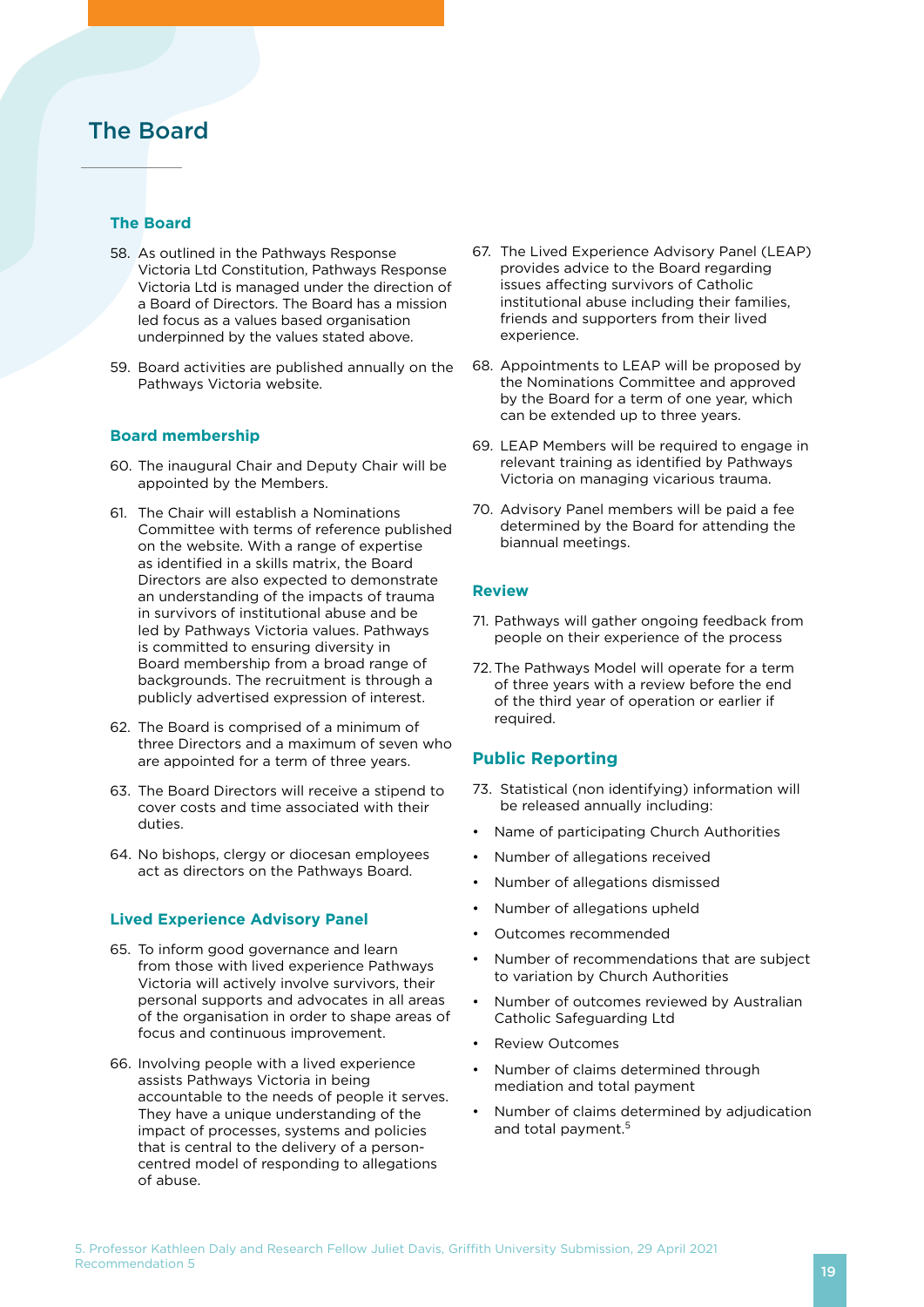### Pathways 3 Steps

#### **Overview**

### **Step 1: Engagement**

- Connection with Care Coordinator
- Support to Disclose
- Care Coordination and Assessment of Needs **•** Disclosure

### **Step 2: Response**

- 
- • Assessment of Risk • Reporting
- **Obligations**
- Investigation
- Outcome

### **Step 3: Resolution**

- Monetary Payment
- Acknowledgement and Apology
- • Support

### **Step 1:**

**Engagement:** Pathways offers a person-centred response supported by a Care Coordinator and access to external therapeutic and social supports. It is acknowledged and understood that survivors will vary in how they wish to engage with Pathways staff. Some may wish to use an advocate or legal representative to support them as they move through the Pathways steps. Pathways is respectful of individual needs and notes that these may change throughout the individual's engagement in the process.

### **Step 2:**

**Response:** Pathways seeks to makes the disclosure of abuse and any subsequent investigations as supportive, timely and transparent as possible. Steps in the process and outcomes will be communicated to all parties once police clearance is received.<sup>6</sup>

### **Step 3:**

**Resolution:** Pathways offers two options for obtaining a monetary payment: mediation or adjudication by a panel. Resolution also includes an opportunity to engage in an acknowledgement and apology with representatives of the institution.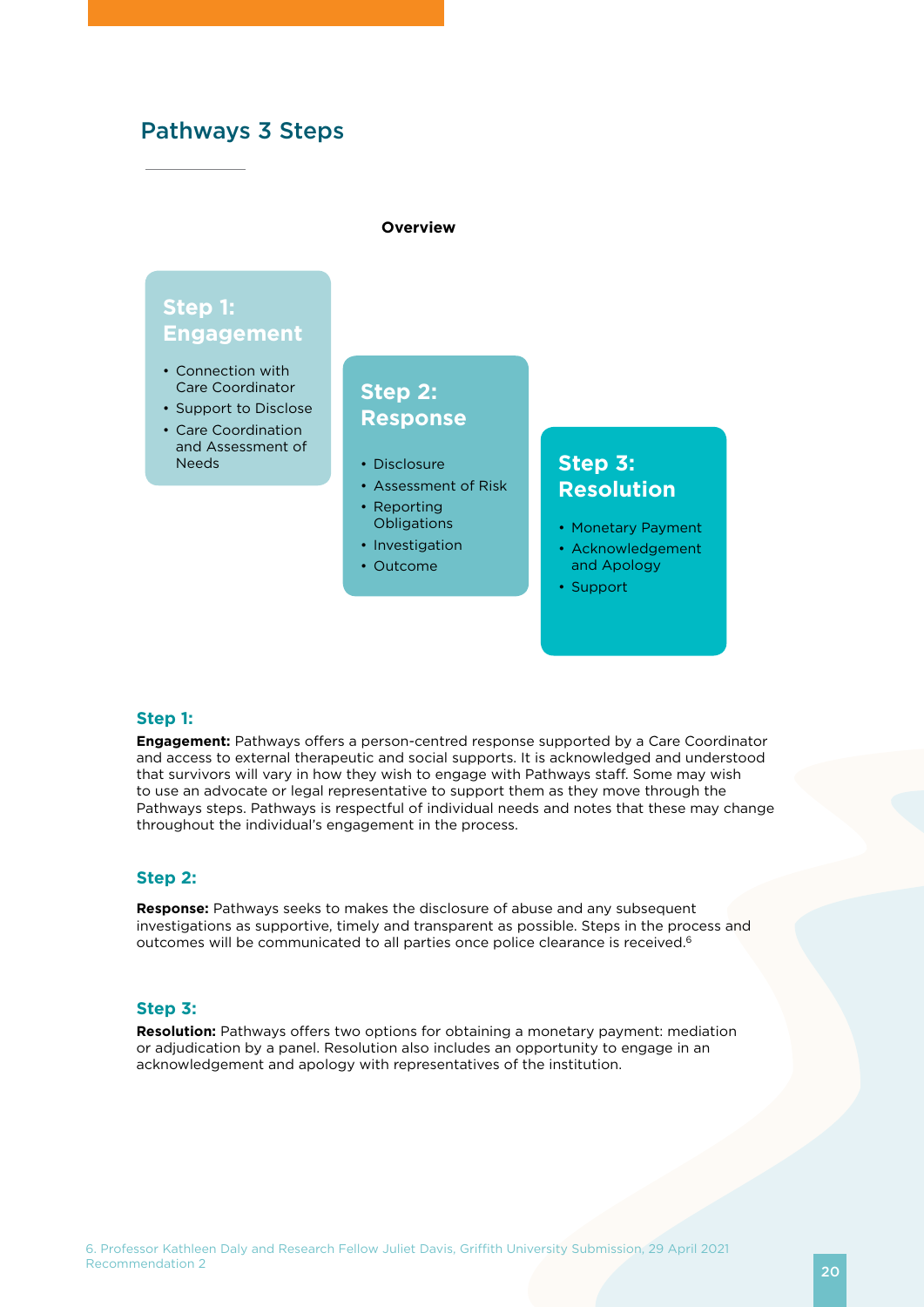

### STEP 1A. Initial Engagement

### **Introduction**

- 74. The initial engagement is made in response to a request for support and assistance. The purpose of this initial engagement is to introduce Pathways Victoria, its staff and provide information and support. Those coming forward will be connected to a Pathways Care Coordinator and encouraged to nominate a support person to accompany them throughout the Pathways experience.<sup>7</sup>
- 75. The care coordinator will assist with meeting the immediate needs of the person making contact by way of referral or information.
- 76. Once the process has been explained, the person will be referred to the Response and Resolution Director.
- 77. Engagement may come from a variety of sources such as:

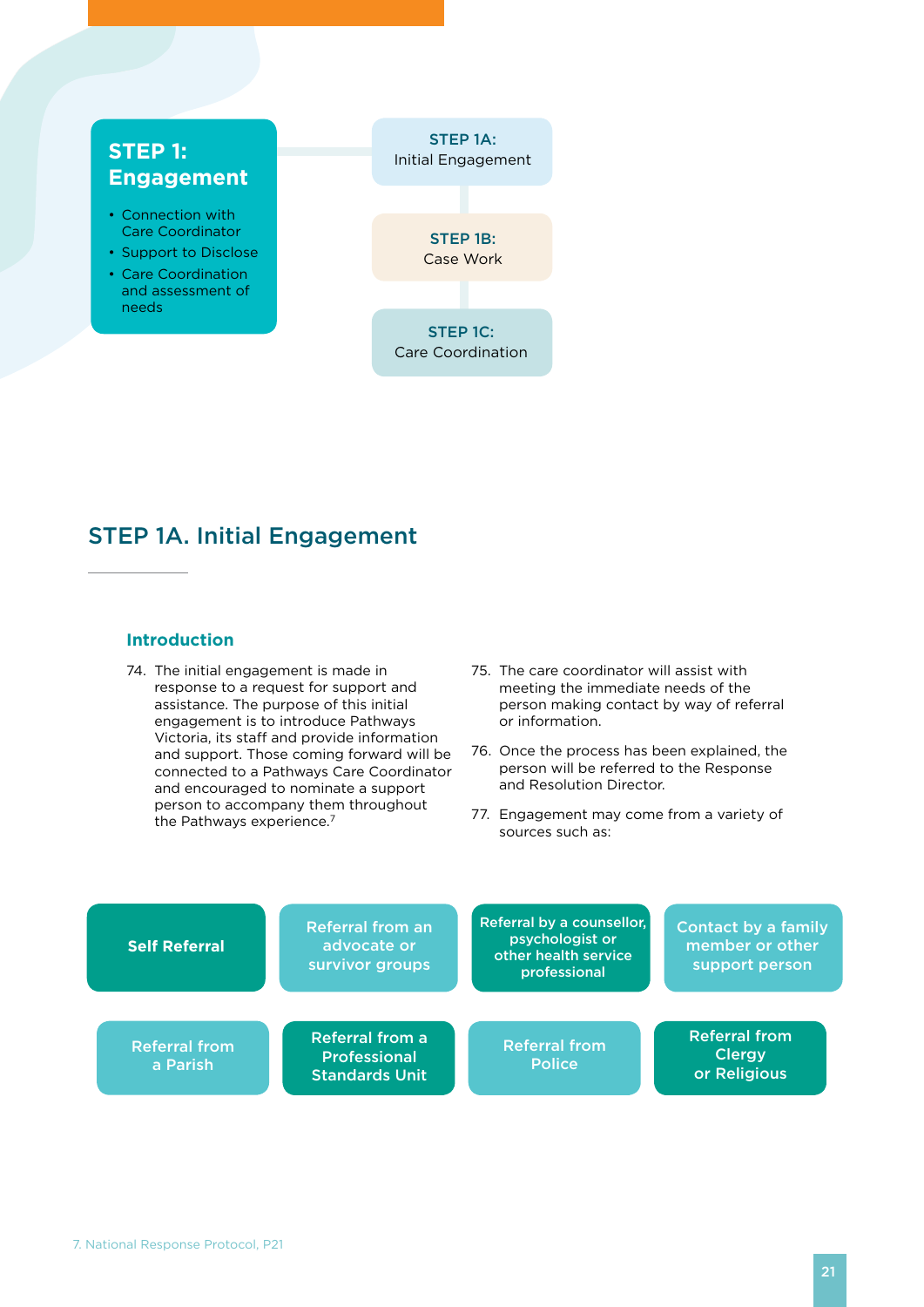### STEP 1B: Case Work

- 78. From the first contact with Pathways, a Care Coordinator is appointed to accompany a person making an allegation and to arrange support during the process and beyond as needed, subject to the consent of the participating entity.
- 79. The Care Coordinator will be a regular and frequent point of contact for the person making an allegation during all stages of the Pathways process.
- 80. At key steps, the Response and Resolution Director will also liaise with the person, particularly in relation to communications about the response and resolution process.
- 81. The Care Coordinator will normally be given a copy of the disclosure report and, if the person agrees, will liaise about the allegation's progress with the Response and Resolution Director. In this case, the Director will send a copy of all the complainant's notices and letters to the Care Coordinator so that the latter receives them in time to give the person support when they receive them. If requested, the Director will also copy the person's support person with those notices and letters.
- 82. From the point of engagement, the Care Coordinator helps to engage the survivor with the Pathways Steps by:
- Facilitating information regarding the process, next steps, possible dates
- Arranging transportation and accommodation needs to attend assessments and meetings
- Liaising with any secondary supports such as family members
- Connecting professional supports by sourcing practitioners, facilitating administrative documents including reports for Step 2 and 3 and providing a continuum of care.

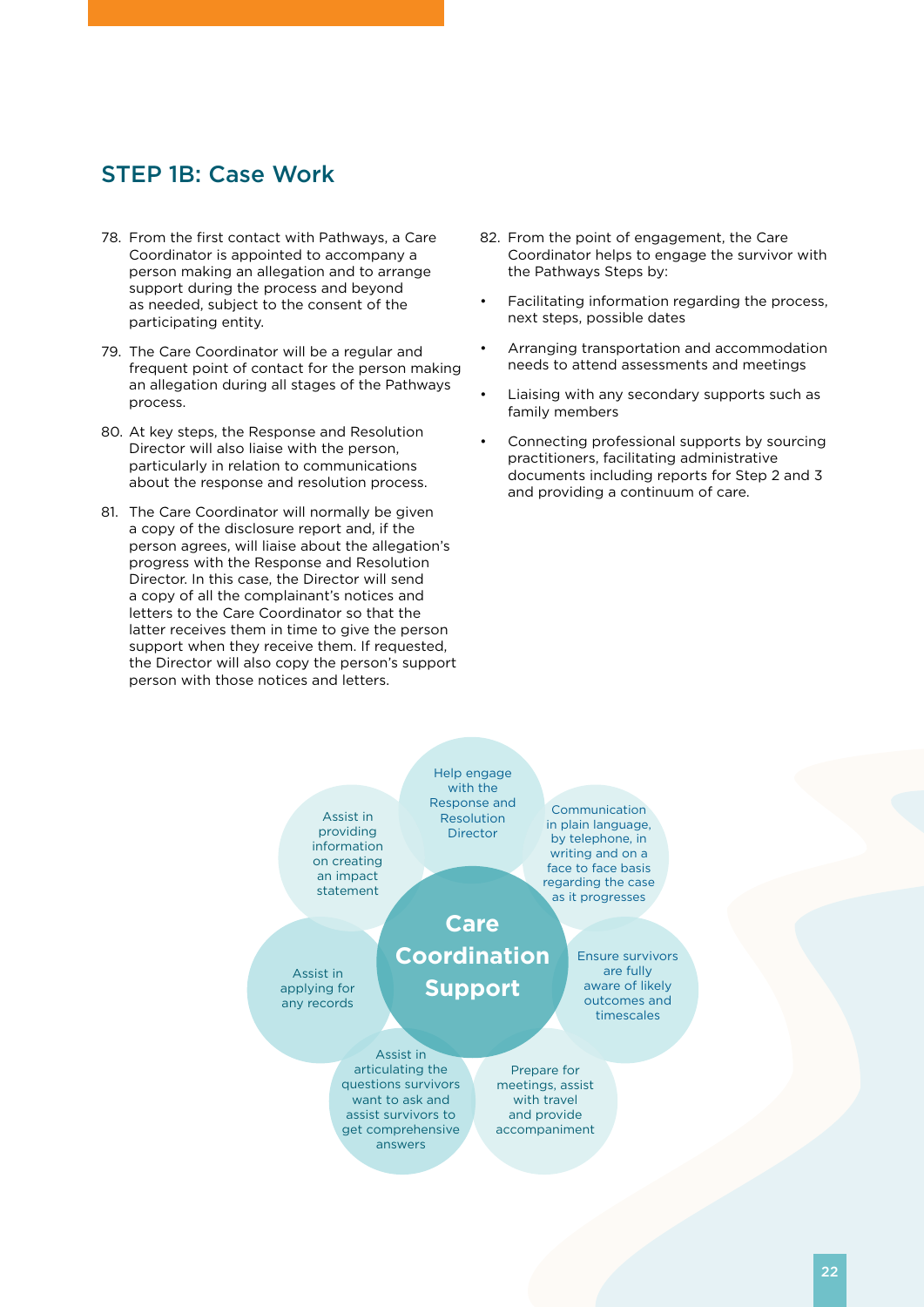83. Some survivors may have other immediate needs that require addressing such as housing, medical or other social care requirements. The Care Coordinator can assist in connecting the person with appropriate services and agencies to support those needs to be addressed.

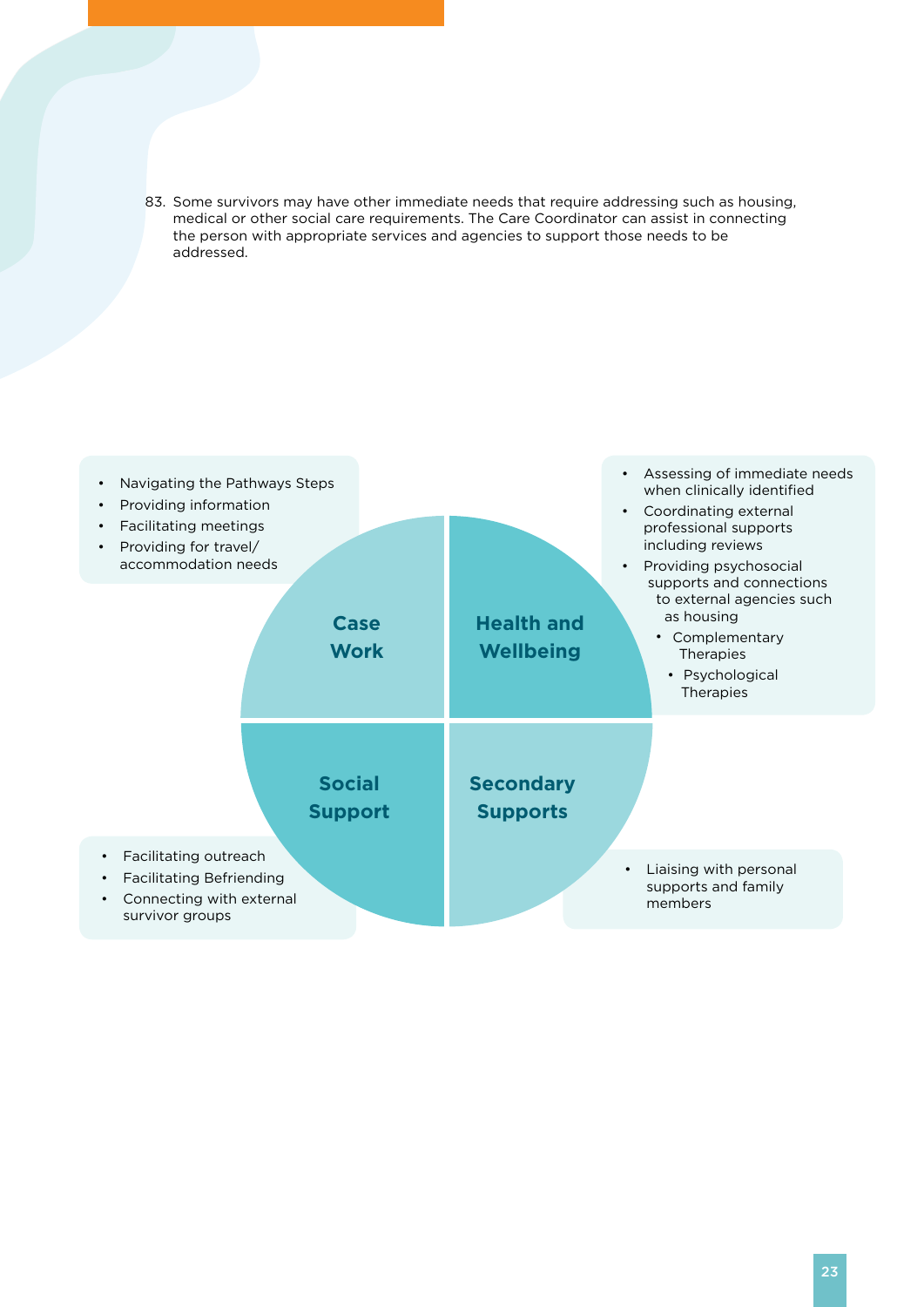### STEP 1C: Care Coordination

- 84. The provision of Care Coordination services is integrated into the Pathways model and underpins the way in which a person making an allegation and survivors engage in the model.
- 85. The impact of sexual abuse on mental health can be long-term and profound, particularly if people do not get an empathetic response when they disclose, nor access to specialist evidence-based intervention.
- 86. Therefore, the Pathways service coordinates ongoing funded psychological care when clinically identified for survivors where their allegation is upheld through Pathways, and for others who are referred to it by a Church Authority.
- 87. The care coordinator promotes the survivor's recovery and wellbeing by coordinating the provision of care for their immediate needs, and other support for them. Holistic care integrates a positivepractice approach based on providing assistance and support to clients in their individual healing and personal recovery. The process of healing involves building personal capabilities and strengths to construct a valued and meaningful life. This includes forming connections and meaningful relationships, finding a sense of belonging and community, building selfefficacy through learning and personal development, and feeling in control of one's own life and future, inner peace and spirituality.
- 88. Services are provided up to a specified limit or higher with the consent of the church authority. Care Coordination is also available to non-member institutions who may wish to utilise this on a fee-for-service basis.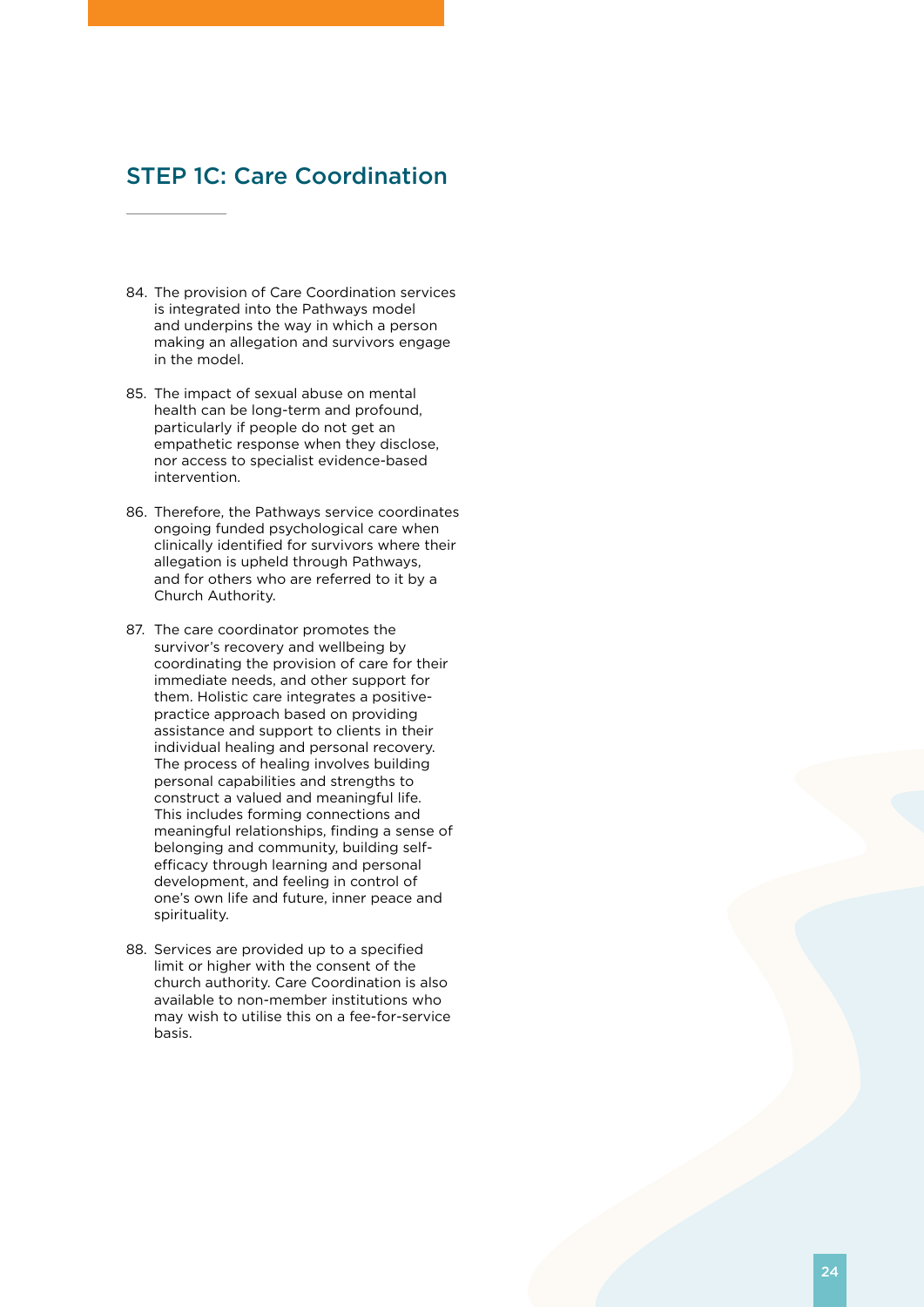### **Communication with the person subject to the allegation**

- 89. If the person subject to the allegation (the respondent) is alive, the Response and Resolution Director will encourage them to appoint a support person to act for them during the process. This may be a friend or colleague in whom the respondent can place trust and confidence. The respondent's support person is not expected to act and should not act as their legal adviser or advocate in the matter. Depending on the matter, respondents should not act for themselves. In their own best interests, they should seek legal representation.
- 90. If the respondent agrees, their support person can liaise with the Director on their behalf and be given a copy of notices and letters that are sent to them. The respondent is given sufficient detail about the concern or allegation, and the person who was allegedly abused, to be able to offer a response. The Director would send a copy of all notices and letters that they send to the respondent to their support person so that the latter receives them in time to give the respondent support when they receive them.
- 91. The Pathways model does not provide Care Coordination or therapeutic supports to the respondent.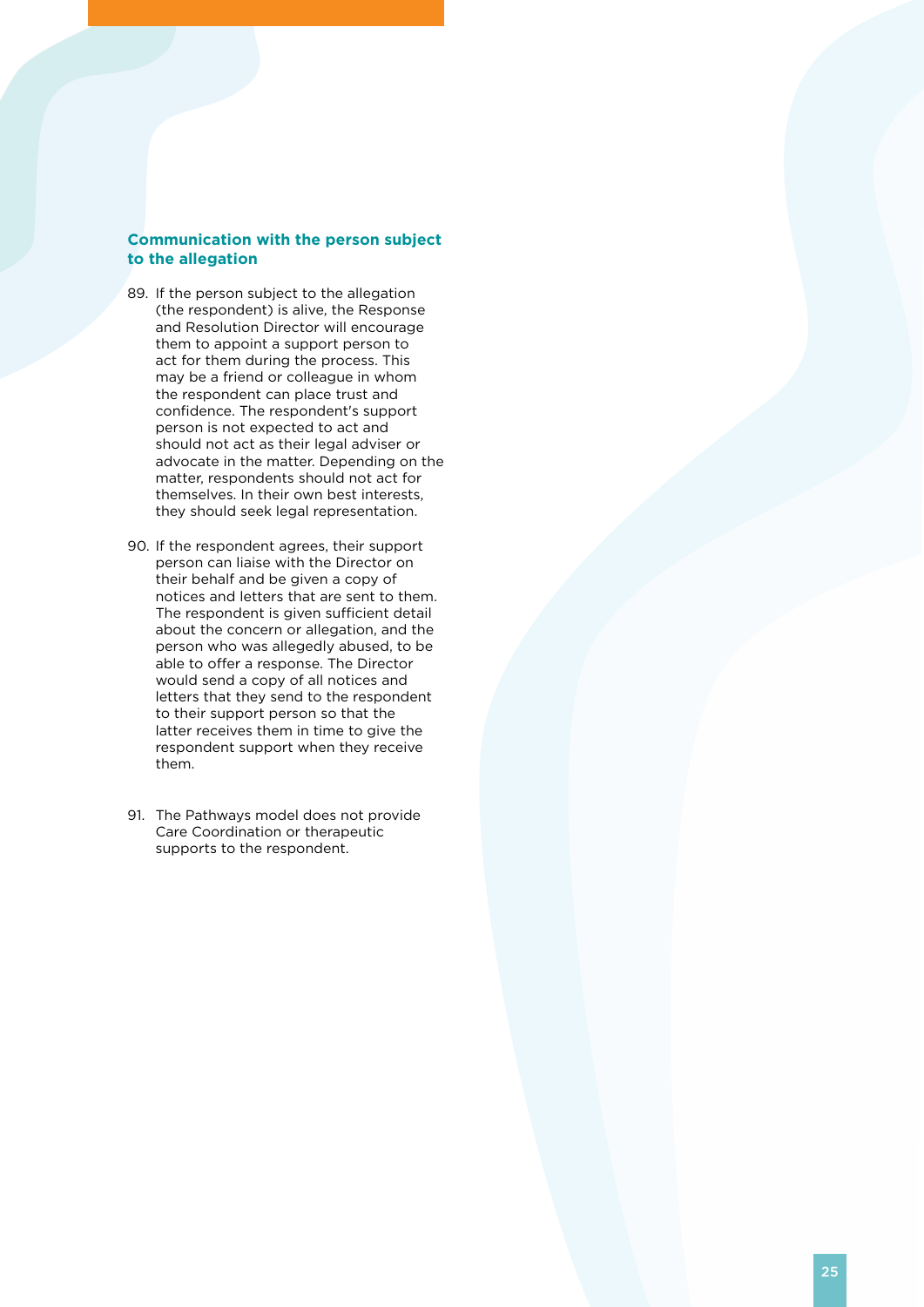

### STEP 2A: RECEIVING AN ALLEGATION - DISCLOSURE **(NRP Stage 1)**

### **Introduction**

- 92. Once a person contacting Pathways Victoria has understood the process, and the care available to them through Pathways, they will proceed in making an allegation to the Response and Resolution Director. The person will be guided and assisted at each step of the process by the Director, with the support of the Care Coordinator.
- 93. The Response and Resolution Director (the Director) receives an allegation and assists the person making the allegation to prepare a disclosure report. The Director listens empathetically whilst also able to explore, question and prepare a report, which is reviewed and approved by the person.
- 94. A person making an allegation may do so in any form – As outlined above a Care Coordinator is appointed and will support the person throughout the process. All allegations will be managed in accordance with the applicable published Pathways procedures. The Care Coordinator will make available specific trauma-informed and audience - specific guidelines about those procedures and any applicable protocol.
- 95. The Response and Resolution Director will manage the allegation in the first instance, on behalf of the Complaints Committee. The Director will serve as executive officer to the committee to facilitate its work in the handling of allegations.

Jesus Christ has come that we may have life (John 10:10).

He is the Way to that life (John 14:6) and the Gospel places before us the attitudes of heart and mind that speak of a new way of being in relationship with one another, reflective of – and instrumental for – the destiny of each of us to find ourselves in the communion of God's own life.

Every member of the Church, and especially its leadership, is entrusted, then, with the imperative to foster and develop a culture of safety for everyone. At every level we must work together, especially to protect children and adults from abuse or harm.

*– National Response Protocol, January 2021*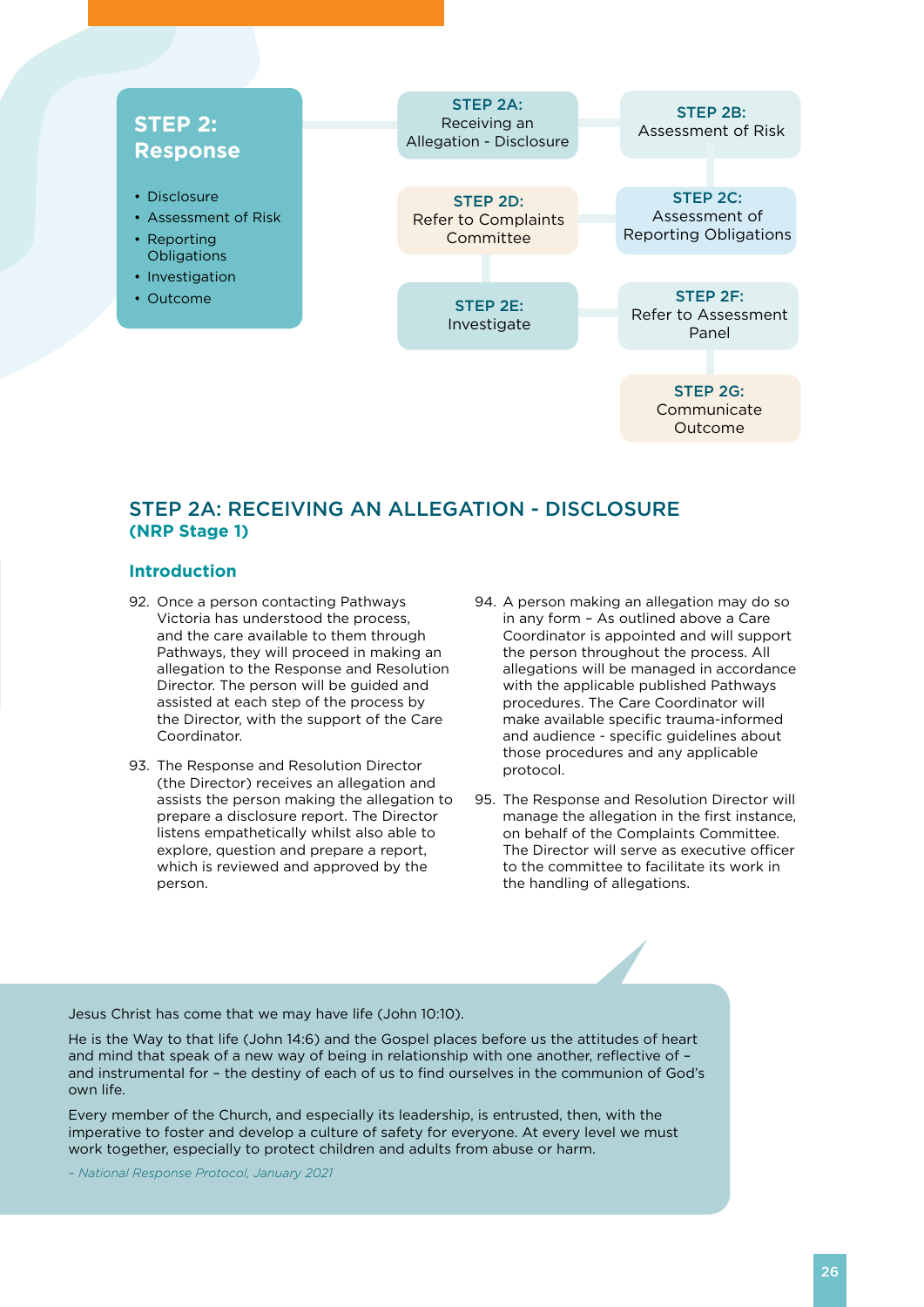### **Not ready to disclose**

- 96. Pathways Victoria anticipates that some people may not be ready to disclose their experience immediately. Whilst disclosing their own abuse is often anxiety-provoking for a person, anecdotal reports indicate that many people do not want other children to suffer the same experiences as they did, and that they are prepared to consider passing on concerns in order to be protective of others.
- 97. Pathways Victoria encourages disclosures in a timely manner as this supports management of any potential risks to others in the community in addition to reporting obligations to relevant statutory authorities. To support people in disclosing abuse, they will be offered access to external therapeutic supports such as a psychologist, mental health social worker or other relevant qualified person. In addition to this support, an assessment of welfare needs is also offered.

### **Ready to disclose**

- 98. When the person is ready to disclose the abuse with the Response and Resolution Director, this will be accommodated in a timely manner with a meeting offered at a time and venue in accordance with Trauma Informed Practice.
- 99. It may be necessary to extend the meeting across several appointments. The Director will take a gentle approach to finding out more and seeking advice on how to respond to what the person is saying.
- 100. As part of their disclosure report, a survivor may wish to submit previous police reports or other case material.
- 101. As soon as it becomes clear that an allegation is reportable or that there is a possible risk to children, the procedures in Steps 2B and 2C below will be acted on immediately.
- 102.An allegation may be made directly to Pathways by a person or referred to it by a Church Authority. If the allegation is made directly, the Church Authority is promptly notified of it. (NRP Stage 2B)

### **Recording the allegation**

- 103.The Response and Resolution Director will keep comprehensive notes that are dated and include the following information:
- • full name, date of birth and residential address of the person
- details of the allegation
- their involvement thus far with the person
- details of any other agencies which may be involved with the person
- Details of each contact with the person making the allegation
- Details of actions or consultations undertaken in relation to the allegation.

The purpose of a complaint handling process is to investigate a complaint to determine whether an incident has occurred, in order to make decisions about what protective and/or disciplinary measures need to be put in place and what the institution can do to better prevent similar incidents from occurring in the future. The purpose of a redress process is to determine ... measures such as a direct personal response (that is, an apology) from the institution, access to therapeutic counselling and psychological care, and monetary payments.

*– Royal Commission Final Report, vol 7, p199*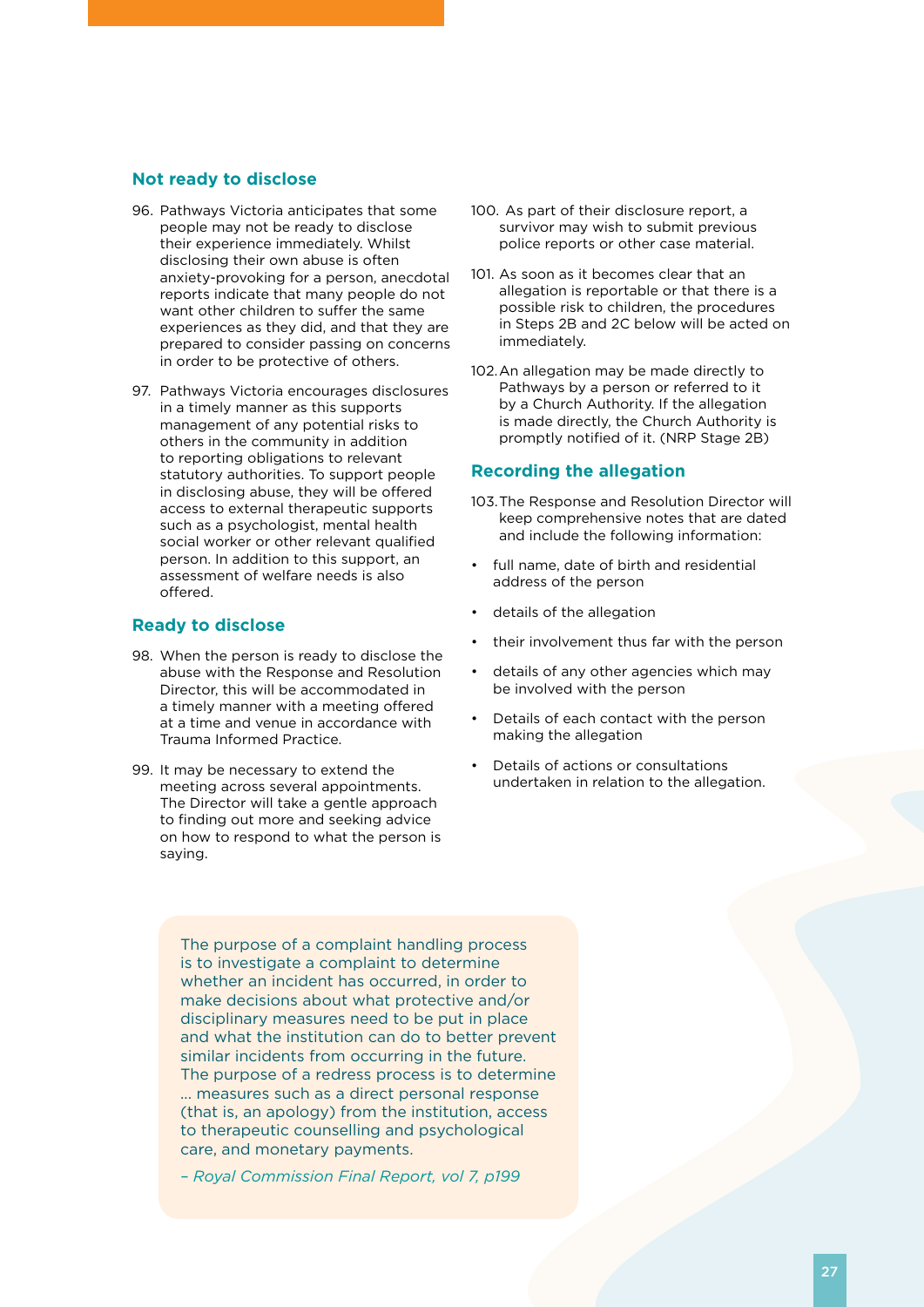### STEP 2B: Assessment of Risk **(NRP Stage 3)**

### **Introduction**

104.The National Response Protocol also contemplates at this stage –

'a risk assessment to identify risks to children and others and the steps required to address these. See Recommendation 16.51 of the Royal Commission';

- 105.The Response and Resolution Director conducts an initial risk assessment of the fitness of the respondent to continue in ministry and the risk they may present. The Director reports this assessment to the Church Authority and the Complaints Committee. As recommended by the Royal Commission, if a complaint of child sexual abuse is plausible, and there is a risk that the respondent may come into contact with children in the course of their ministry, the Church Authority will be expected to stand the person down from ministry while the complaint is investigated.
- 106.Other interim actions may include supervision, limited duties, or the like, pending the determination of the matter.
- 107. The Committee's independent function to review risk in this context serves the fulfilment of Principle A of the National Response Protocol –

'Prioritise the safety and wellbeing of children and adults subjected to childhood abuse within a culture of prevention of harm.'

#### Recommendation 16.52, Royal Commission Into Institutional Responses to Child Sexual Abuse:

All religious institutions' complaint handling policies should require that, if a complaint of child sexual abuse against a person in religious ministry is plausible, and there is a risk that person may come into contact with children in the course of their ministry, the person be stood down from ministry while the complaint is investigated.

https://www.childabuseroyalcommission. gov.au/sites/default/files/final\_report\_-\_ recommendations.pdf

108.The respondent would be accorded procedural fairness to respond to any decision by the Church Authority and would have the opportunity to contest the action taken before the Complaints Committee. The outcome would be either that the committee recommends interim action against the respondent or not.

### **Automatic stand down if criminal charges**

109. If a Church person has been charged in any jurisdiction in Australia or elsewhere with a sexual offence, that person will be required to stand down from the duties of their role pending the determination of the charge.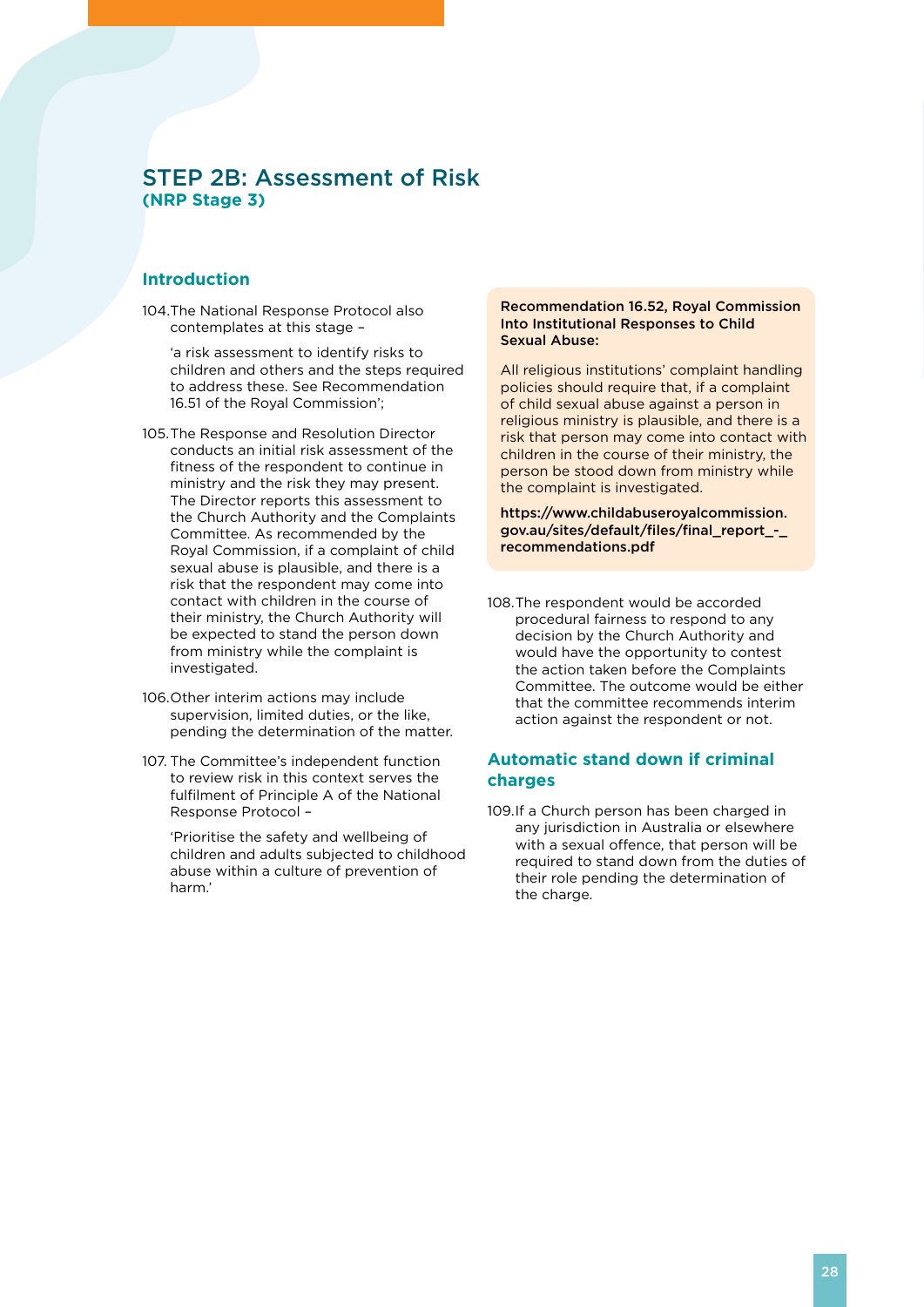### STEP 2C: Assessment of Reporting Obligations - **(NRP Stage: 2A)**

NOTE: If any of the reporting obligations below are triggered, the person making the complaint will be informed of whatever notifications are taking place.

### **Reportable Conduct**

- 110. The Victorian Reportable Conduct Scheme complements the Child Safe Standards and aims to improve oversight of how organisations respond to allegations of child abuse and child-related misconduct by employees and volunteers.
- 111. The Commission for Children and Young People (CCYP) is responsible for administering the Reportable Conduct Scheme, including overseeing workplace investigations into allegations of child abuse.
- 112. Pathways Victoria may identify that an allegation being made is considered a 'reportable allegation'.

### **What is a 'reportable allegation'?**

- 113. A 'reportable allegation' means any information that leads a person to form a 'reasonable belief' that a person has committed reportable conduct. The Act sets out the five types of reportable conduct, which are:
- • sexual offences (against, with or in the presence of, a child)
- sexual misconduct (against, with or in the presence of, a child)
- • physical violence (against, with or in the presence of, a child)
- behaviour that is likely to cause significant emotional or psychological harm
- significant neglect

Further information on 'What is Reportable Conduct?' is found at https://ccyp.vic.gov.au/ rcsfactsheets/



### **Summary of Reportable Conduct Process**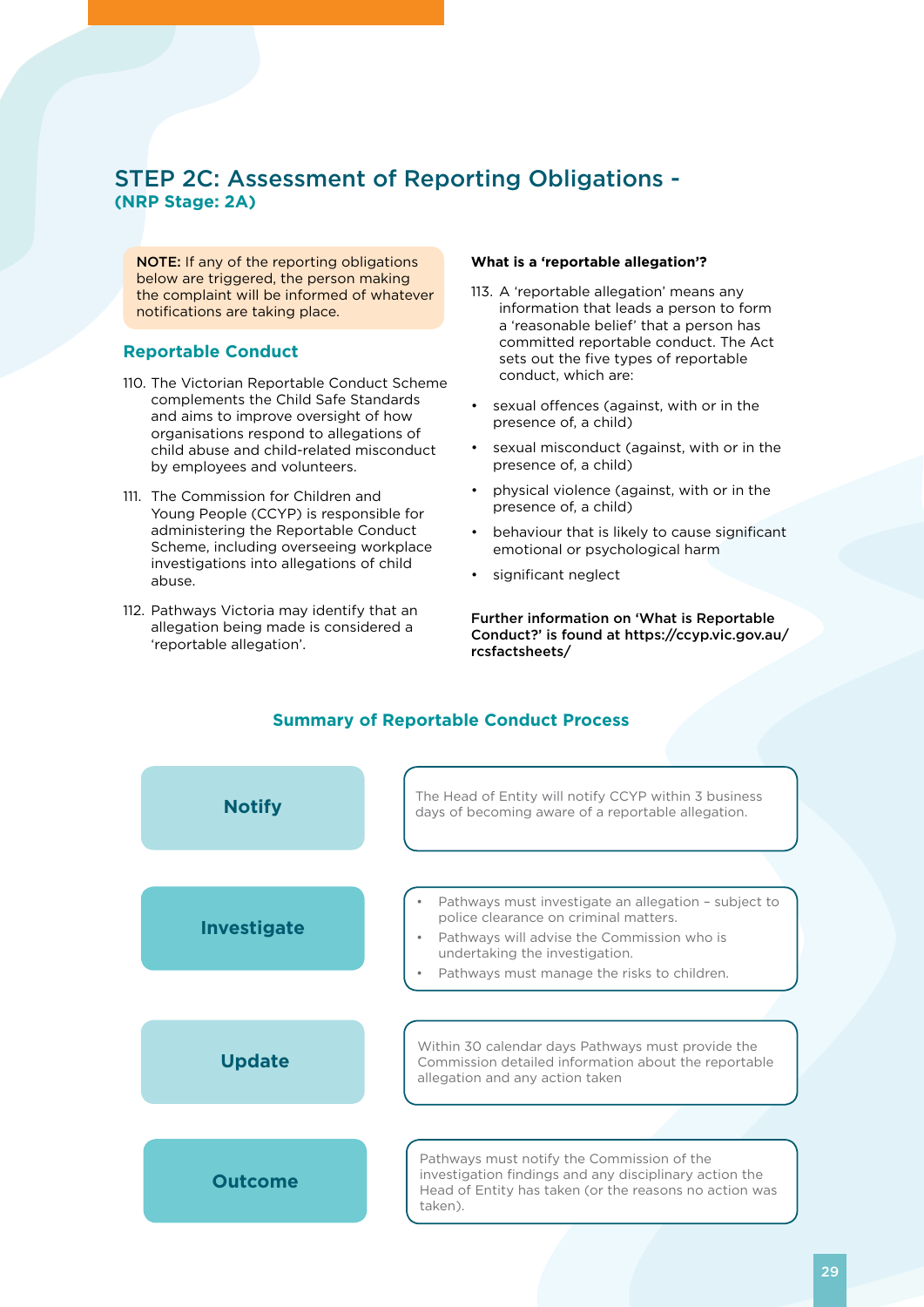### **Duty of Head of Entity to report conduct to the CCYP**

- 114. The Response and Resolution Director will make immediate notification of an allegation to the relevant Head of Entity even if the allegation is outside the scope of Pathways itself.
- 115. Under the *Child Wellbeing and Safety Act 2005*, the Head of Entity has a duty within three business days of becoming aware of a reportable allegation to notify the Commission for Children and Young People (CCYP) of those allegations and take further specified action.
- 116. When reporting, Heads of entity do not need to agree with or share the belief that the alleged conduct has occurred.
- 117. At the request of a Head of Entity, Pathways will design and conduct an investigation that satisfies legal requirements of the Reportable Conduct Scheme under the *Child Wellbeing and Safety Act 2005*.

### **Reportable allegation involving the Head of Entity**

118. If any person within Pathways Victoria, becomes aware of a reportable allegation involving a Head of Entity, (eg a bishop) the Response and Resolution Director will notify CCYP of this and will refer the allegation to Australian Catholic Safeguarding Ltd, which has responsibility for managing these allegations.

### **Other reporting obligations**

### **VICTORIAN REPORTING REQUIREMENTS**

#### **a) Duty of every Victorian adult to report child sexual abuse**

- 119. Any adult who forms a reasonable belief that a sexual offence has been committed by an adult against a child under 16 years of age has an obligation to report that information to Police. Failure to disclose the information to Police is a criminal offence unless exemptions apply, such as the survivor now being an adult and requesting confidentiality:8
- 120.Any allegations of criminal conduct will be immediately reported to Victoria Police by the Response and Resolution Director in addition to the CCYP being notified if relevant. Clearance from the police will be required before notifying the respondent or beginning any investigation.

### **b) Duty of responsible organisational person to act to protect**

121. A person who knows of a substantial risk of child abuse by someone over 18 years of age associated with the organisation, and has the power or responsibility to reduce or remove that risk and negligently fails to do so, commits a criminal offence under this section punishable by 5 years' imprisonment.9

### **c) Duty of the holder of a WWCC to report any change in circumstances**

122. The holder of a Working with Children Check in Victoria is subject to a statutory obligation to notify the Secretary to the Department of Justice of any relevant change in circumstances as defined in that section:10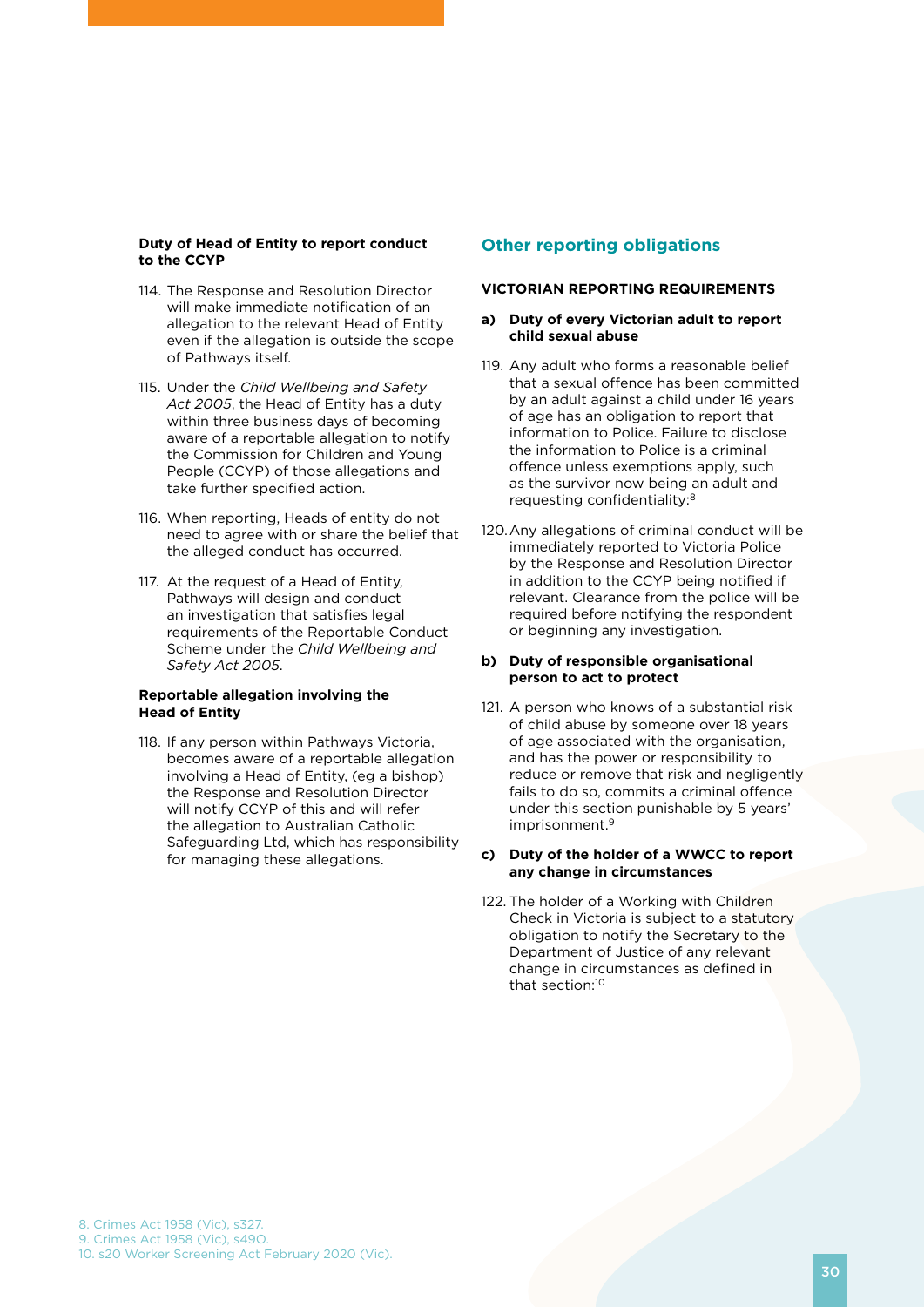### **d). Mandated Reporting of Children at Risk**

If an allegation raises concerns that a child is at risk of harm, the matter is also reported to Child Protection.

- 123. Every person in Holy Orders, religious profession or authorised for lay ministry who in the course of their ministry forms the belief on reasonable grounds that a child is at risk of harm on a ground referred to below must report that belief and the reasonable grounds for it to Child Protection as soon as practicable —
	- (a) after forming the belief; and
	- (b) after each occasion on which s/he becomes aware of any further reasonable grounds for the belief.
- 124.The grounds are that
	- (a) the child has suffered, or is likely to suffer, significant harm as a result of physical injury and the child's parents have not protected, or are unlikely to protect, the child from harm of that type; and
	- (b) the child has suffered, or is likely to suffer, significant harm as a result of sexual abuse and the child's parents have not protected, or are unlikely to protect, the child from harm of that type.<sup>11</sup>

### NOTE:

- To have reasonable grounds to believe a child is in need of protection, a mandated reporter under the CYFA should believe there is risk of significant harm as a result of physical injury or sexual abuse, and the parents cannot or will not protect the child.
- Reporters do not need to prove a child is in need of protection or abuse has taken place to report their concerns.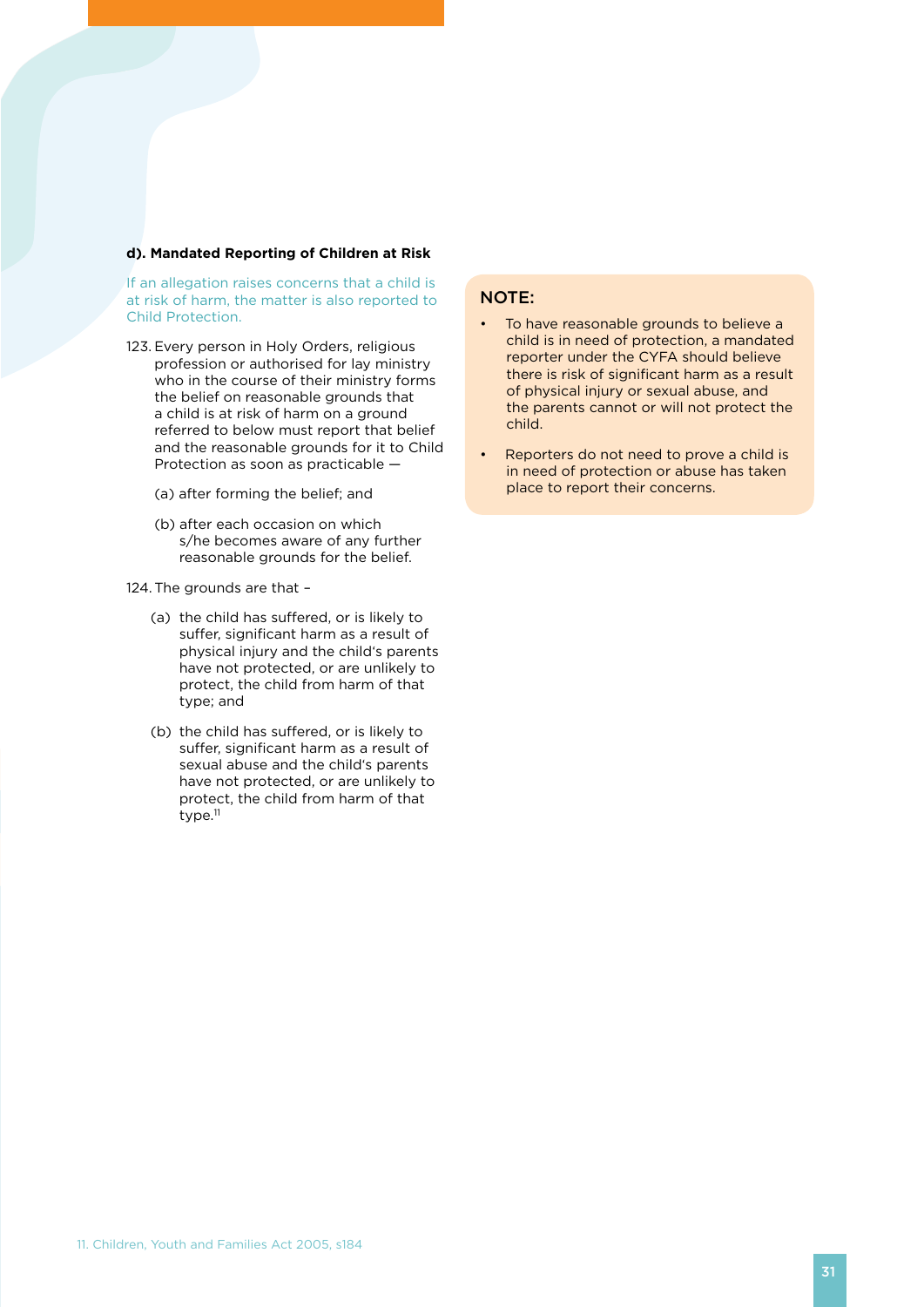### STEP 2D: Refer to Complaints Committee: **(NRP STAGE 3)**

### **Introduction**

125. How the Response and Resolution Director proceeds with the allegation depends in part on the nature of the matter and the position of the respondent.

**NOTE:** In all Reportable Conduct Allegations Pathways will comply with all instructions from CCYP in relation to whether an investigation should occur.

126. It is anticipated most investigations will involve deceased respondents. If the respondent is alive the Director will complete reporting requirements to CCYP and Police. When cleared by the police to do so, the Director will contact the respondent and make available traumainformed and audience- specific guidelines about the process, the allegation, and any further details provided, within a specified time from the person giving their consent. Within this process, the respondent is accorded procedural fairness. The Director notifies the person who made the allegation that this is happening.

#### **Written response from the respondent**

- 127. Any living respondent will be expected to provide the Complaints Committee with a written response to the allegation within three weeks of receiving details of the allegation. If appropriate, this written response may be the outcome of an interview.
- 128. The Director will write to the respondent about this timeline and what will happen if they do not respond.
- 129.The respondent will have the right under the rules or applicable protocol –

a) to obtain independent legal or other professional advice, before responding to the allegation; and

b) to make submissions (with or without evidence) as to why the committee should not entertain the allegation or should dismiss it or take no further action in relation to it.

130.The Director will inform the respondent of these rights when contacting them about the allegation.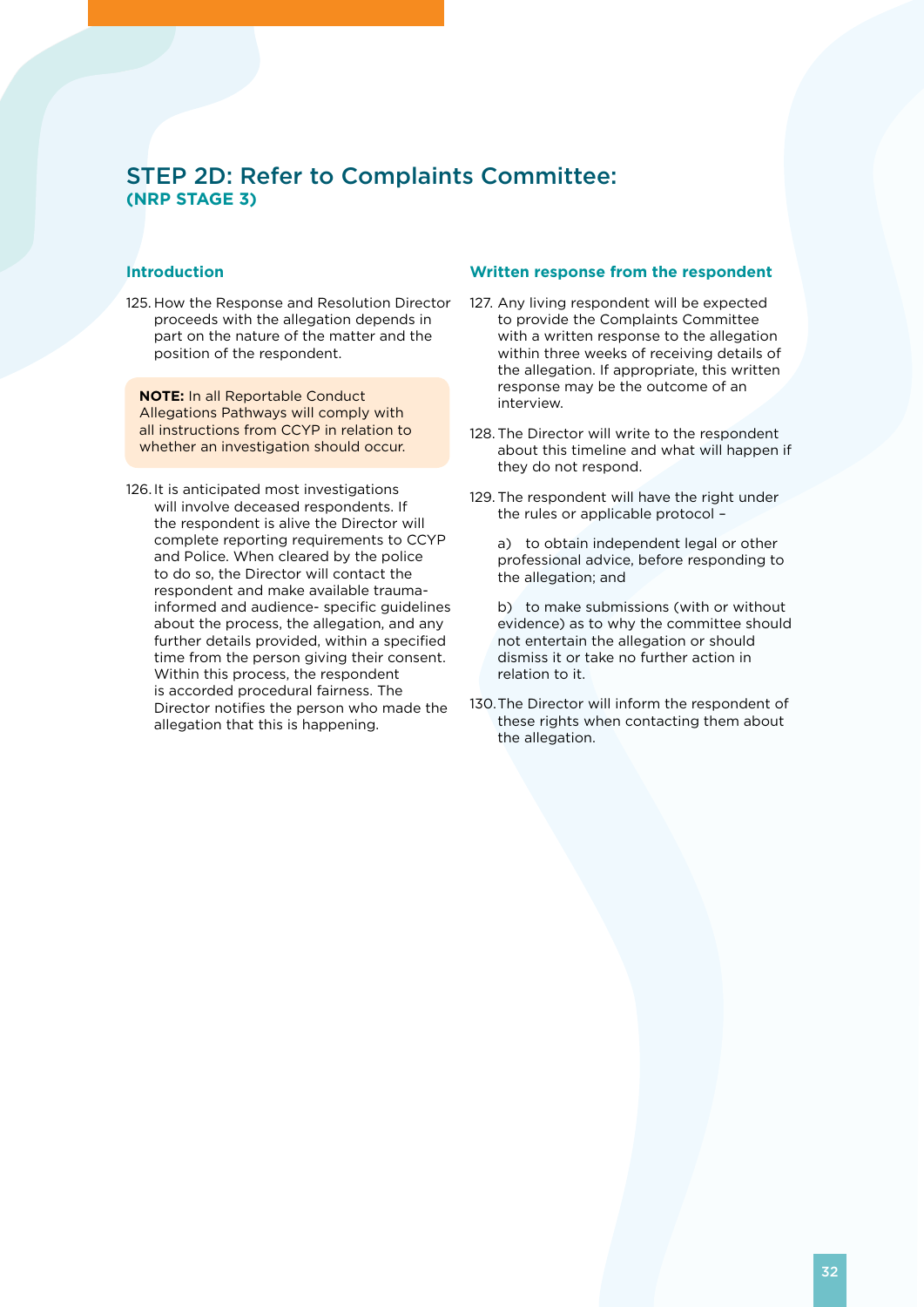### **Summary determination**

- 131. Pathways will follow the National Response Protocol requirement that an investigation be undertaken whenever an allegation is plausible or whenever required by a statutory authority. However, many courts and domestic tribunals adopt in their rules provisions for summary determination of a proceeding or allegation in some circumstances. It can enable a quick resolution of a matter and avoid the cost and inconvenience to the parties of a protracted process. Pathways Victoria will have such a provision and specify the grounds on which the committee may act summarily. Those grounds would include if the allegation were frivolous or vexatious or totally lacking in substance, (for example, mistaken identity). This provision will not apply to allegations that fall under the Reportable Conduct Scheme.
- 132. In situations where there is no mandatory reporting or reportable conduct exclusion, the committee may also make a summary determination to uphold an allegation in circumstances such as admission by a reported offender or acceptance of the allegation by a Church Authority.
- 133. This summary jurisdiction is intended to give the committee considerable flexibility in dealing with the matters before it, ranging from dismissing the matter or taking no action or taking limited action. It is part of the triage function that the committee exercises in relation to allegations of abuse.
- 134.If an allegation of abuse is dealt with by the committee under the summary procedure, the committee will give the person making the allegation and the respondent a written notice of the outcome including the reasons.

### **Determining responsibilities where more than one Church Authority or entity is involved**

135.Where the Church person of one Church Authority is engaged in ministry by another Church Authority (for example, religious working in a parish), the Response and Resolution Director will liaise with each Church Authority to ensure there is agreement about where responsibility for reporting and investigation rests.12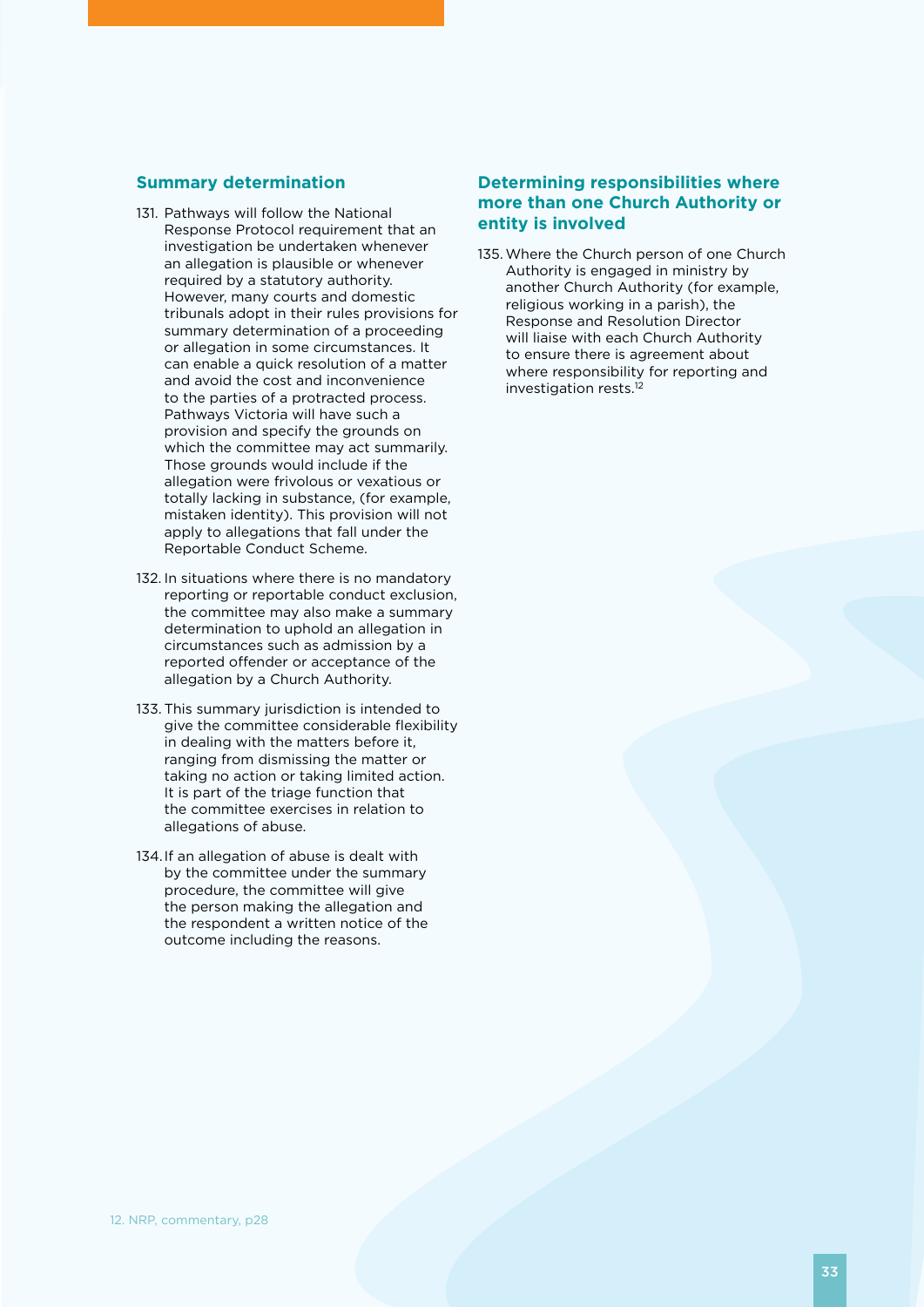### STEP 2E: Investigate **(NRP STAGE 4)**

### **Introduction**

136.Pathways will be governed by a process that reflects the purposes of the investigation as envisaged by the National Response Protocol –

An investigation into the concerns or allegations received by a Church Authority is required to assess the concerns or allegations and to provide an impartial and independent review of the facts and circumstances disclosed, including the fitness of the relevant Church personnel to continue in ministry and the risk of harm that may present.

- 137. The aim of an investigation is can be to decide whether an allegation is proven on the balance of probabilities applying the Briginshaw test and to identify which actions the Church Authority needs to take in relation to the respondent.
- 138.The Complaints Committee will have responsibility for the investigation of allegations. The Complaints committee performs that function through its delegate or appointee who may be the Response and Resolution Director or an independent outside investigator. This gives effect to the direction of the National Response Protocol to:

"Ensure that investigations are conducted with integrity and impartiality, ensuring that processes and outcomes can withstand external scrutiny and that conflicts of interest (perceived, potential or actual) are identified, addressed and managed appropriately.' 13

139.The Step 2: Response protocol adopted by the Pathways board of directors will provide guidelines for the conduct of the investigation and procedures intended to ensure procedural fairness.

- 140. All actions taken by Pathways that fall under the Reportable Conduct Scheme will comply with the directions of the Victorian Commission for Children and Young People (CCYP). The CCYP is given statutory functions to –
	- oversee investigations.
	- where necessary, conduct its own investigations; and
	- investigate the handling of a reportable allegation by an organisation or regulator.14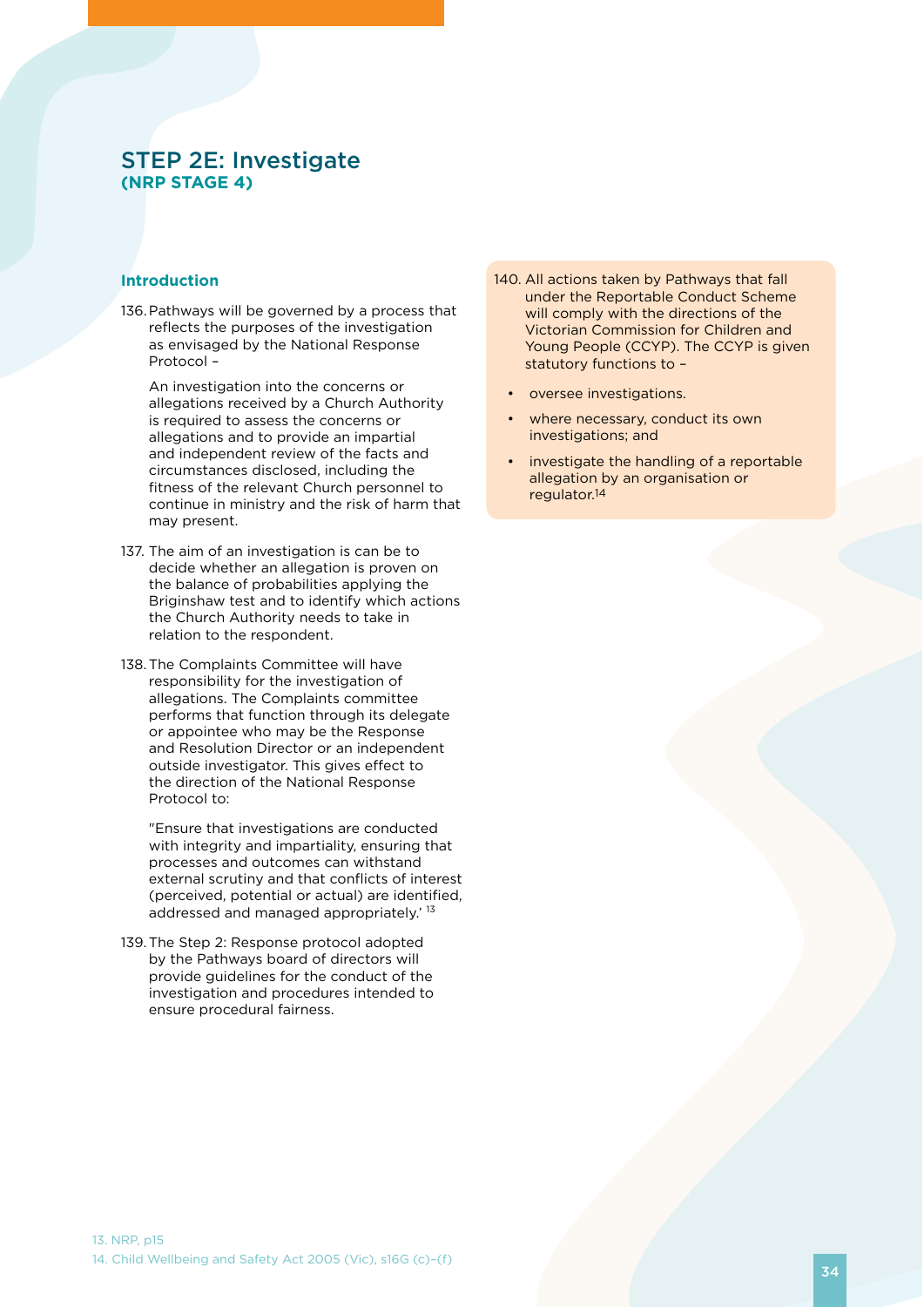### **Pathways Victoria investigation obligations**

- 141. In the context of investigations into allegations that are reportable to the Commission for Children and Young People, Pathways Victoria will:
- • ensure there are systems in place for reporting to CCYP even if the allegation is outside the scope of Pathways itself
- ensure the Head of Entity is assisted to notify the Commission within three days when a reportable allegation has been made
- • ensure that reporting and investigation processes are appropriately adapted when children or young people are involved as either alleged victims or witnesses
- • investigate the reportable allegation in compliance with any direction issued by the Commission (this could include engaging a regulator, an independent external investigator or a complaints-handling organisation that specialises in child-focussed processes)
- • provide information or documents relating to a reportable allegation to the Commission
- ensure that the Commission (or independent investigator engaged by the Commission) is given 'any assistance' in connection with the reasonable performance of their functions
- • provide detailed information about a reportable allegation to the Commission
- • provide details of the outcome of an investigation into a reportable allegation and any proposed disciplinary actions.

### **NOTE: Allegations reported to Police.**

- 142.If the allegation has been reported to police, Pathways does not commence any investigation until Victoria Police have advised that it can proceed.
- 143.There are times when investigations will need to be undertaken into allegations that may involve criminal conduct. Even if these allegations have already been investigated by police, Pathways Victoria may still wish to conduct its own investigation once clearance is obtained from Victoria Police.
- 144.If the Complaints Committee considers that an investigation is needed into an allegation against a living cleric or religious, the Church Authority should consider establishing the Pathways investigation as a canonical 'preliminary investigation' (Can. 1717).
- 145.As noted above, proceeding with any investigation of a reportable allegation will be subject to advice from the Chief Commissioner of Police.15

### **Appoint an Investigator (NRP Stage 4A)**

- 146.If the Committee has not made a summary determination it will appoint an independent investigator, who collects evidence and who may be asked by the committee to recommend a finding. The Response and Resolution Director will facilitate the work of the committee.
- 147. The Director will have available to them a pool of qualified and professionally trained investigators. They will be appointed according to the particular needs of the investigation.
- 148.The Director will work with the Complaints Committee to determine the most suitable investigator.

149.The Complaints Committee will:

- assess the proposed investigator's skills and experience, in particular their experience in conducting investigations involving children
- conduct appropriate screening to make sure the proposed investigator is experienced in working with children as per CCYP guidelines, including checking whether they have a Working With Children Check if relevant.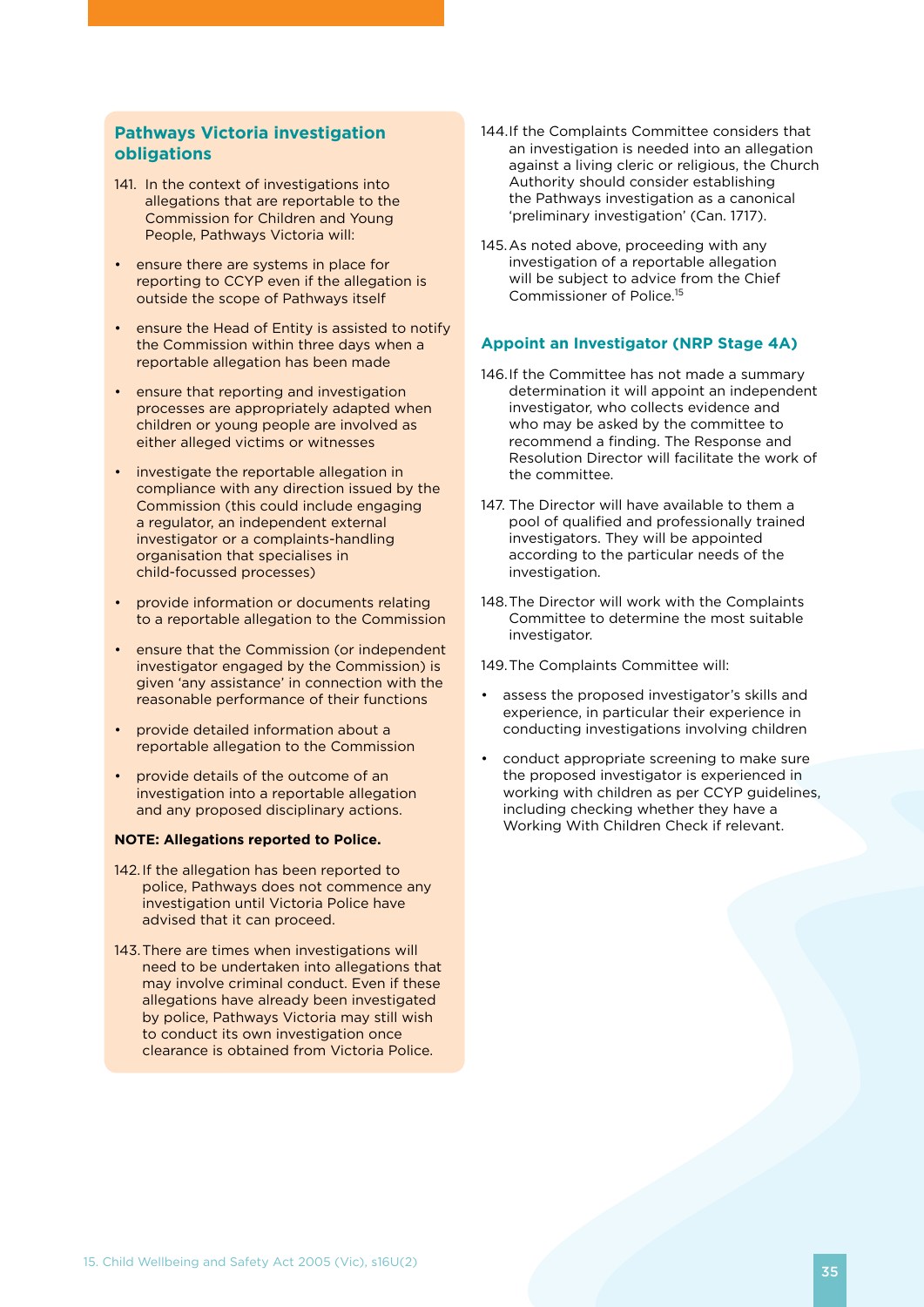### **Plan the investigation (NRP Stage 4B)**

- 150.The investigation process will be suitably rigorous for the particular circumstances of the allegation, and will be designed to ensure that only a single investigation needs to be undertaken. It will be informed by the National Response Protocol and any requirements stipulated in a particular case by the Commissioner for Children and Young People (CCYP).<sup>16</sup>
- 151. The rules of the model will specify the powers and authority of the investigator.
- 152. A protocol approved by the governing board of Pathways would provide for each investigation to have an approved terms of reference, which may include recommending findings to the Complaints Committee.

Independent investigations are guided by https://ccyp.vic.gov.au/assets/resources/ Reportable-Conduct-Guidance/CCYP-Investigation-guide.pdf

- 153. The investigator will be provided with the survivor's disclosure report and will gather other statements and relevant materials.
- 154.The investigator will prepare an investigation plan in liaison with the Response and Resolution Director before any investigation is started. The plan will identify what issues need to be investigated, what evidence will be needed to investigate those issues, and the best way to obtain that evidence. This will include thinking about the witnesses who need to be interviewed.

### **Conduct the investigation (NRP stage 4C)**

155. The CCYP has published an investigation guide17 in relation to a reportable conduct allegation that is helpful for investigations generally. An investigator under the model will observe the procedures discussed in the National Response Protocol under this heading. These procedures will inform the terms of reference set for the investigation. An investigator must observe procedural fairness towards the person making the allegation and the respondent in the conduct of the investigation.

### **Report (NRP Stages 4D & 4E)**

156.The investigator presents their report with any recommended findings to the committee, which oversees the process.

In investigations required by the CCYP, the available categories of findings are –

- Substantiated
- Unsubstantiated insufficient evidence
- Unsubstantiated lack of evidence of weight
- **Unfounded**
- Conduct outside scheme
- Review of the determination

Further information can be found here: https://ccyp.vic.gov.au/assets/resources/ Reportable-Conduct-Guidance/CCYP-Investigation-guide.pdf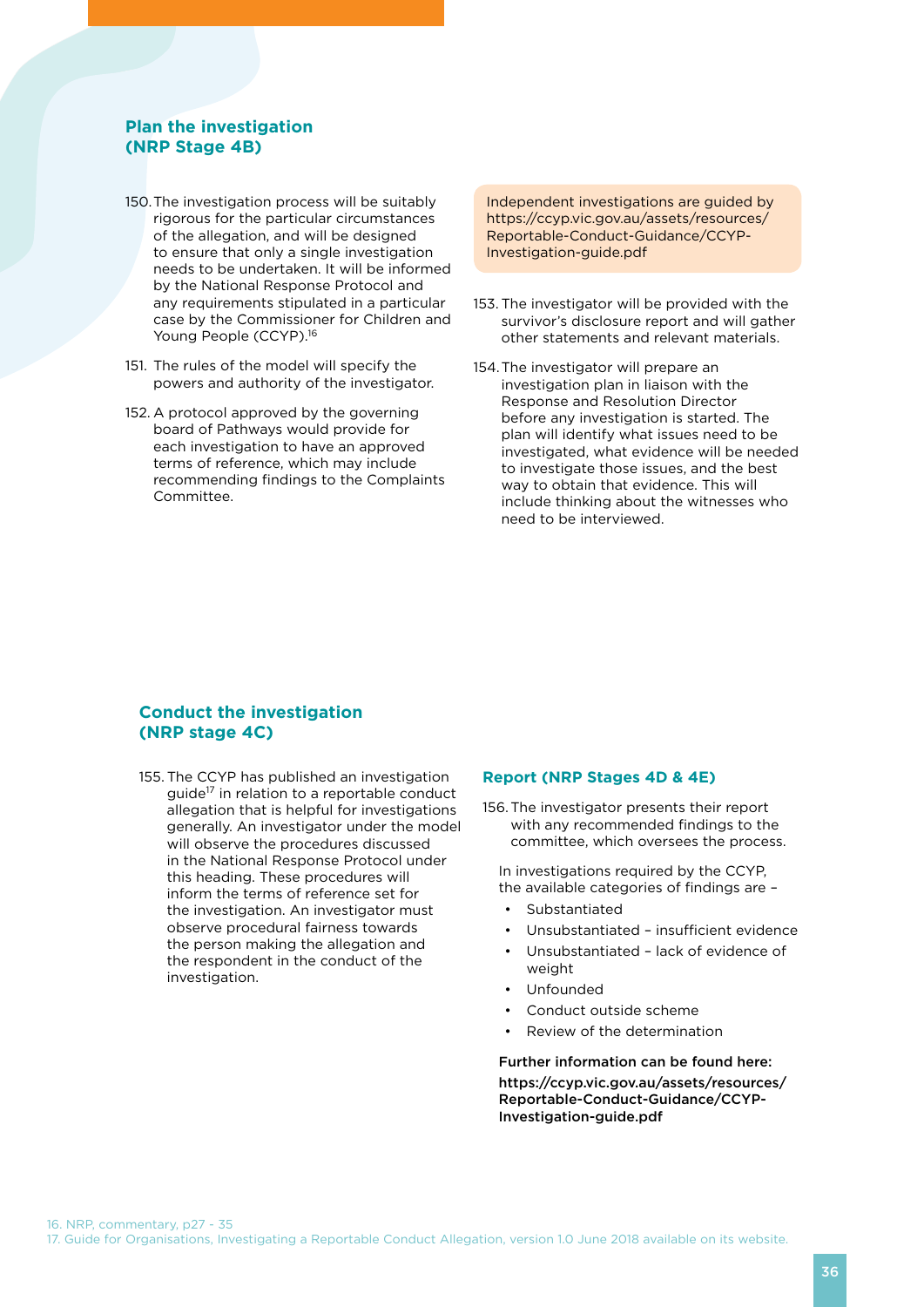### **Assess the report and make determination (NRP STAGE 5)**

- 157. The Complaints Committee will consider the investigator's report and any recommended findings and any report from the Director and ordinarily make a finding of fact. It may also determine to refer the matter to the Assessment Panel for adjudication, for example if the allegations are contested. It would give notice of that referral to the respondent and the person. This would generally only occur when a respondent is alive and contests the allegations.
- 158. If an allegation against a living person is substantiated, the committee will then make an assessment of the respondent's fitness for ministry and the risk they present. This assessment is reported to the Church Authority as a recommendation for action, if any, that should be taken in relation to the respondent.
- 159.Where a person has been the subject of a substantiated complaint of child sexual abuse on the Briginshaw principle, or higher standard of proof, irrespective of whether the substantiation is made in a Pathways Victoria investigation, or by a Court in civil or criminal proceedings, or in a Reportable Conduct Scheme investigation, the person will be permanently removed from ministry, as recommended by the Royal Commission. In the case of a priest, this will be done initially by removing the faculties of the perpetrator, which prohibits the priest from preaching, hearing confessions, celebrating marriages and funerals, celebrating pubIic Mass or other services, or otherwise holding himself out as a priest. An application will also be made to the Holy See for a decision to dismiss the offender from the clerical state and reduce the person to the lay status (sometimes called laicisation).

### Recommendation 16.55, Royal Commission Into Institutional Responses to Child Sexual Abuse:

"Any person in religious ministry who is the subject of a complaint of child sexual abuse which is substantiated on the balance of probabilities, having regard to the principles in Briginshaw v Briginshaw, or who is convicted of an offence relating to child sexual abuse, should be permanently removed from ministry. Religious institutions should also take all necessary steps to effectively prohibit the person from in any way holding himself or herself out as being a person with religious authority."

160.The committee may also recommend to the Church Authority any steps that might reduce or eliminate the risk of misconduct either generally by Church personnel or in relation to the respondent by way of educational, training, counselling or mentoring program or by way of changes to any protocol.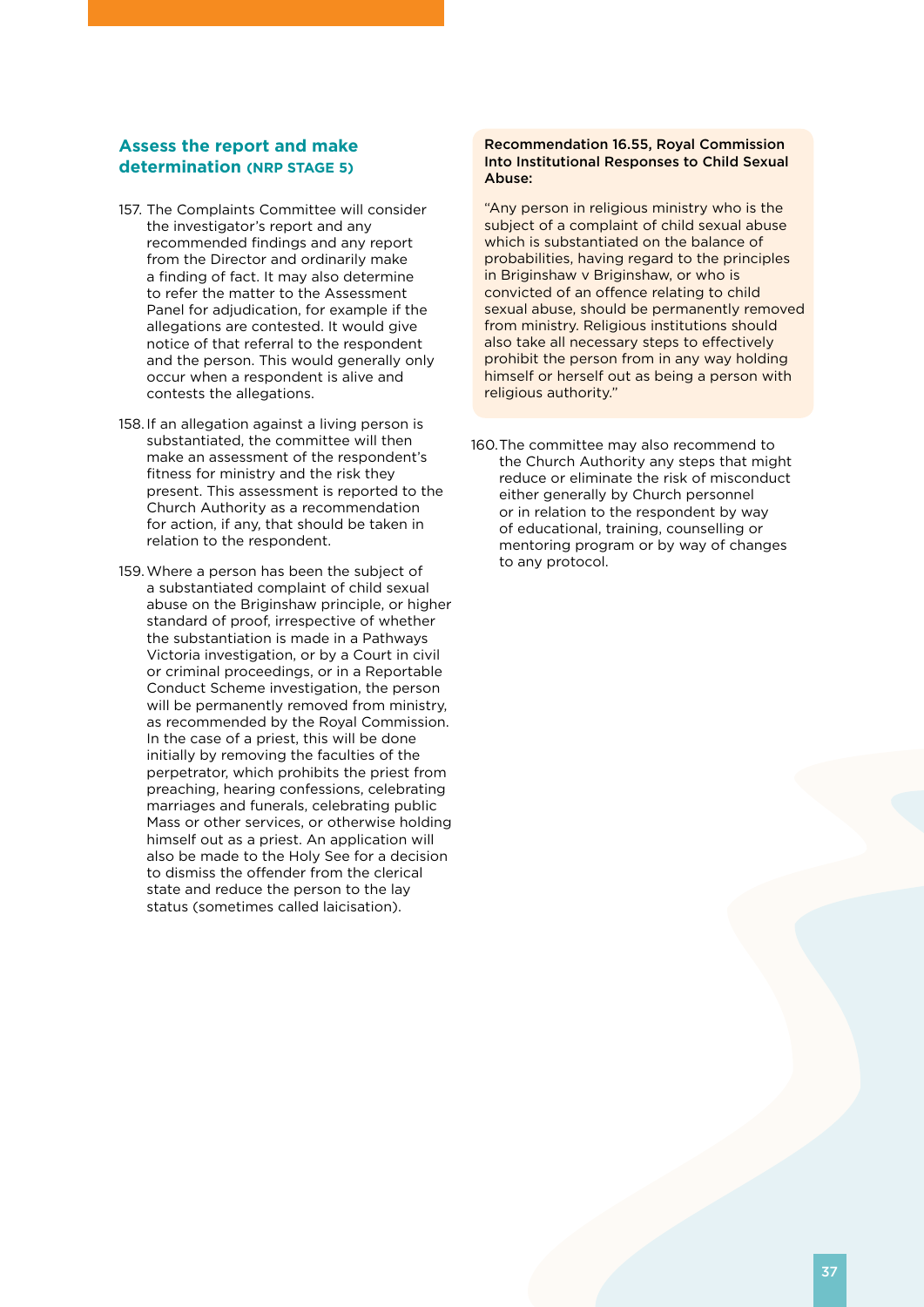### STEP 2F: Refer to Assessment Panel **(NRP STAGE 5)**

- 161. If the respondent is still alive and contests an allegation, the Complaints Committee may refer the outcome of its investigation to an Assessment Panel. In these cases, the panel will make findings of fact and recommend action against the respondent that should be taken by the Church Authority.
- 162.The Assessment Panel in considering a matter referred to it will –
- a) be obliged to act with fairness and according to equity, good conscience, natural justice and the substantial merits of the case without regard to technicalities or legal forms; and
- b) not be bound by the rules of evidence but may inform itself on any matter in such manner as it thinks fit. It will adapt its procedures to recognise child witnesses or witnesses that are vulnerable.<sup>18</sup>
- 163.The Panel may regulate its proceedings as it sees fit and will give reasons for its determinations.
- 164.The Church Authority (e.g. the diocesan bishop or provincial of the religious institute) will be responsible for giving effect to any recommendations by the Complaints Committee or an Assessment Panel or any modification consistent with the facts found and the substance of the recommendations.

### STEP 2G: Communicate Outcome **(NRP STAGE 6)**

165. The Committee or the Panel will deliver a written determination with reasons. All parties will receive written communication advising of the outcome and will be given the opportunity to receive a copy of the full determination 'with any redactions necessary to protect the privacy of the survivor and third parties.

#### NOTE: Outcome of reportable conduct allegations:

A finding of reportable conduct is to be made on the 'balance of probabilities' applying the Briginshaw Standard and all findings of the investigation must be reported to the Commissioner.

Where the matter involves a reportable allegation that has been notified to the CCYP and therefore subject to its monitoring, the determination also needs to be responsive to the expectations of the CCYP.19

166.If the investigation has been established as a canonical preliminary investigation and finds that there is a 'semblance of truth', the

Church Authority must refer this finding to the Congregation for the Doctrine of the Faith and await direction on how to proceed in relation to the alleged perpetrator.

- 167. For the purpose of the process, the Church Authority will be the officeholder charged with the appointment of the relevant Church workers:
	- the diocesan bishop for diocesan clergy, and for religious in respect of appointments given by the diocesan bishop
	- the head of a religious institute for religious
	- the priest in charge for lay Church workers in a parish.
- 168.The Church Authority will give notice of its action to implement the recommendations to the Response and Resolution Director and the Complaints Committee, the person and the respondent, including its reasons for any variation to the recommended actions.

#### 18. CCYP Information Sheet No 8

19. The procedure and rules relating to children and vulnerable people prescribed under the Criminal Procedure Act 2009 (Vic), Part 82, would offer useful guidance. This would reflect principle B of the NRP – Provide a just and compassionate response, respecting the dignity and diversity of all involved, and ensuring inclusive and supportive.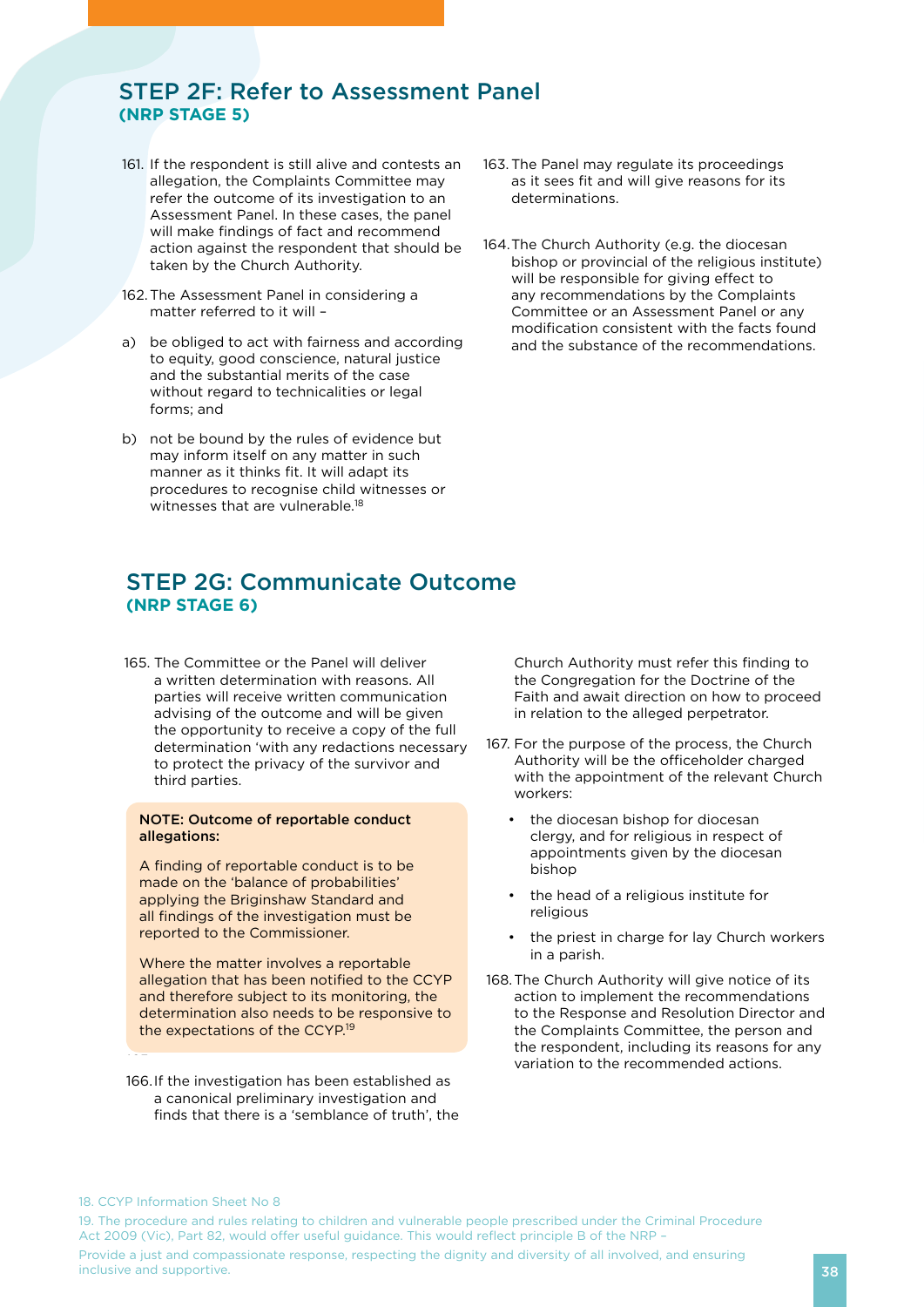### **Communicate with and support affected persons (NRP Stage 6A)**

169.Upon receipt of the outcome, the person making the allegation and other affected persons will be offered support through the Care Coordinator.

### **Communicate with and support affected communities (NRP Stage 6B)**

170.The Church Authority will liaise with the Director to inform the person of the steps taken by it to give effect to the recommendation.20 It will also give notice to the respondent and to the Director. In a case where the public interest is required, the Church Authority might make public the name of the respondent against whom action had been taken. An appropriate pastoral response to the relevant community would also be provided.

### STEP 2H: Review

- 171. An independent review of the process and/or the determination is available to all parties. This review will be conducted by Australian Catholic Safeguarding Ltd.
- 172. Pathways will establish a procedure under which persons aggrieved by the way the process was managed in their case (but not the outcome) can be dealt with in a constructive manner.
- 173. In addition, Pathways will put in place a process of seeking feedback from the person and respondent following the conclusion of a particular matter.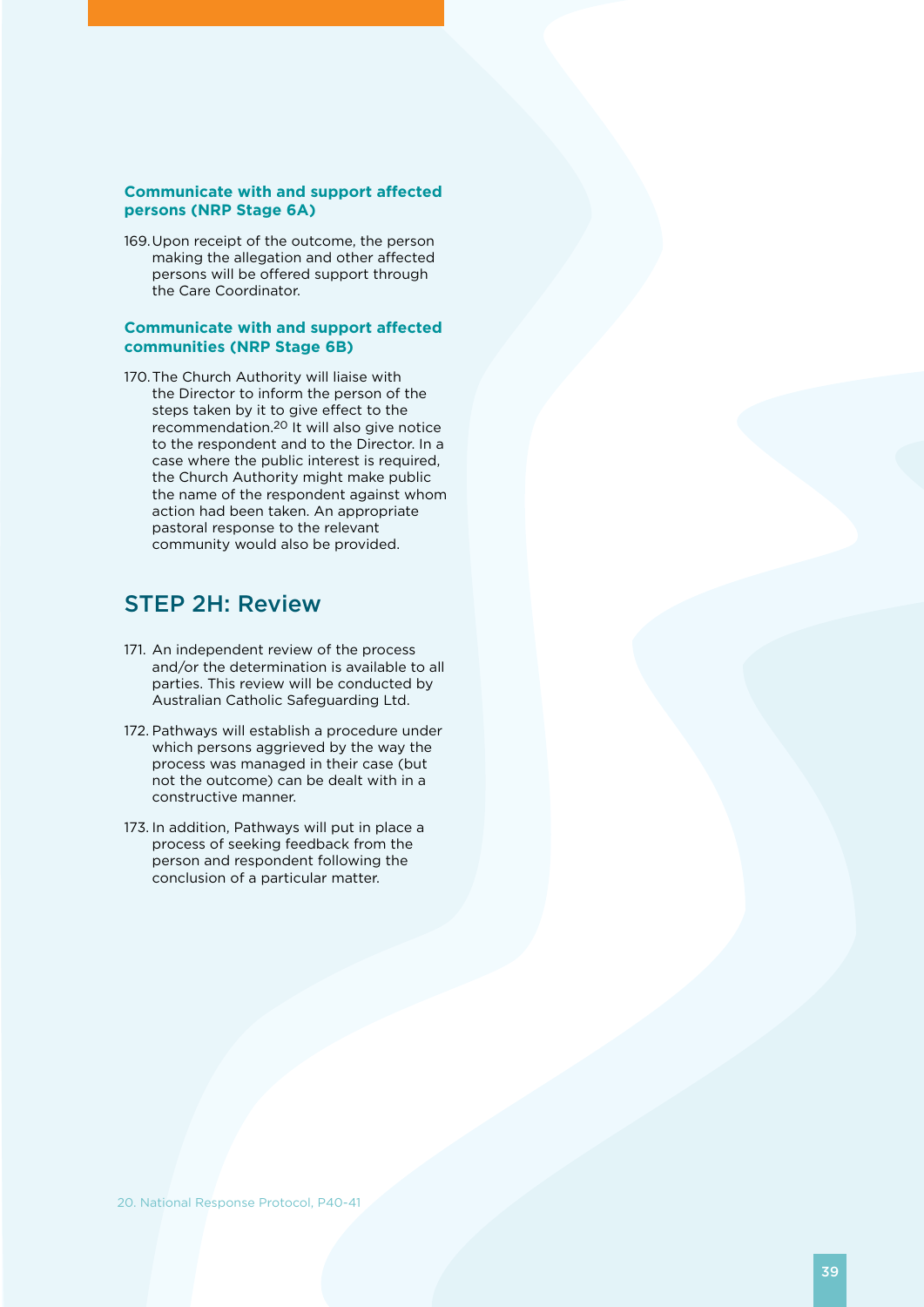

### **Introduction**

- 174. The third step is the process for seeking Resolution. This includes a monetary payment, an opportunity to engage with the church authority to receive an apology, and the support provided during the process.
- 175. Under Pathways Victoria, a person can seek resolution of their claims against a participating diocese or religious institute (a participating institution) or a number of them. It is a process that offers the opportunity to engage in withoutprejudice discussions, to achieve an agreed settlement or an adjudicated offer of Pathways resolution.
- 176. The Response and Resolution Director guides the person through Step 3 in accordance with published terms of reference agreed to by the participating institution with Pathways.21
- 177. The Terms of Reference sets out the framework for the provision of a monetary payment to an eligible person either by agreement under the settlement stage or by a without prejudice offer in accordance with an adjudicated outcome.

21. National Response Protocol, P44 – 45

Removing barriers to the engagement of those affected by child abuse includes a number of considerations: • Information about processes and the decision-making by a Church Authority or entity about a Church entity's processes of response is transparent, clear and readily accessible;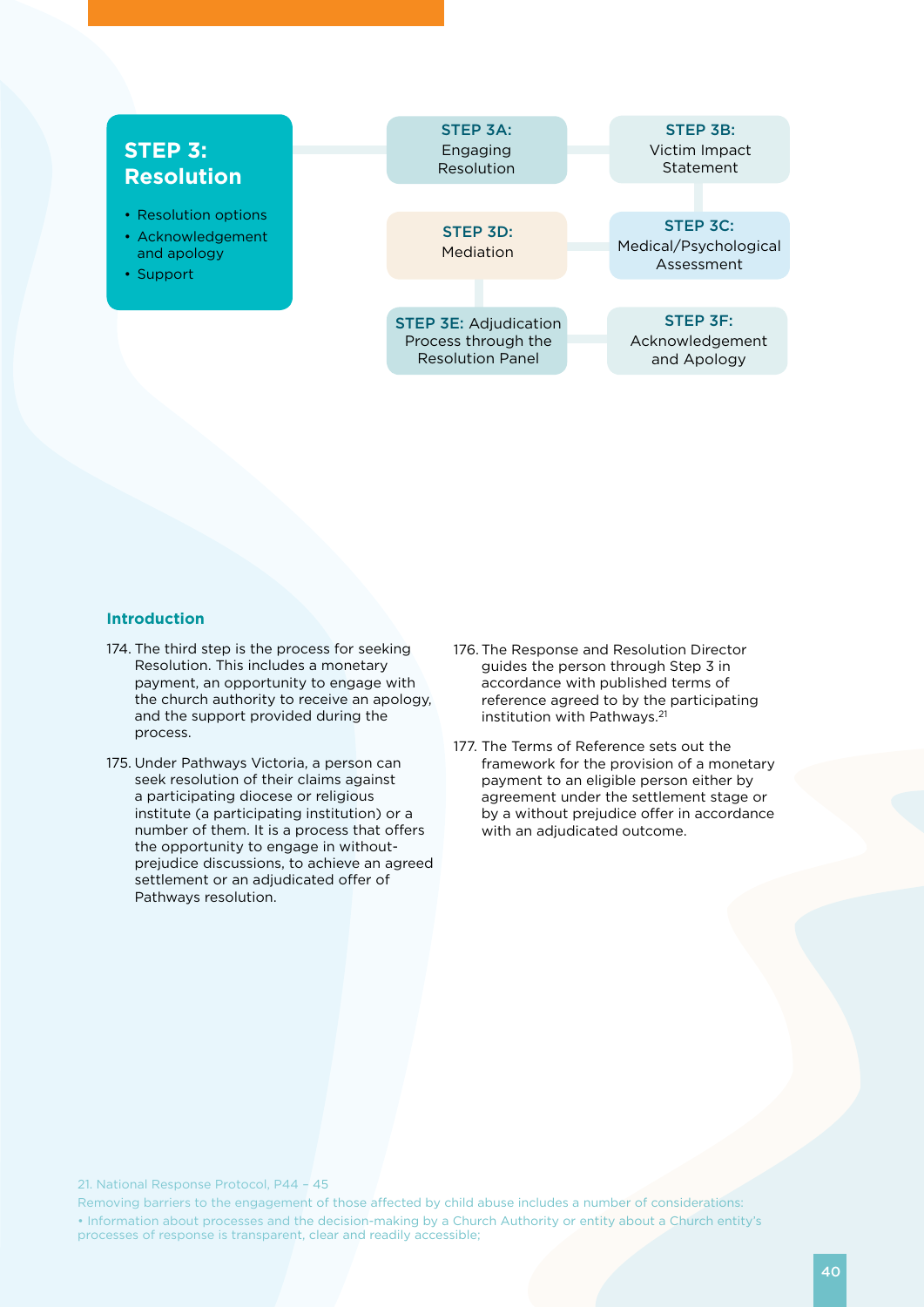### STEP 3A: Engaging Resolution

### **Who can engage in Step 3: Resolution**

- 178.When a person's allegation is upheld in Pathways Step 2, the Response and Resolution Director will seek their agreement to commence Step 3: Resolution.<sup>22</sup>
- 179.With the person's consent, the determination and any other relevant material will be provided to the Step 3 process. This step will not require the person to repeat matters already determined by Step 2.23
- 180.Pathways Resolution is accessible to the following:
	- • those whose allegation has been upheld by the Pathways Step 2
	- • those whose allegation has been upheld by a criminal conviction
	- • those whose allegation has been admitted by an offender
	- those whose allegation has been accepted by a Church Authority.
	- except in instances where they have:
	- a) already received a payment via the Melbourne Response or Towards Healing (subject to para. 181)
	- (b) received a previous Melbourne Response or Towards Healing determination in which the allegation was not upheld;
	- (c) received payment, or have a current claim in the National Redress Scheme (until such claim is withdrawn)
	- (d) made a claim for civil damages against any Church Authority whether proceedings are commenced or threatened (unless the threat of civil action is withdrawn or the proceedings are discontinued or stayed), or
	- (e) executed a valid Deed of Release with any Church Authority in respect of any claim, howsoever previously made.
- 181. Where the claim has previously been made, whether in the Melbourne Response or Towards Healing or in civil litigation (whether or not proceedings were commenced), and a Deed of Release has been signed, the Church Authority will consider on a case by case basis, whether to agree to the Deed being set aside such that an application will be considered in Pathways. This decision will be made as quickly as possible.
- 182. If such a claim is allowed and proceeds through Pathways either via mediation or assessment, entry into a new Deed of Release replaces any prior entitlements to ongoing support.

22. Professor Kathleen Daly and Research Fellow Juliet Davis, Griffith University Submission, 29 April 2021 Recommendation 1

<sup>23.</sup> Professor Kathleen Daly and Research Fellow Juliet Davis, Griffith University Submission, 29 April 2021 Recommendation 6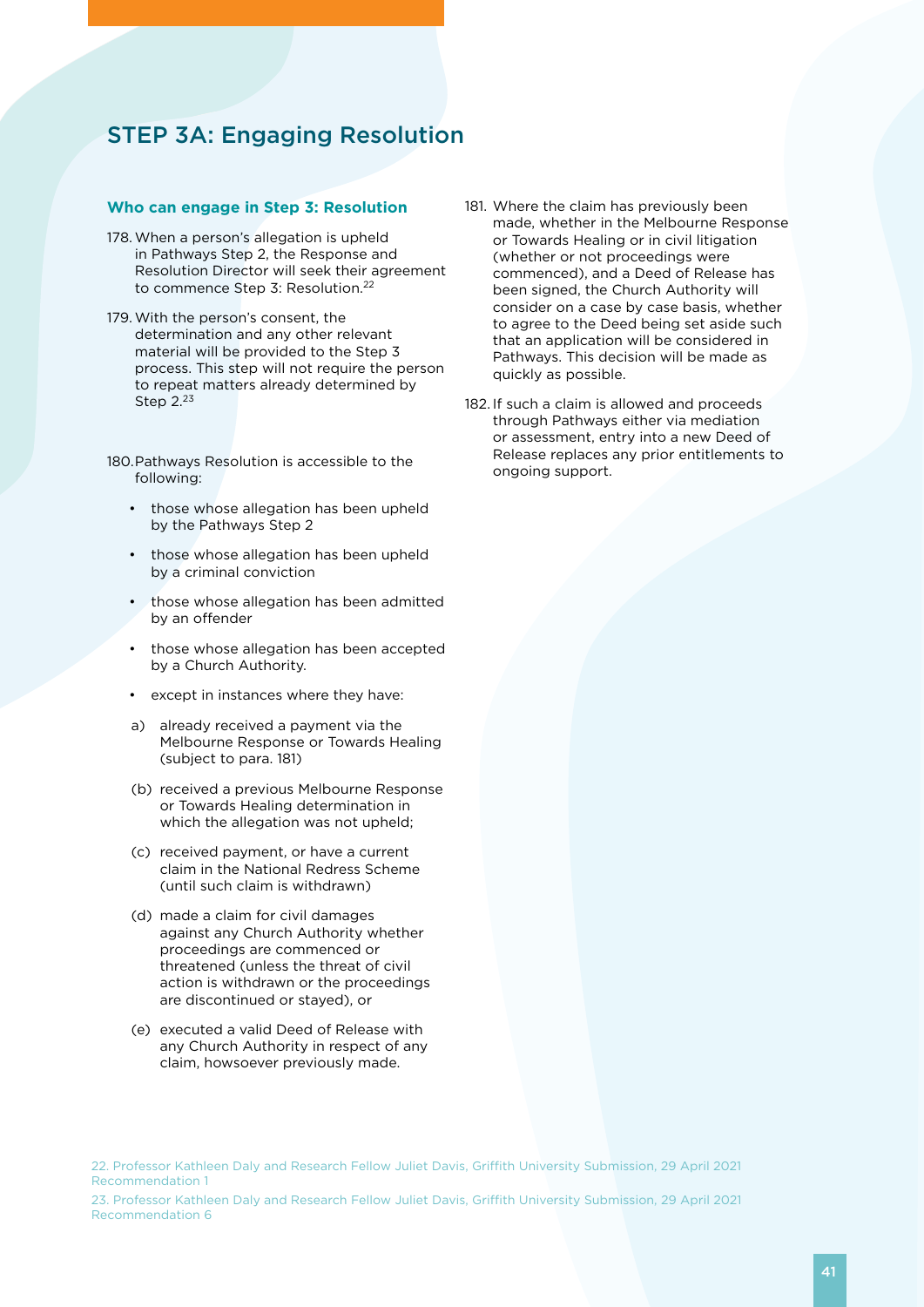### STEP 3B: Victim Impact Statement

183.The person is encouraged to write a victim impact statement with support from their personal supports and treating practitioners. The purpose of a victim impact statement is to allow the affected individual to describe to the panel and the Church Authority the impact the abuse has had on them. This statement is an

opportunity to participate in the process and ensure that a person's voice is heard. Whilst presenting this information can be empowering, and helpful for some in their recovery, not all persons may wish to engage in preparing a victim impact statement.

### STEP 3C: Medical/Psychological Assessment

- 184.The Care Coordinator facilitates an independent assessment with an experienced private psychiatrist qualified in medicolegal reports. The assessing psychiatrist is provided with the person's disclosure report, the determination of their allegation, and any victim impact statement to minimize the extent to which the person is asked to repeat their experience.
- 185.This psychological assessment can be helpful in supporting the applicant through resolution of their case by providing a statement of facts by the medical practitioner, the history given and their observations. It also contains the medical practitioner's diagnosis of the injuries arising from the abuse, his or her expert opinion as to the impact of abuse and any recommendations regarding future treatment and care.

### STEP 3D: Mediation

- 186.People are offered the opportunity to engage in without-prejudice negotiations with representatives of the Church Authority through a process facilitated by an accredited mediator appointed by the Response and Resolution Director and independent of the Church and any Pathways panel or committee.<sup>24</sup>
- 187. If agreement is reached, in exchange for a deed of release the Church Authority would provide a monetary payment in accordance with the agreement. The settlement sum agreed in mediation would not be restricted to the amount that may be awarded by the Resolution Panel.

### **Choices available to people**

- 188.If the person does not wish to participate in the mediation process, or if the mediation process is unsuccessful, the person has choices–
	- adjudication of a monetary payment by the Pathways Resolution Panel; or
	- apply to the National Redress Scheme
	- • civil litigation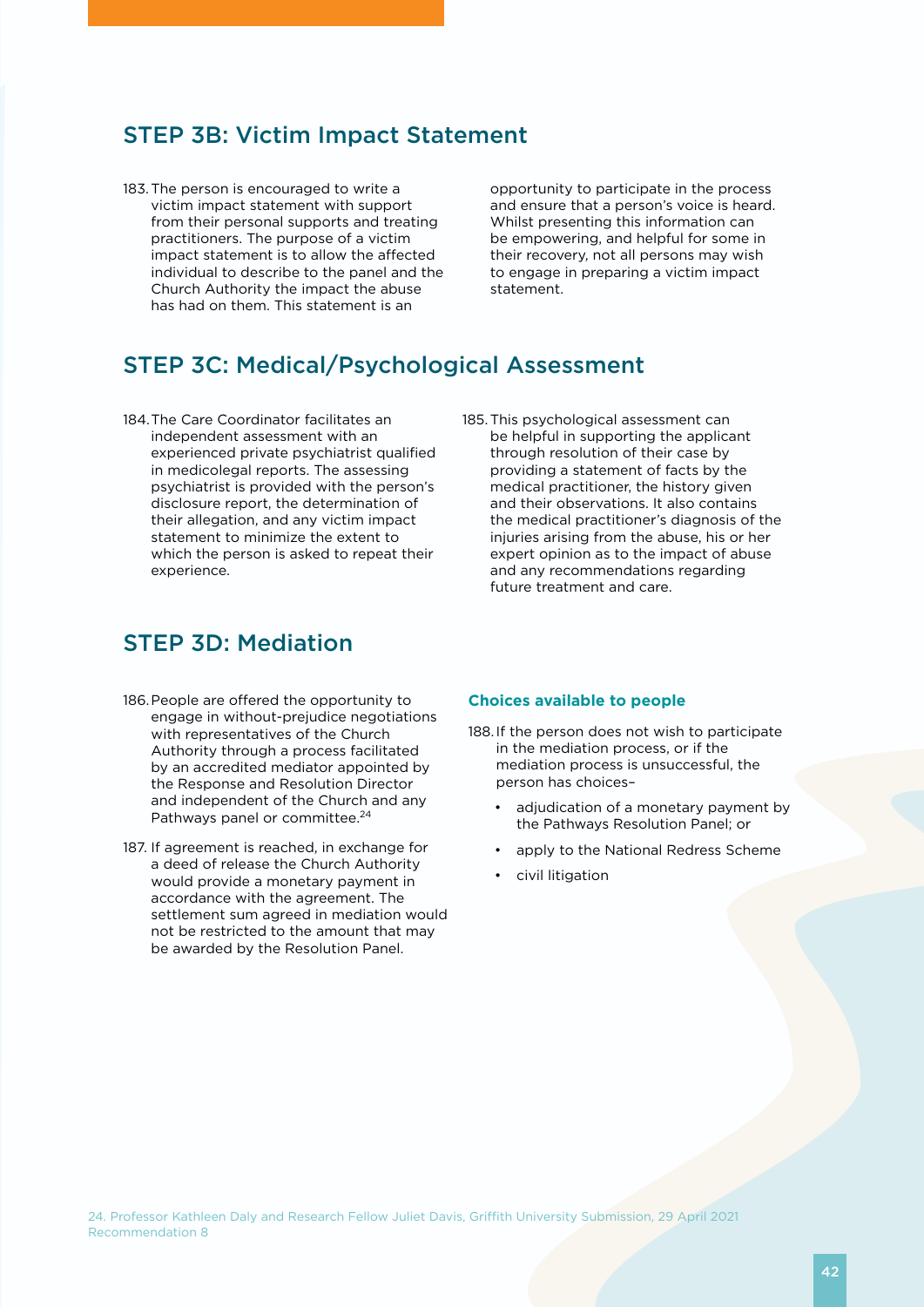## STEP 3E: Adjudication Process through the Resolution Panel

189.If the person chooses adjudication of their application under Pathways, the Response and Resolution Director refers the matter to the Resolution Panel.

190.The Resolution Panel:

- Gives the person a reasonable opportunity if they wish to adduce any evidence or make any submission relevant to the application Including by speaking to the panel in person;
- When there is more than one Church authority involved, gives each Church Authority a reasonable opportunity to present evidence or make submissions about the proportionate responsibility between them;
- is not obliged to, and except in special cases (such as the person requesting this), will not hold a hearing at which evidence is adduced or submissions heard orally and may proceed wholly or partly on the papers;
- will give reasons for any determination and recommendation.

### **The elements of Resolution**

- 191. Pathways Resolution Panels will make an adjudicated offer comprising
- (A) a monetary payment determined using a publicly available matrix; and
- (B) counselling and psychological support (when clinically identified) which consists of:
	- (a) access to counselling and psychological services provided under Pathways Victoria; or, if the Resolution Panel so determined,
	- (b) a payment to enable the person to access counselling and psychological services provided outside Pathways Victoria; and
- (C) an acknowledgment and apology from each of the Church Authorities that are determined to be responsible for the alleged abuser having contact with the person, and for any resulting monetary payment.<sup>25</sup>

#### **Matrix**

192. A matrix as recommended by the Royal Commission in its report on redress and civil litigation will be used to guide the assessment of the financial amount, as follows:

Severity of abuse 1-40 Impact of abuse 1-40

Additional elements 1-20

- 193. These 'additional elements' include:
- (i) whether the applicant was in state care at the time of the abuse – that is, as a ward of the state or under the guardianship of the relevant Minister or government agency;
- (ii) whether the applicant experienced other forms of abuse in conjunction with the sexual abuse – including physical, emotional or cultural abuse or neglect;
- (iii) whether the applicant was in a 'now closed' institution or without the support of family or friends at the time of the abuse;
- (iv) whether the applicant was particularly vulnerable to abuse because of his or her disability.

### **Level of monetary payment**

- 194. The level of monetary payments offered by the Resolution Panel will be 50% above the amount recommended by the Royal Commission, with an annual increase based on CPI for each year since the Royal Commission's Redress report (2015). The initial level of payments will therefore be:
	- • minimum: \$16,685
	- • maximum: \$333,707
	- • average: \$108,455

### **Apportionment of responsibility between participating institutions**

195. Where more than one Church Authority is responsible for the alleged abuser having contact with the person and for any resulting monetary payment, liability is determined according to the extent of responsibility of each Church Authority, that is, a percentage determined by the Resolution Panel.<sup>26</sup>

### **Without prejudice offer**

- 196.The Panel will make a 'without prejudice' offer of an amount in full and final satisfaction of the claim.
- 197. Accepting the Offer would give rise to a deed of release and a legally enforceable contract between the person and the applicable Church Authority.

### **Repayment of other expenses**

- 198. Medicare repayments, and any other statutory repayments will be deducted from the amount and paid by the Church Authority before payment of the balance is made to the claimant.
- 199. Private Health insurance repayments are a matter between the person and his or her insurer and are for the person to repay out of the settlement received by them.

25. This is consistent with the National Redress Scheme for Institutional Child Sexual Abuse Act 2018, s16(1), and the National Response Protocol, version 4, October 2020, p38 - 39, The elements of response

26. This is provided that, by the agreement of those Church Authorities, the hearing of any question of apportionment would not delay the making of a determination and resultant offer of a monetary payment in favour of the person.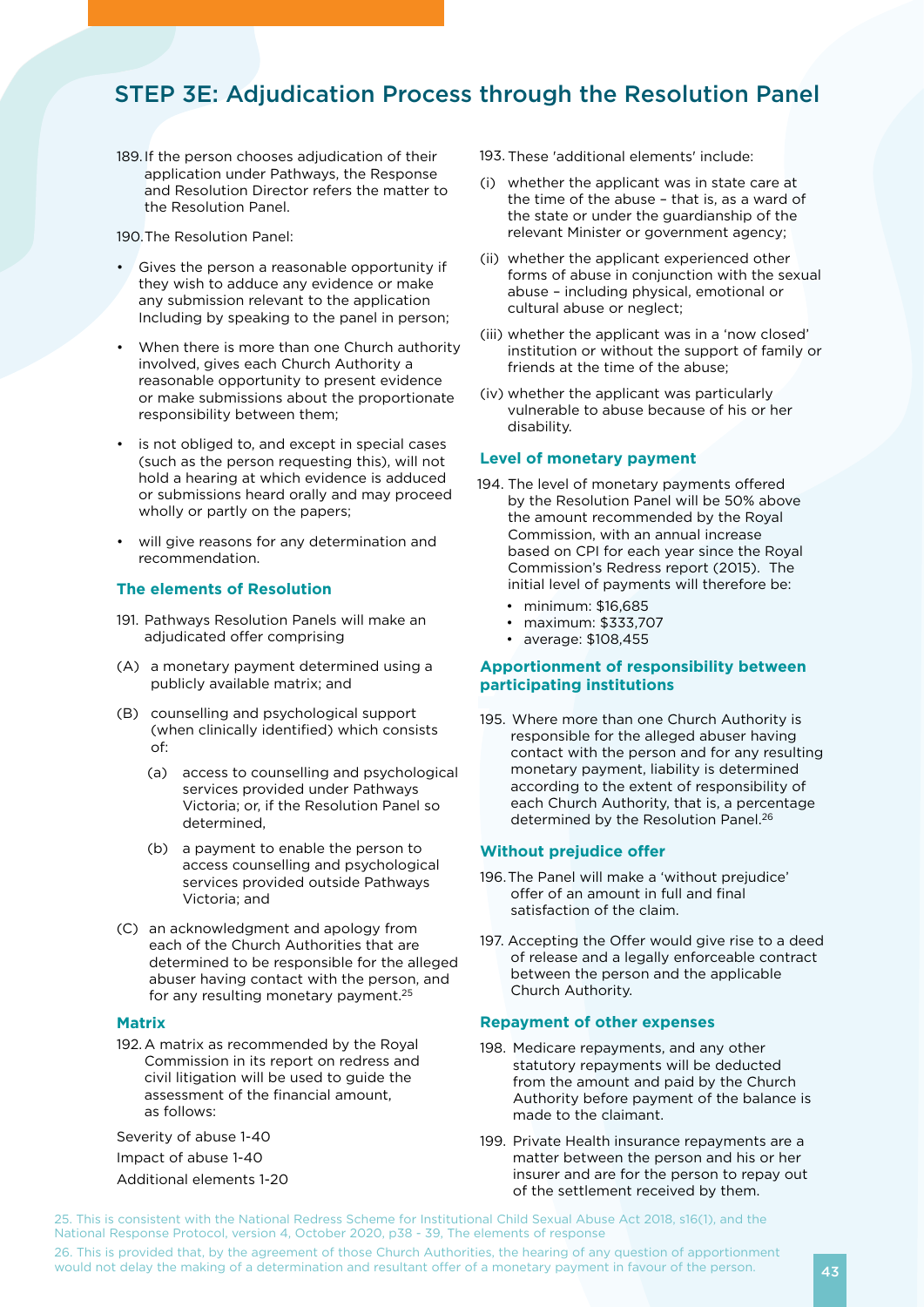#### **Review**

200.A person making a claim and the Church Authority will have the right to an independent review of Resolution Panel adjudications.

### **Legal costs**

201.Pathways Victoria encourages people to obtain legal advice, financial advice or other professional services of their choosing, especially during mediation and when considering a deed of release. Funding for this is available up to \$5000.

### **Confidentiality**

202. Clauses imposing confidentiality obligations on survivors will not be included in any Pathways Deeds of Release. However, Church Authorities will respect survivors' privacy and confidentiality.

### STEP 3F: Acknowledgement and Apology

- 203. Following an acceptance of an offer under Step 3. Resolution, the person will be offered an acknowledgement and apology from the Church Authority representatives of the person's choosing. As a mission led and pastoral process, Pathways attests to the importance of this acknowledgment in offering the person an opportunity to be witnessed.
- 204.The National Redress Scheme provides guidance on a Direct Personal Response. Pathways will facilitate the Acknowledgment and Apology through the Response and Resolution Director or an independant facilitator if the person prefers.27

Further information can be found at https://www.nationalredress.gov.au/applying/ what-can-you-apply/direct-personal-response

It will take time for Church leadership to gain the trust of people. Anger towards leadership is palpable, not only evidenced at the Royal Commission but also more generally in the community. Heartening to see the commitment made by leaders to take seriously the recommendations made by the Royal Commission regarding governance and the inclusion of more women in decision-making.

*– Sr Maree Marsh csb 2017, Reflections from the Royal Commission into Institutional Child Sexual Abuse*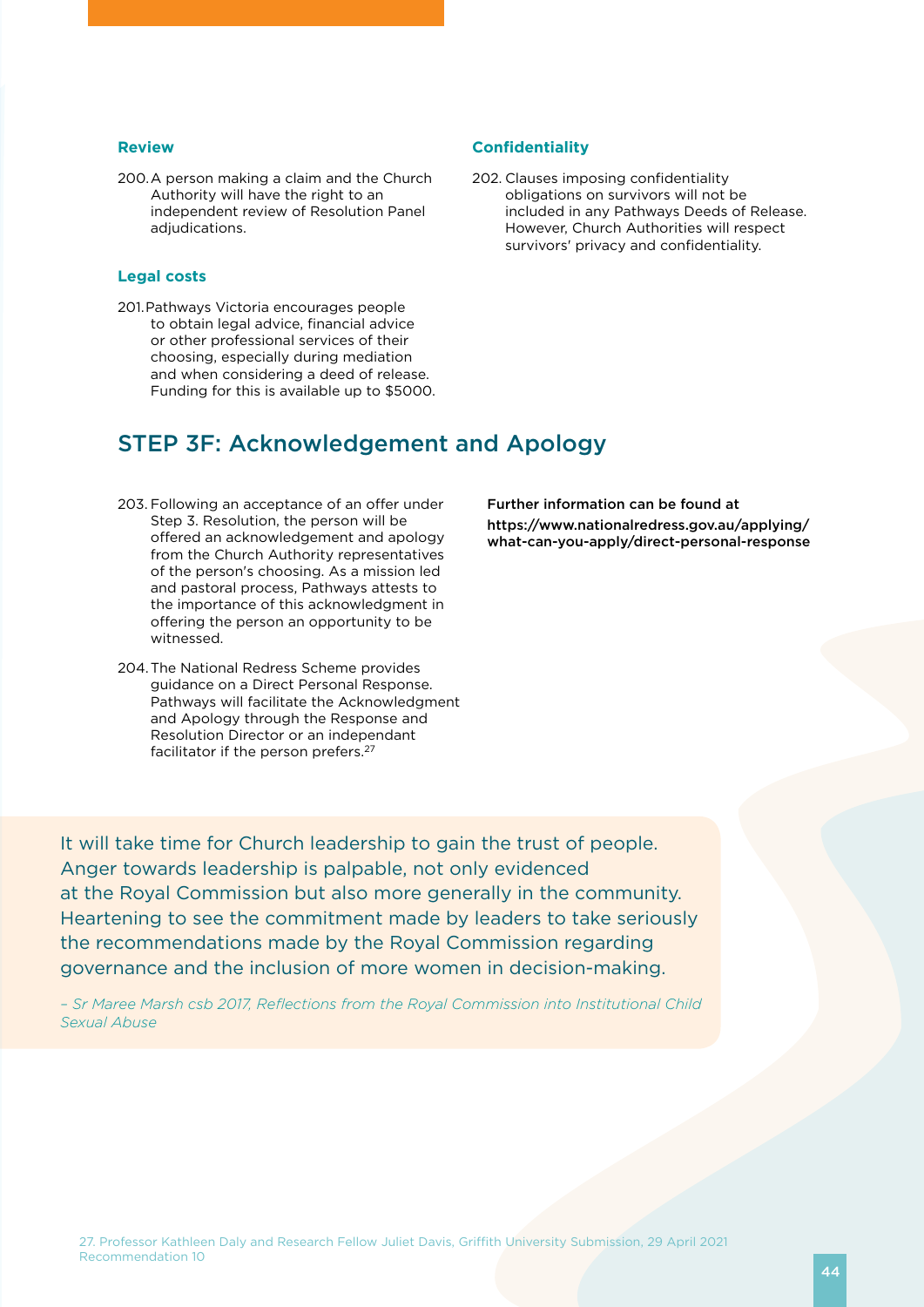### **Summary**

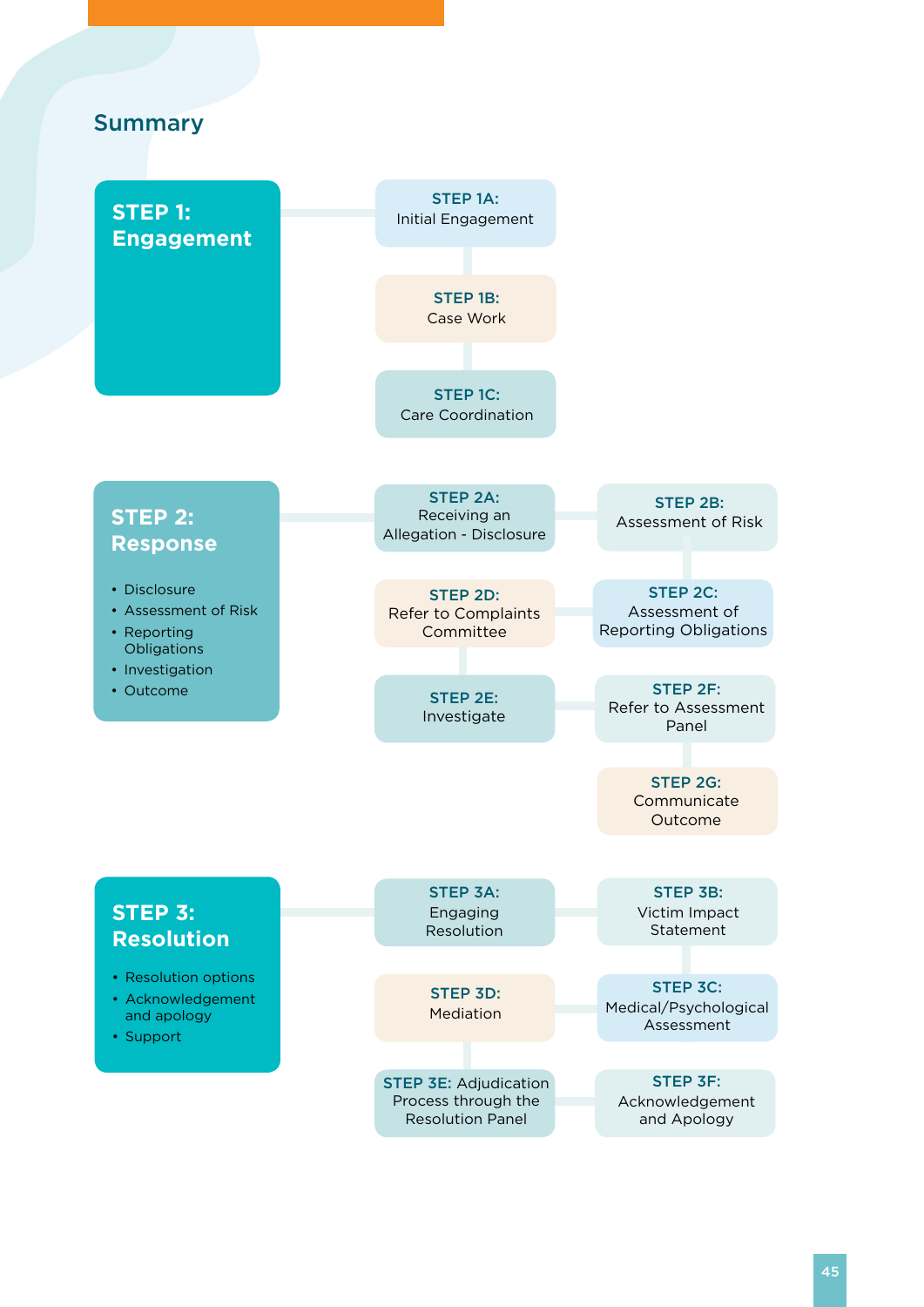## **Glossary**

#### **ACSL**

Australian Catholic Safeguarding Limited. works with Catholic entities to promote and oversee a nationally consistent and comprehensive framework for the protection of children and adults at risk within the Church in Australia (formally CPSL). https://www.cpsltd.org.au/

#### **Adult at Risk**

An adult at risk is a person who is experiencing disadvantage which refers to but is not limited to physical or mental disability; social or financial hardship; and difficulty communicating in English. It includes but is not limited to homeless people, victims of crime, migrants, refugees and asylum seekers, and people with addictions.

#### **Briginshaw v Briginshaw**

A decision of the High Court of Australia concerning the standard of proof and quality of evidence in civil cases. Is based on the balance of probability.

#### **CCYP**

The Commission for Children and Young People: is responsible for - administering the Reportable Conduct Scheme, including overseeing workplace investigations into allegations of child abuse. www.ccyp.vic.gov.au

#### **Child Abuse**

The World Health Organization ([WHO], 2006, p. 9) defines child abuse and neglect as: All forms of physical and/or emotional ill-treatment, sexual abuse, neglect or negligent treatment or commercial or other exploitation, resulting in actual or potential harm to the child's health, survival, development or dignity in the context of a relationship of responsibility, trust or power. https://aifs.gov.au/cfca/publications/reporting-abuseand-neglect

#### **Child/ren**

Any person below the age of eighteen (18) years.

#### **Church Authority**

- Diocesan bishop or archbishop, an ordinary of an Ordinariate and the prelate of a Personal Prelature of the Latin Church and an eparch of an eparchy of an Eastern Church;
- the competent authority, howsoever titled, exercising the ministry of governance for religious institutes in Australia in accordance with their Constitutions; or
- for ministerial PJPS the competent authority in accordance with the statutes;
- for any other Church entity, the senior authority within the organization in accordance with its rules.

#### **CYFA**

CHILDREN, YOUTH AND FAMILIES ACT 2005: The main purposes of this Act are —

- (a) to provide for community services to support children and families; and
- (b) to provide for the protection of children; and
- (c) to make provision in relation to children who have been charged with, or who have been found guilty of, offences; and
- (d) to continue The Children's Court of Victoria as a specialist court dealing with matters relating to children.

 https://www.legislation.vic.gov.au/in-force/acts/ children-youth-and-families-act-2005

#### **Head of Entity**

The most senior officer and the person who is primarily responsible for executive decision making in the organisation, a diocese, religious institute, ministerial PJP (including their agencies) or association.

#### **Informed Consent**

Ensuring that an individual (child, parent or guardian) understands the implications, purpose and potential uses of photographs, videos or other personal information.

#### **Lived Experience Advisory Panel**

(LEAP) the panel provides advice to the Board regarding issues affecting survivors of Catholic institutional abuse including their families, friends and supporters from their lived experience.

#### **Mandatory Reporting**

The requirement that some professions, including ministers of religion, report to Child Protection if they form a belief on reasonable grounds that a child is at risk of harm.

#### **Melbourne Response**

The Melbourne Response was established in 1996 to address complaints and provide compensation for victims of sexual abuse within the Melbourne Archdioceses of the Catholic Church.

#### **NCSS**

The National Catholic Safeguarding Standards constitute a framework which articulates the requirements for Catholic entities to promote the safety of children through the implementation of policies and activities to prevent, respond to and report concerns regarding child abuse. The framework is designed to drive cultural and behavioral change and promote accountability and transparency for Catholic Church entities to build childsafe cultures. https://www.cpsltd.org.au

#### **NRP**

The National Response Protocol drives and supports a consistent, effective and principled response across the Church to concerns and allegations of contemporary or historic matters of abuse of children and adults by Church personnel, in compliance with all relevant Australian standard federal legal and policy requirements. The purpose of the protocol is also to ensure that all children and adults involved in matters relating to concerns or allegations of abuse are treated with justice and compassion and supported with appropriate therapeutic and pastoral care where sought. The protocol is to be adopted by all Church Authorities. https://www.catholic.org.au/nationalresponseprotocol

#### **NRS**

The National Redress Scheme was set up by the Australian Government to provide redress to people who experienced institutional child sexual abuse. The offer of redress can include: access to counselling, a redress payment and a direct personal response. https://www.nationalredress.gov.au/